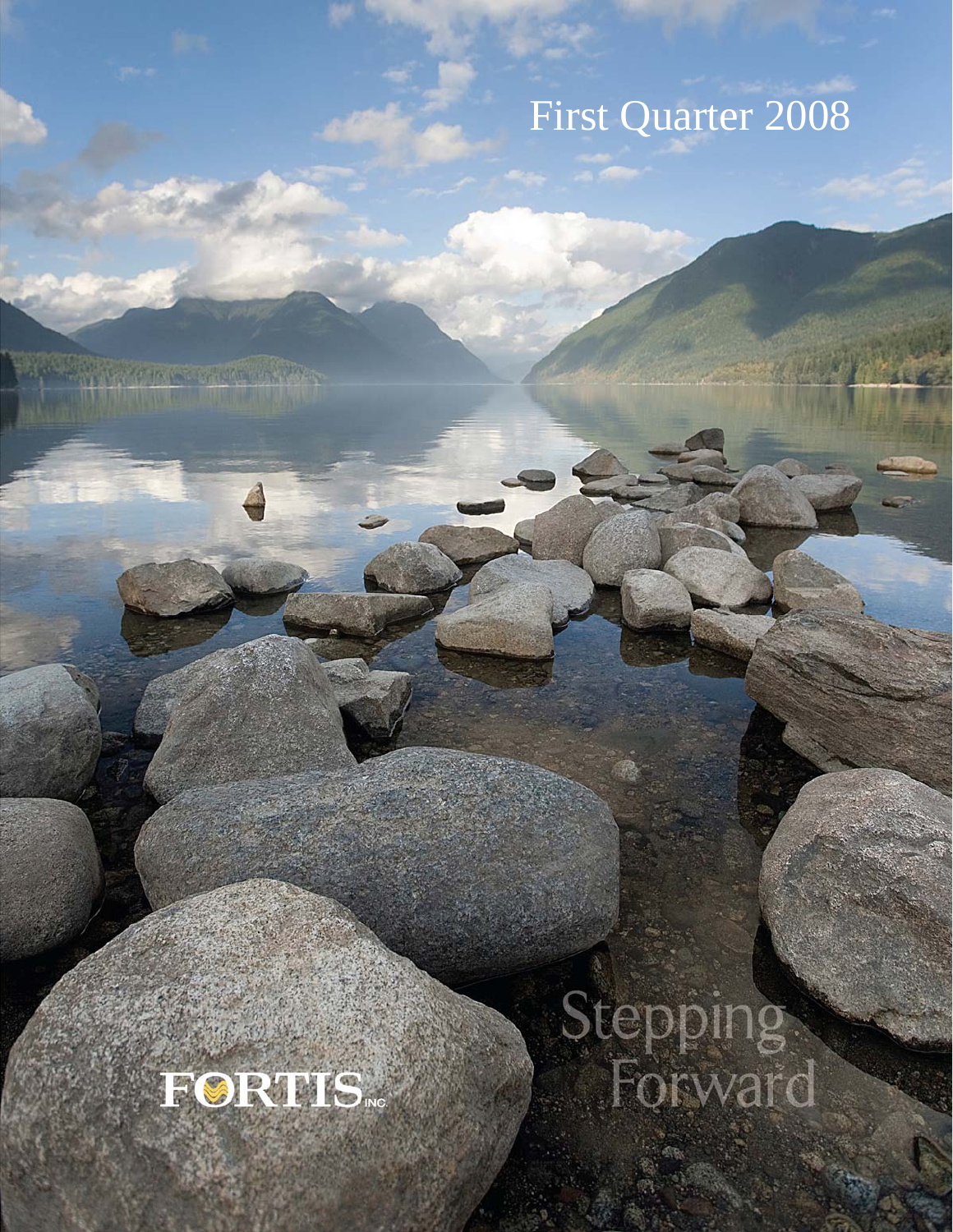#### *Dear Shareholder:*

*Fortis achieved record first quarter net earnings applicable to common shares of \$91 million, or \$0.58 per common share, up \$49 million from earnings of \$42 million, or \$0.38 per common share, for the first quarter of 2007.* 

*Growth in earnings was primarily attributable to the contribution from the Terasen Gas companies and also reflected improved performance at Caribbean Utilities. The growth was partially offset by higher corporate costs associated with the Terasen acquisition and lower earnings at Newfoundland Power associated with a shift in the quarterly distribution of annual purchased power expense. Newfoundland Power's annual earnings are not expected to be impacted by the shift in quarterly earnings distribution; however, earnings are expected to be lower in the first and fourth quarters and higher in the second and third quarters compared to the same periods last year.* 



*The Terasen acquisition became accretive to earnings per common share of Fortis in the first quarter. The integration is progressing well.* 

*The Terasen Gas companies contributed \$58 million to earnings in the first quarter. Due to the seasonality of the business, virtually all of the earnings of the Terasen Gas companies are generated in the first and fourth quarters. Fortis acquired Terasen for \$3.7 billion on May 17, 2007.* 

*Canadian Regulated Electric Utilities contributed earnings of \$33 million for the first quarter compared to \$39 million for the first quarter last year. The decrease reflected a shift in the quarterly distribution of annual purchased power expense at Newfoundland Power, which reduced earnings during the first quarter of 2008 by \$6 million.* 

*The 2008 allowed rates of return on common shareholders' equity for Terasen Gas Inc., FortisAlberta, FortisBC and Newfoundland Power have been set at 8.62 per cent, 8.75 per cent, 9.02 per cent and 8.95 per cent, respectively. In February 2008, FortisAlberta received regulatory approval of a Negotiated Settlement Agreement for its 2008 and 2009 electricity rates.* 

*Caribbean Regulated Electric Utilities contributed \$7 million to earnings in the first quarter compared to \$4 million in the first quarter of 2007. Excluding a one-time loss of approximately \$2 million, associated with the disposal of steam-turbine assets at Caribbean Utilities in the first quarter of 2007, earnings were \$1 million higher than the first quarter last year. The higher earnings were driven by electricity sales growth, partially offset by the impact of unfavourable foreign exchange rates associated with the strengthening Canadian dollar compared to the same period last year.* 

*In April 2008, the Government of the Cayman Islands granted a new exclusive 20-year transmission and distribution licence and a new non-exclusive 21.5-year generation licence to Caribbean Utilities. With new licences and a new regulatory regime in place, Caribbean Utilities can focus on meeting its obligation to serve customers.* 

*In March 2008, the newly elected Government of Belize repealed regulations that had previously settled outstanding matters relating to the regulator's decision on customer rates, effective July 1, 2007. The recovery of costs in rates is critical to ensuring the current and future energy needs of customers are met. Belize Electricity is working to resolve this issue.*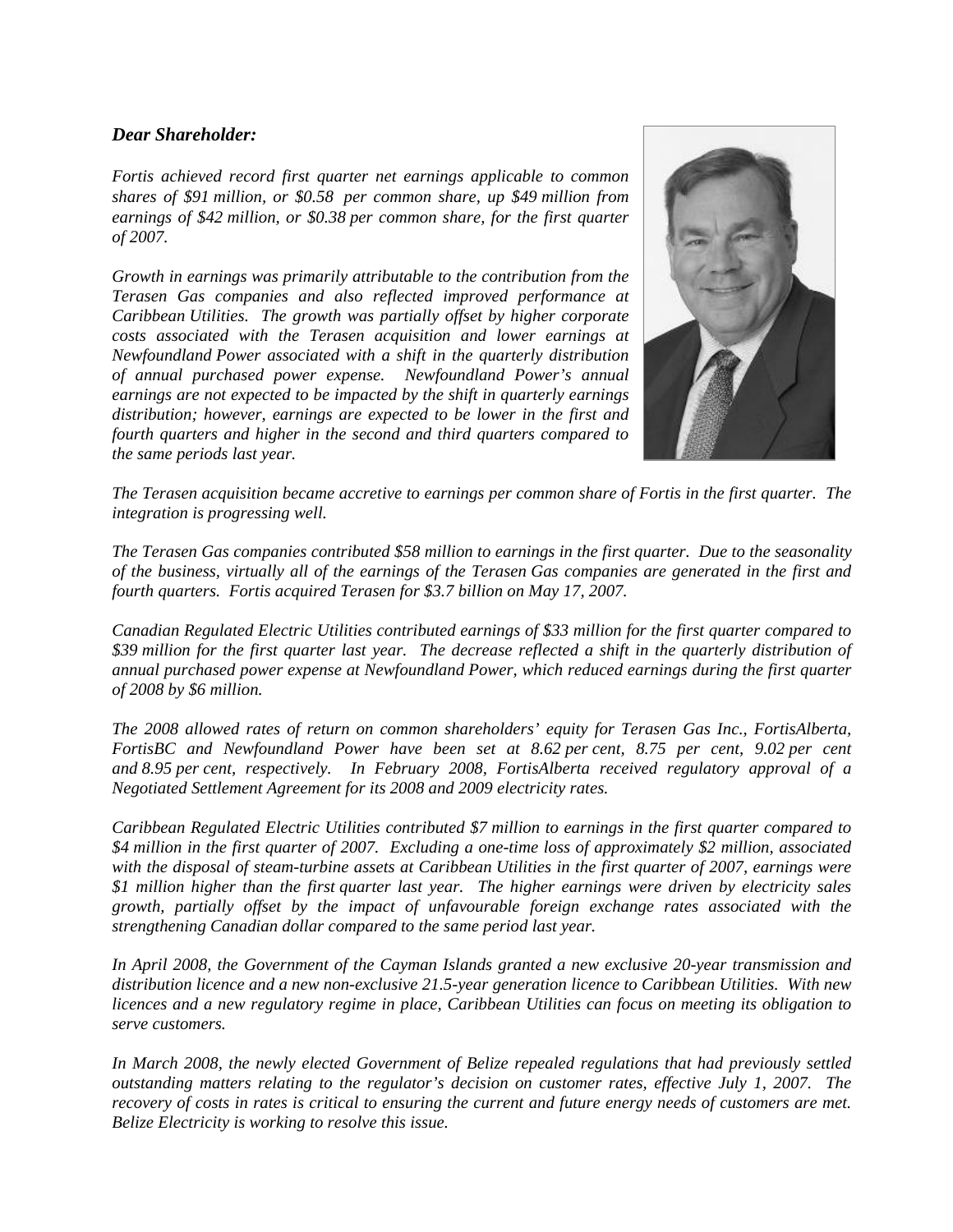*Non-Regulated Fortis Generation contributed earnings of \$6 million in the first quarter compared to \$7 million in the same quarter last year. Results reflected decreased hydroelectric production due to lower rainfall in Belize.* 

*Fortis Properties contributed earnings of \$3 million in the first quarter compared to \$2 million in the first quarter of 2007. Results reflected contributions from the Delta Regina in Saskatchewan acquired on August 1, 2007.* 

*Corporate and other expenses were \$16 million in the first quarter compared to \$10 million in the same quarter last year. The increase in corporate and other expenses was primarily driven by Terasen acquisition-related finance charges.* 

*Our utilities have raised more than \$400 million in the debt capital markets so far this year, providing long-term funding for capital programs that enhance reliability of gas and electricity service and meet customer growth. The debt issues included \$250 million 6.05% 30-year debentures by Terasen Gas (Vancouver Island) Inc., \$100 million 5.85% 30-year debentures by FortisAlberta and \$60 million 6.05% 30-year bonds by Maritime Electric.* 

*Shareholders of Fortis received a dividend of 25 cents per common share in the first quarter of 2008, up from 21 cents in the fourth quarter of 2007. The increase extends the Corporation's record of annual common share dividend increases to 35 consecutive years, the longest record of any public corporation in Canada.* 

*Utility capital expenditures, before customer contributions, were approximately \$162 million in the first quarter of 2008 and are expected to be approximately \$900 million for the year. Much of the Corporation's consolidated capital program is being driven by the Terasen Gas companies, FortisAlberta, FortisBC, and regulated and non-regulated electric utility operations in the Caribbean.* 

*The significant consolidated capital expenditure program, planned at more than \$4 billion over the next five years, is expected to drive earnings growth going forward.* 

*With Terasen delivering as expected, Fortis is well positioned going forward.* 

*H. Stanley Marshall President and Chief Executive Officer Fortis Inc.*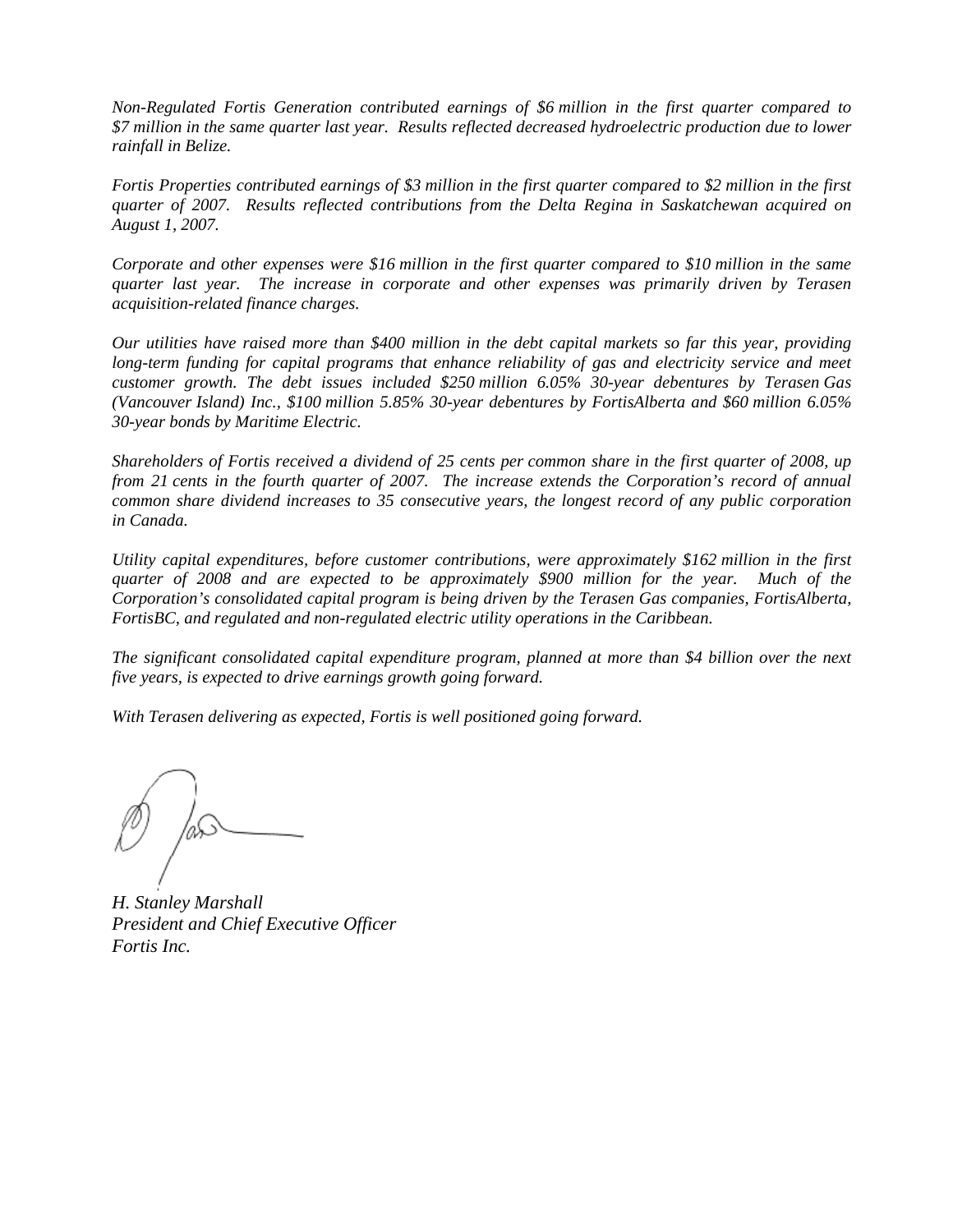# **Fortis Inc. Interim Management Discussion and Analysis**

For the three months ended March 31, 2008

Dated May 1, 2008

The following analysis should be read in conjunction with the Fortis Inc. ("Fortis" or the "Corporation") interim unaudited consolidated financial statements and notes thereto for the three months ended March 31, 2008 and the Management Discussion and Analysis ("MD&A) and audited consolidated financial statements for the year ended December 31, 2007 included in the Corporation's 2007 Annual Report. This material has been prepared in accordance with National Instrument 51-102 - *Continuous Disclosure Obligations* relating to MD&As. Financial information in this release has been prepared in accordance with Canadian generally accepted accounting principles ("Canadian GAAP") and is presented in Canadian dollars unless otherwise specified.

*Fortis includes forward-looking information in the MD&A within the meaning of applicable securities laws in Canada ("forward-looking information"). The purpose of the forward-looking information is to provide management's expectations regarding the Corporation's future growth, results of operations, performance, business prospects and opportunities and may not be appropriate for other purposes. All forward-looking information is given pursuant to the "safe harbour" provisions of applicable Canadian securities legislation. The words "anticipates", "believes", "budgets", "could", "estimates", "expects", "forecasts", "intends", "may", "might", "plans", "projects", "schedule", "should", "will", "would" and similar expressions are often intended to identify forward-looking information, although not all forward-looking information contains these identifying words. The forward-looking information reflects management's current beliefs and is based on information currently available to the Corporation's management. The forward-looking information in the MD&A includes, but is not limited to, statements regarding: that cash required to complete capital spending and to finance acquisitions is expected to be derived from a combination of borrowings under credit facilities and the issuance of common shares, preference shares and long-term debt; the belief of the Corporation and its subsidiaries that they do not anticipate any difficulties in accessing required capital on reasonable market terms; the Corporation's consolidated forecasted gross utility capital expenditures for 2008 and in total over the next five years and the Corporation's belief that its capital program should drive growth in earnings. The forecasts and projections that make up the forward-looking information are based on assumptions which include, but are not limited to: the receipt of applicable regulatory approvals and requested rate orders; no significant operational disruptions or environmental liability due to a catastrophic event or environmental upset caused by severe weather, other acts of nature or other major events; the Corporation's ability to maintain its gas and electricity systems to ensure their continued performance; the competitiveness of natural gas pricing when compared with electricity and other alternative sources of energy; the availability of natural gas supply; favourable economic conditions; the level of interest rates; the ability to hedge certain risks; access to capital; maintenance of adequate insurance coverage; the ability to obtain licences and permits; the level of energy prices; retention of existing service areas; favourable labour relations; and sufficient human resources to deliver service and execute the capital program. The forward-looking information is subject to risks, uncertainties and other factors that could cause actual results to differ materially from historical results or results anticipated by the forward-looking information. The factors which could cause results or events to differ from current expectations include, but are not limited to: regulation; integration of Terasen Inc. and management of expanded operations; operating and maintenance risks; natural gas prices and supply; economic conditions; weather and seasonality; interest rates; changes in tax legislation; derivative financial instruments and hedging; risks related to Terasen Gas (Vancouver Island) Inc.; capital resources; environment; insurance; licences and permits; energy prices and the cessation of the Niagara Exchange Agreement; loss of service area; First Nations Lands; counterparty risk; labour relations; human resources; and liquidity risk. For additional information with respect to the Corporation's risk factors, reference should be made to the Corporation's continuous disclosure materials filed from time to time with Canadian securities regulatory authorities and to the heading "Business Risk Management" in the MD&A for the three-months ended March 31, 2008 and for the year ended December 31, 2007.* 

*All forward-looking information in the MD&A is qualified by its entirety by the above cautionary statements and, except as required by law, the Corporation undertakes no obligation to revise or update any forward-looking information as a result of new information, future events or otherwise after the date hereof.* 

### **COMPANY OVERVIEW AND FINANCIAL HIGHLIGHTS**

Fortis is the largest investor-owned distribution utility in Canada serving almost 2,000,000 gas and electricity customers. Its regulated holdings include a natural gas utility in British Columbia and electric utilities in five Canadian provinces and three Caribbean countries. Fortis owns non-regulated generation assets across Canada and in Belize and Upper New York State, and hotels and commercial real estate in Canada. In 2007, the Corporation's electricity distribution systems met a combined peak electricity demand of approximately 5,700 megawatts ("MW") and its gas distribution systems met a peak day demand of 1,360 terajoules ("TJ"). For additional information on the Corporation's business segments, refer to Note 1 to the Corporation's interim unaudited consolidated financial statements for the three months ended March 31, 2008.

The key goals of the Corporation's regulated utilities are to operate sound gas and electricity distribution systems, deliver gas and electricity safely and reliably to customers at reasonable rates, and conduct business in an environmentally responsible manner. The Corporation's core utility business is highly regulated. It is segmented by franchise area and, depending on regulatory requirements, by the nature of the assets.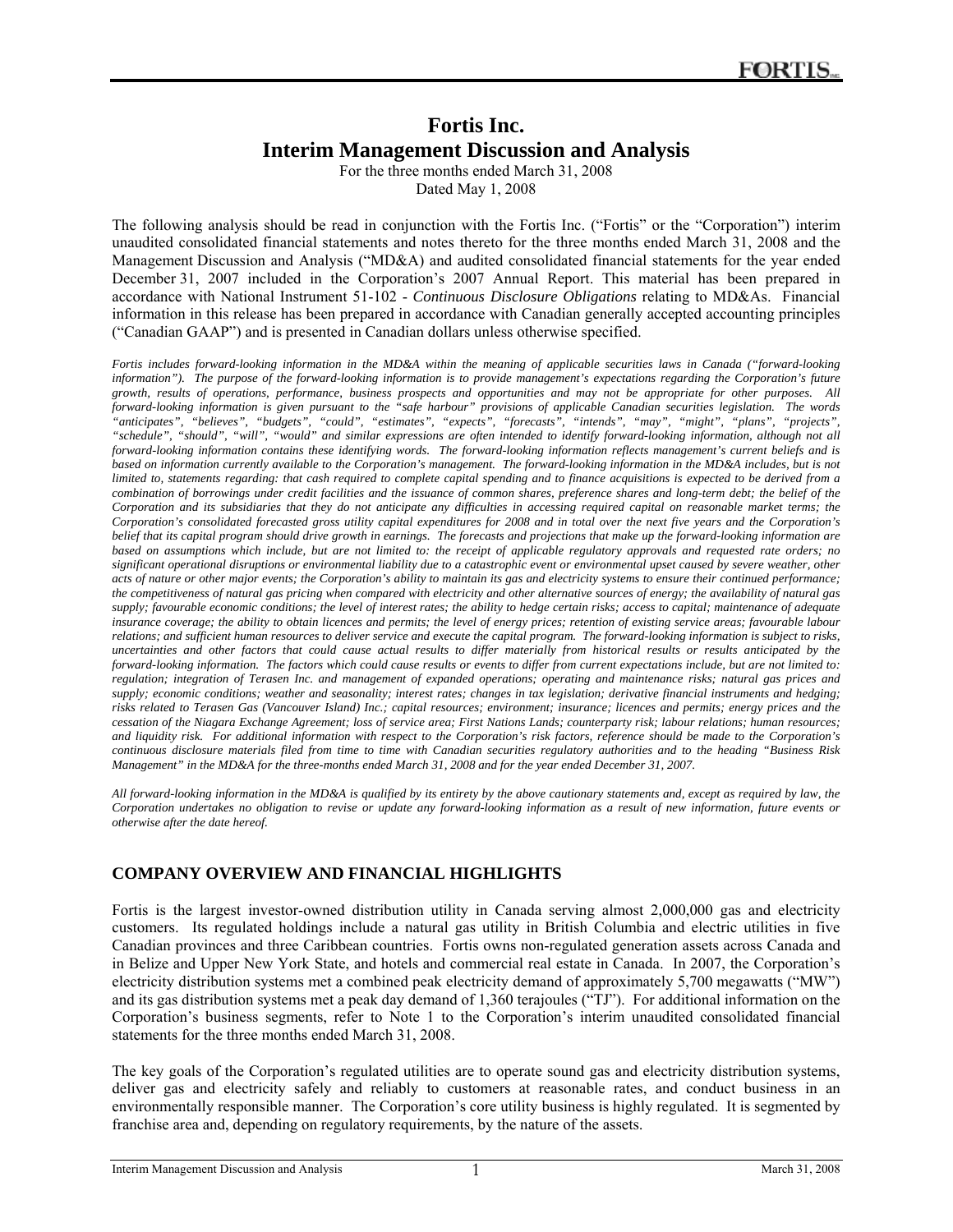Fortis has adopted a strategy of profitable growth with earnings per common share as the primary measure of performance. Key financial highlights, including earnings by reportable segment, for the first quarter ended March 31, 2008 and March 31, 2007, are provided in the table below.

| <b>Financial Highlights (Unaudited)</b>                                                                                              |                               |                          |          |  |
|--------------------------------------------------------------------------------------------------------------------------------------|-------------------------------|--------------------------|----------|--|
| <b>Quarter Ended March 31</b>                                                                                                        |                               |                          |          |  |
|                                                                                                                                      |                               |                          |          |  |
| (\$ millions, except earnings per common share and common shares outstanding)                                                        | 2008                          | 2007                     | Variance |  |
| Revenue                                                                                                                              | 1,146                         | 483                      | 663      |  |
| Cash flow from operating activities                                                                                                  | 188                           | 94                       | 94       |  |
| Net earnings applicable to common shares                                                                                             | 91                            | 42                       | 49       |  |
| Basic earnings per common share $(\$)$                                                                                               | 0.58                          | 0.38                     | 0.20     |  |
| Diluted earnings per common share $(\$)$                                                                                             | 0.55                          | 0.35                     | 0.20     |  |
| Weighted average number of common shares outstanding (millions)                                                                      | 156.6                         | 109.4                    | 47.2     |  |
|                                                                                                                                      | <b>Segmented Net Earnings</b> |                          |          |  |
| <b>Regulated Gas Utilities - Canadian</b>                                                                                            |                               |                          |          |  |
| Terasen Gas Companies <sup>(1)</sup>                                                                                                 | 58                            |                          | 58       |  |
| <b>Regulated Electric Utilities - Canadian</b>                                                                                       |                               |                          |          |  |
| FortisAlberta                                                                                                                        | 11                            | 12                       | (I)      |  |
| FortisBC $(2)$                                                                                                                       | 12                            | 12                       |          |  |
| Newfoundland Power                                                                                                                   | 6                             | 11                       | (5)      |  |
| Other Canadian <sup>(3)</sup>                                                                                                        | 4                             | $\overline{\mathcal{A}}$ |          |  |
|                                                                                                                                      | 33                            | 39                       | (6)      |  |
| Regulated Electric Utilities - Caribbean <sup>(4)</sup>                                                                              | 7                             | 4                        | 3        |  |
| Non-Regulated - Fortis Generation <sup>(5)</sup>                                                                                     | 6                             | $\overline{7}$           | (1)      |  |
| Non-Regulated - Fortis Properties <sup>(6)</sup>                                                                                     | 3                             | $\mathfrak{D}$           |          |  |
| Corporate and Other <sup>(7)</sup>                                                                                                   | (16)                          | (10)                     | (6)      |  |
| 91<br>42<br><b>Net Earnings Applicable to Common Shares</b><br>49                                                                    |                               |                          |          |  |
| (1)<br>Comprised of Terasen Gas Inc. ("TGI"), Terasen Gas (Vancouver Island) Inc. ("TGVI") and Terasen Gas (Whistler) Inc. ("TGWI"). |                               |                          |          |  |

Financial results are from May 17, 2007, the date of acquisition.

*(2)* Includes the regulated operations of FortisBC Inc. and operating, maintenance and management services related to the Waneta, Brilliant and Arrow Lakes hydroelectric generating plants and the distribution system owned by the City of Kelowna. Also includes the former Princeton Light and Power Company, Limited, but excludes the non-regulated generation operations of FortisBC Inc.'s wholly owned partnership, Walden Power Partnership.

*(3)* Includes Maritime Electric and FortisOntario. FortisOntario includes Canadian Niagara Power and Cornwall Electric.

*(4)* Includes Belize Electricity, in which Fortis holds a 70.1 per cent controlling interest; Caribbean Utilities on Grand Cayman, Cayman Islands, in which Fortis holds an approximate 54 per cent controlling interest; and wholly owned Fortis Turks and Caicos. Caribbean Utilities has an April 30 fiscal year end; therefore, Caribbean Utilities' financial statements are consolidated in the financial statements of Fortis on a two-month lag basis.

*(5)* Includes the operations of non-regulated generating assets in Belize, Ontario, central Newfoundland, British Columbia and Upper New York State, with a combined generating capacity of 195 MW, mainly hydroelectric.

*(6)* Includes 19 hotels with more than 3,500 rooms in eight Canadian provinces and approximately 2.8 million square feet of commercial real estate primarily in Atlantic Canada.

*(7)* Includes Fortis net corporate expenses and, from May 17, 2007, the net expenses of non-regulated Terasen Inc. ("Terasen") corporate-related activities and the financial results of Terasen's 30 per cent ownership interest in CustomerWorks Limited Partnership ("CWLP").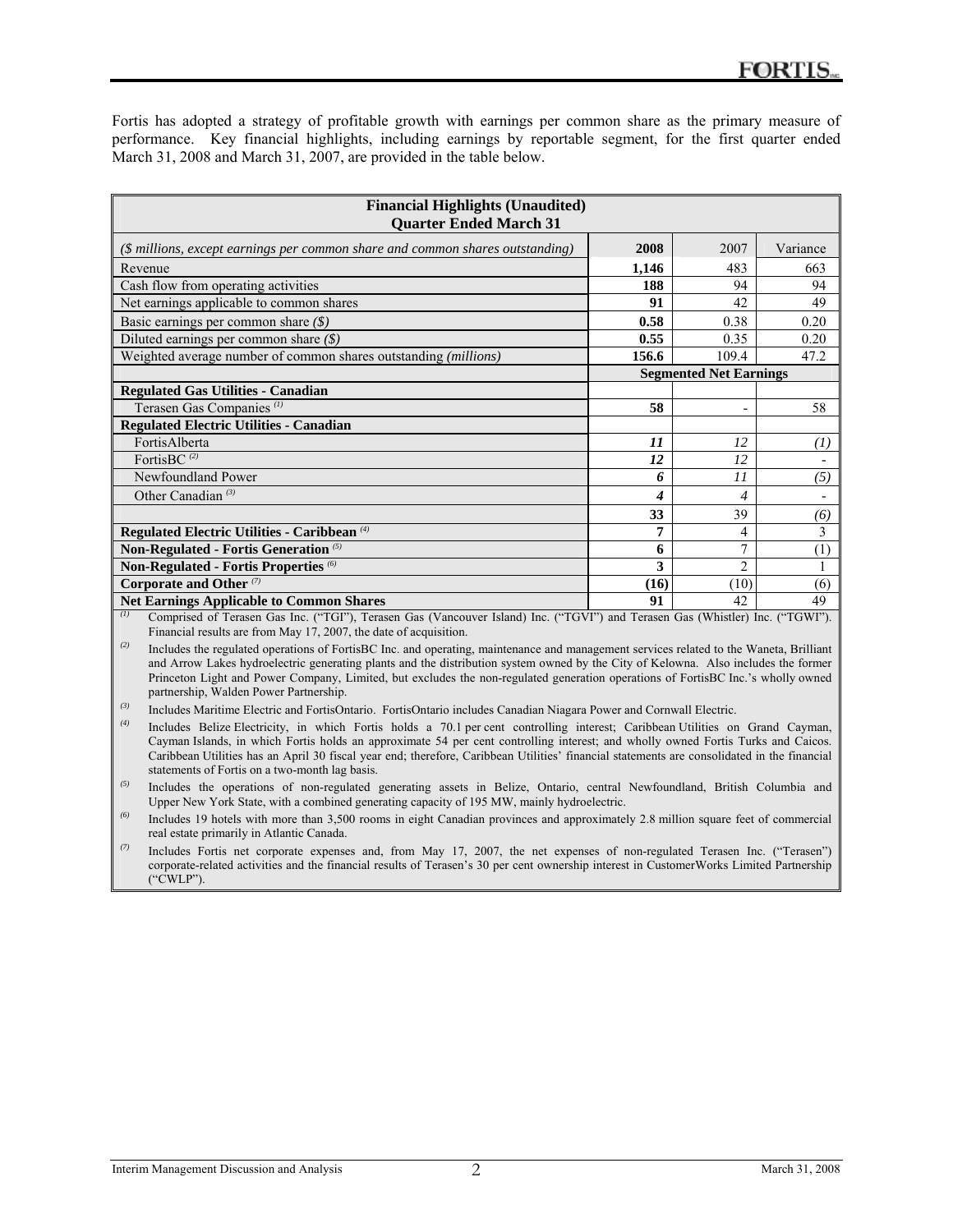#### **SEGMENTED RESULTS OF OPERATIONS**

#### **REGULATED GAS UTILITIES - CANADIAN**

#### **Terasen Gas Companies**

l

| <b>Terasen Gas Companies</b><br><b>Financial Highlights (Unaudited)</b><br><b>Quarter Ended March 31</b> |        |  |
|----------------------------------------------------------------------------------------------------------|--------|--|
|                                                                                                          | 2008   |  |
| <b>Gas Volumes (TJ)</b>                                                                                  | 78,184 |  |
| $($$ millions)                                                                                           |        |  |
| Revenue                                                                                                  | 635    |  |
| <b>Energy Supply Costs</b>                                                                               | 437    |  |
| <b>Operating Expenses</b>                                                                                | 61     |  |
| Amortization                                                                                             | 24     |  |
| <b>Finance Charges</b>                                                                                   | 33     |  |
| Corporate Taxes                                                                                          | 22     |  |
| <b>Earnings</b>                                                                                          | 58     |  |

On May 17, 2007, Fortis acquired all of the issued and outstanding common shares of Terasen. Terasen owns and operates a gas distribution business carried on by TGI, TGVI and TGWI, collectively referred to as the Terasen Gas companies, and is the principal distributor of natural gas in British Columbia.

*Gas volumes:* Gas volumes at the Terasen Gas companies were 78,184 TJ during the first quarter of 2008, up 2.9 per cent from 75,949 TJ during the same quarter last year. The increase was driven by higher consumption due to cooler weather compared to the same quarter last year. During the first quarter of 2008, net customer additions at TGI and TGVI totalled 2,494 compared to 3,157 during the same quarter last year. Favourable economic conditions and housing activity in British Columbia continue to positively impact customer growth in the region.

*Revenue:* Revenue was \$635 million for the first quarter of 2008. Factors favourably impacting revenue included increased consumption and higher customer rates effective January 1, 2008, reflecting an increase in the 2008 allowed rates of return on common shareholders' equity ("ROE") for TGI and TGVI to 8.62 per cent and 9.32 per cent, respectively, from 8.37 per cent and 9.07 per cent, respectively.

*Earnings:* The Terasen Gas companies contributed \$58 million in earnings for the first quarter of 2008. Seasonality materially impacts the earnings of the Terasen Gas companies as a major portion of the gas distributed is used for space heating. Virtually all of the earnings of the Terasen Gas companies are generated in the first and fourth quarters. Performance was consistent with that expected to be achieved by the Terasen Gas companies during the first quarter.

As a result of the operation of British Columbia Utilities Commission ("BCUC")-approved regulatory deferral mechanisms, changes in consumption levels and the commodity cost of natural gas do not materially impact earnings of the Terasen Gas companies.

For a discussion of the nature of regulation and material regulatory decisions and applications pertaining to the Terasen Gas companies, refer to "Regulatory Highlights".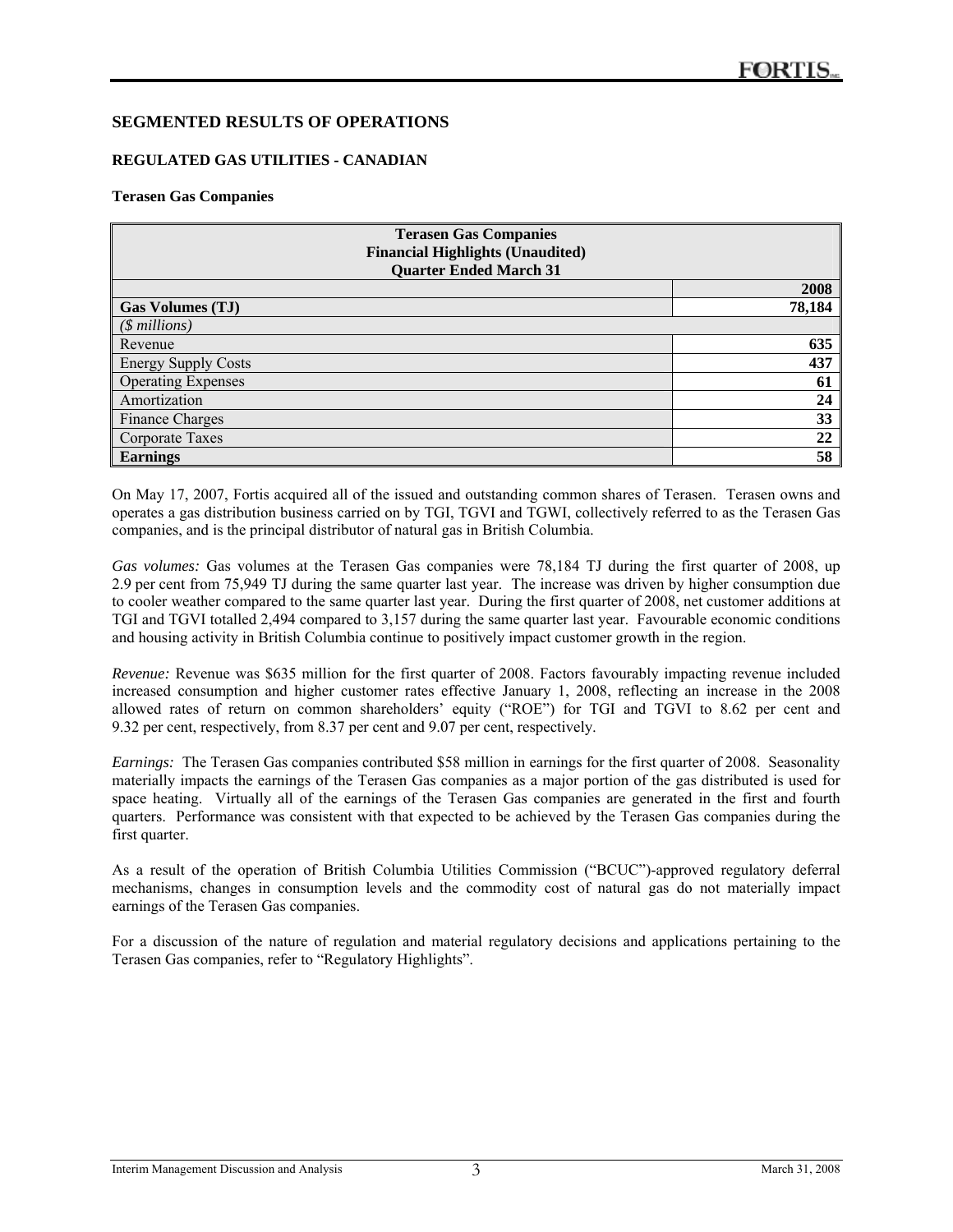#### **REGULATED ELECTRIC UTILITIES - CANADIAN**

#### **FortisAlberta**

l

| <b>FortisAlberta</b><br><b>Financial Highlights (Unaudited)</b><br><b>Quarter Ended March 31</b> |       |       |     |  |
|--------------------------------------------------------------------------------------------------|-------|-------|-----|--|
| Variance<br>2007<br>2008                                                                         |       |       |     |  |
| <b>Energy Deliveries (GWh)</b>                                                                   | 4,138 | 3,945 | 193 |  |
| $(S\text{ millions})$                                                                            |       |       |     |  |
| Revenue                                                                                          | 73    | 64    | Q   |  |
| <b>Operating Expenses</b>                                                                        | 33    | 29    |     |  |
| Amortization                                                                                     | 20    | 18    | ↑   |  |
| Finance Charges                                                                                  | 9     | Q     |     |  |
| Corporate Tax Recovery                                                                           |       | (4)   |     |  |
| <b>Earnings</b>                                                                                  |       | 12    |     |  |

*Energy Deliveries:* Energy deliveries at FortisAlberta increased 193 gigawatt hours ("GWh"), or 4.9 per cent, quarter over quarter due to increased energy demand related to customer growth. The number of customers at FortisAlberta increased by approximately 3,200 to approximately 451,300 during the first quarter of 2008.

*Revenue:* Revenue was \$9 million higher quarter over quarter reflecting customer growth; a 6.8 per cent increase in distribution rates billed to customers, effective January 1, 2008; the accrual of the impact, effective January 1, 2008 for collection in future customer rates, of the increase in the 2008 allowed ROE to 8.75 per cent from 8.51 per cent; and higher net transmission revenue associated with increased rates.

*Earnings:* FortisAlberta's earnings were \$1 million lower quarter over quarter. The impact of customer growth and the distribution rate increase was more than offset by: (i) lower corporate tax recoveries driven by a decrease in deductions taken for tax purposes compared to accounting purposes; (ii) higher labour and employee-benefit costs associated with increased salaries and number of employees, combined with increased general operating expenses; and (iii) increased amortization costs associated with continued investment in capital assets and higher amortization rates provided for in the 2008/2009 Negotiated Settlement Agreement ("NSA").

For a discussion of the nature of regulation and material regulatory decisions and applications pertaining to FortisAlberta, refer to "Regulatory Highlights".

#### **FortisBC**

| FortisBC<br><b>Financial Highlights (Unaudited)</b><br><b>Quarter Ended March 31</b> |                          |     |     |  |  |
|--------------------------------------------------------------------------------------|--------------------------|-----|-----|--|--|
|                                                                                      | Variance<br>2007<br>2008 |     |     |  |  |
| <b>Electricity Sales (GWh)</b>                                                       | 875                      | 879 | (4) |  |  |
| $($$ millions)                                                                       |                          |     |     |  |  |
| Revenue                                                                              | 66                       | 64  |     |  |  |
| <b>Energy Supply Costs</b>                                                           | 21                       | 20  |     |  |  |
| <b>Operating Expenses</b>                                                            | 16                       | 16  |     |  |  |
| Amortization                                                                         | 9                        | δ   |     |  |  |
| Finance Charges                                                                      | −                        | h   |     |  |  |
| Corporate Taxes                                                                      |                          |     |     |  |  |
| <b>Earnings</b>                                                                      | 12                       |     |     |  |  |

*Electricity Sales:* Electricity sales at FortisBC decreased 4 GWh, or 0.5 per cent, quarter over quarter. Reduced industrial and wholesale customer loads, impacted by a general slowdown in the forestry sector, were partially offset by residential and general service customer growth, primarily in the Okanagan region.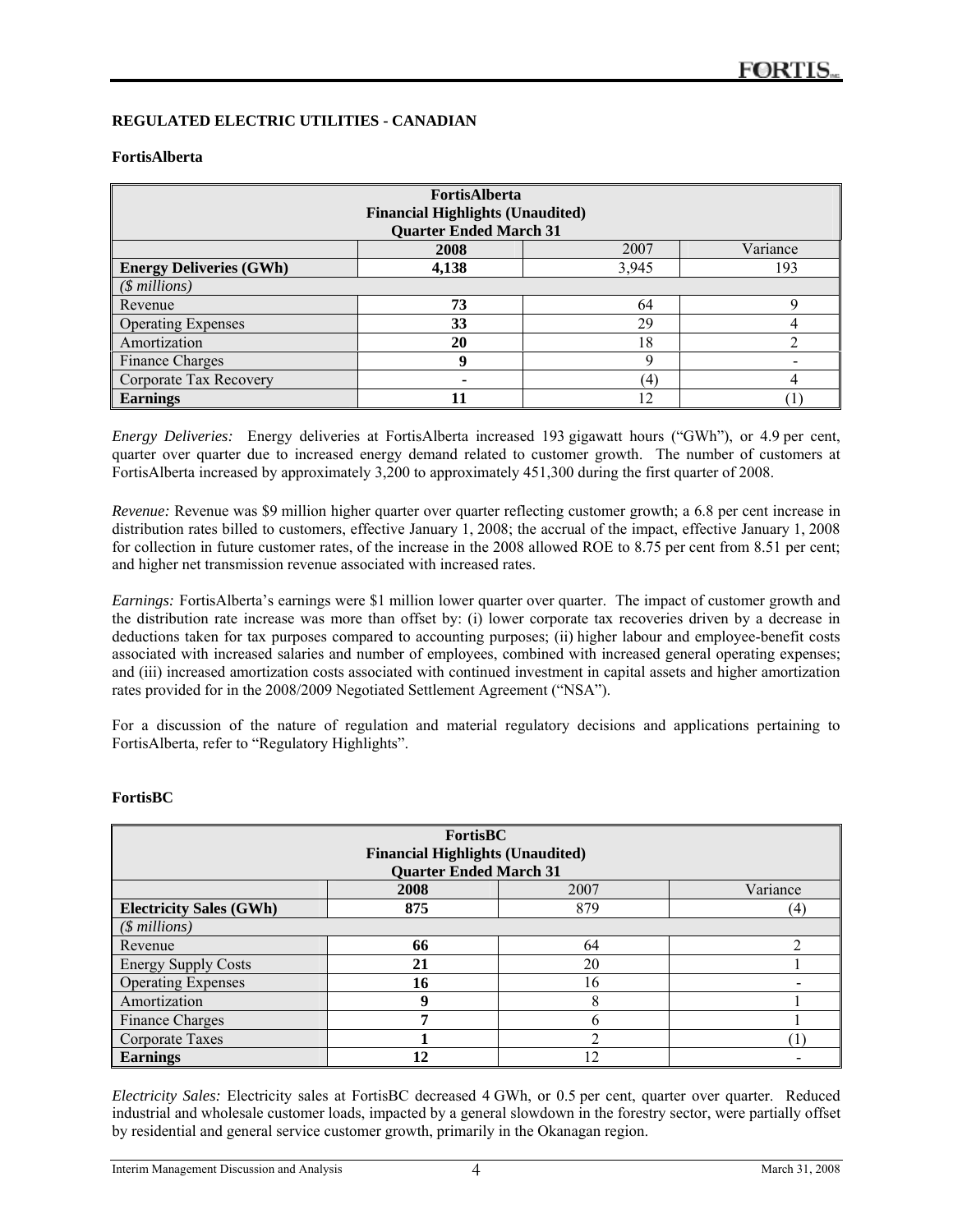*Revenue:* Revenue was \$2 million higher quarter over quarter. The increase was driven by a 2.9 per cent increase in customer rates, effective January 1, 2008, which included, among other things, the impact of an increase in the 2008 allowed ROE to 9.02 per cent from 8.77 per cent.

*Earnings:* FortisBC's earnings of \$12 million during the quarter were comparable to earnings for the same quarter last year. Factors increasing earnings included a customer rate increase and lower effective corporate taxes associated with increased deductions taken for tax purposes compared to accounting purposes and a reduction in the federal corporate income tax rate. Offsetting the above factors were increased energy supply costs, driven by higher average power purchase prices, and higher amortization costs and finance charges reflective of the Company's significant capital expenditure program.

For a discussion of the nature of regulation and material regulatory decisions and applications pertaining to FortisBC, refer to "Regulatory Highlights".

#### **Newfoundland Power**

l

| <b>Newfoundland Power</b>      |                                         |       |          |  |  |
|--------------------------------|-----------------------------------------|-------|----------|--|--|
|                                | <b>Financial Highlights (Unaudited)</b> |       |          |  |  |
|                                | <b>Quarter Ended March 31</b>           |       |          |  |  |
|                                | 2008                                    | 2007  | Variance |  |  |
| <b>Electricity Sales (GWh)</b> | 1,716                                   | 1,663 | 53       |  |  |
| $($$ millions)                 |                                         |       |          |  |  |
| Revenue                        | 164                                     | 154   | 10       |  |  |
| <b>Energy Supply Costs</b>     | 122                                     | 106   | 16       |  |  |
| <b>Operating Expenses</b>      | 14                                      | 14    |          |  |  |
| Amortization                   | 10                                      | 10    |          |  |  |
| Finance Charges                | 8                                       | 8     |          |  |  |
| Corporate Taxes                | 4                                       |       |          |  |  |
| <b>Earnings</b>                | 6                                       |       | 5        |  |  |

*Electricity Sales:* Electricity sales at Newfoundland Power increased 53 GWh, or 3.2 per cent, quarter over quarter, principally due to customer growth and increased average consumption.

*Revenue:* Revenue was \$10 million higher quarter over quarter, driven by electricity sales growth and an average increase in customer rates of 2.8 per cent, effective January 1, 2008, which included, among other things, the impact of an increase in the 2008 allowed ROE to 8.95 per cent from 8.60 per cent.

*Earnings:* Newfoundland Power's earnings were \$5 million lower quarter over quarter, reflecting a quarterly shift in the distribution of annual purchased power expense, which reduced earnings by approximately \$6 million during the first quarter of 2008. Excluding this \$6 million shift in earnings, earnings increased \$1 million due to higher electricity sales and the increase in customer rates. Under the regulated rate structure, annual purchased power expense per kilowatt hour ("kWh") is higher in the winter months and lower in the summer months. During 2007, Newfoundland Power estimated and recognized monthly purchased power expense based on forecast annual average cost per kWh. Differences between the estimated monthly purchased power expense and that based on the actual cost per kWh were adjusted to a regulatory reserve. The Newfoundland and Labrador Board of Commissioners of Public Utilities ("PUB") ordered that the regulatory reserve be discontinued, effective January 1, 2008. Monthly purchased power expense is now being recorded at actual cost per kWh. As a result of this change in 2008, earnings will be lower in the first and fourth quarters and higher in the second and third quarters compared to the same periods in 2007. Annual earnings will not be impacted by the shift in quarterly earnings.

For a discussion of the nature of regulation and material regulatory decisions and applications pertaining to Newfoundland Power, refer to "Regulatory Highlights".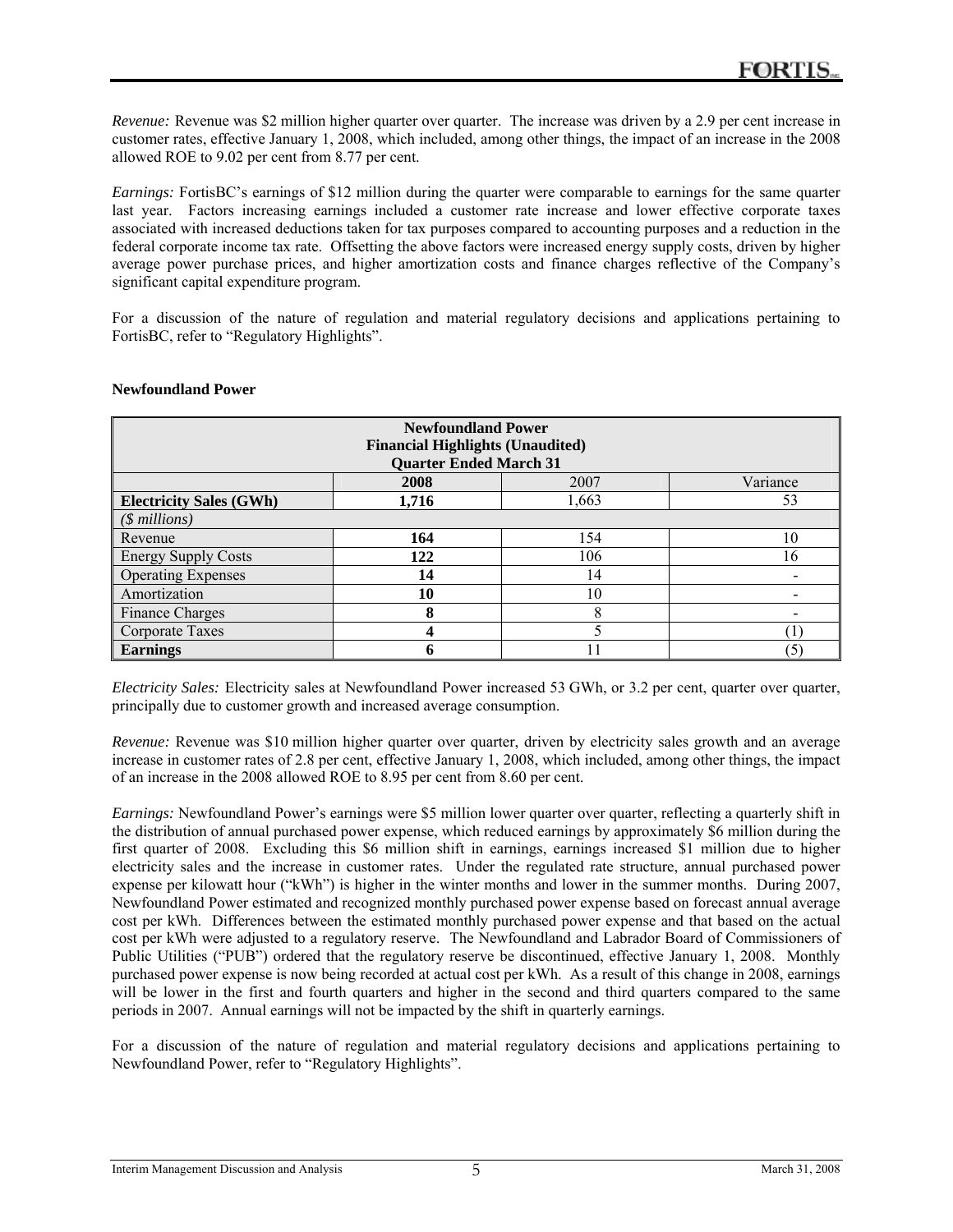#### **Other Canadian Electric Utilities**

l

| Other Canadian Electric Utilities (Unaudited) <sup>(1)</sup><br><b>Financial Highlights</b><br><b>Quarter Ended March 31</b> |      |      |          |  |
|------------------------------------------------------------------------------------------------------------------------------|------|------|----------|--|
|                                                                                                                              | 2008 | 2007 | Variance |  |
| <b>Electricity Sales (GWh)</b>                                                                                               | 599  | 602  | (3)      |  |
| $($$ millions)                                                                                                               |      |      |          |  |
| Revenue                                                                                                                      | 70   | 70   |          |  |
| <b>Energy Supply Costs</b>                                                                                                   | 49   | 48   |          |  |
| <b>Operating Expenses</b>                                                                                                    |      | Ξ    |          |  |
| Amortization                                                                                                                 |      | 4    |          |  |
| Finance Charges                                                                                                              |      | 4    |          |  |
| Corporate Taxes                                                                                                              |      | 2    |          |  |
| <b>Earnings</b>                                                                                                              |      |      |          |  |
| $\binom{1}{1}$ Includes Maritime Electric and FortisOntario                                                                  |      |      |          |  |

*Electricity Sales:* Electricity sales at Other Canadian Electric Utilities decreased slightly by 3 GWh, or 0.5 per cent, quarter over quarter, driven by lower average consumption due to warmer-than-normal weather conditions experienced in Ontario and the impact of the loss of a major industrial customer and a temporary shutdown of operations of another industrial customer in Ontario.

*Revenue and Earnings:* Revenue and earnings were comparable quarter over quarter, reflecting stable operating conditions. Corporate taxes were slightly lower quarter over quarter reflecting lower federal corporate income tax rates.

For a discussion of the nature of regulation and material regulatory decisions and applications pertaining to Maritime Electric and FortisOntario, refer to "Regulatory Highlights".

#### **REGULATED ELECTRIC UTILITIES - CARIBBEAN**

| Regulated Electric Utilities - Caribbean <sup>(1)</sup>                                                                                                                                                                                                                                                                                                                                                                                                                           |                               |            |          |  |  |
|-----------------------------------------------------------------------------------------------------------------------------------------------------------------------------------------------------------------------------------------------------------------------------------------------------------------------------------------------------------------------------------------------------------------------------------------------------------------------------------|-------------------------------|------------|----------|--|--|
| <b>Financial Highlights (Unaudited)</b>                                                                                                                                                                                                                                                                                                                                                                                                                                           |                               |            |          |  |  |
|                                                                                                                                                                                                                                                                                                                                                                                                                                                                                   | <b>Quarter Ended March 31</b> |            |          |  |  |
|                                                                                                                                                                                                                                                                                                                                                                                                                                                                                   | 2008                          | 2007       | Variance |  |  |
| Average US:CDN Exchange Rate <sup>(2)</sup>                                                                                                                                                                                                                                                                                                                                                                                                                                       | 1.01                          | 1.17       | (0.16)   |  |  |
| <b>Electricity Sales (GWh)</b>                                                                                                                                                                                                                                                                                                                                                                                                                                                    | 258                           | 241        | 17       |  |  |
| $($$ millions)                                                                                                                                                                                                                                                                                                                                                                                                                                                                    |                               |            |          |  |  |
| Revenue                                                                                                                                                                                                                                                                                                                                                                                                                                                                           | 75                            | 77         | (2)      |  |  |
| <b>Energy Supply Costs</b>                                                                                                                                                                                                                                                                                                                                                                                                                                                        | 40                            | 44         | (4)      |  |  |
| <b>Operating Expenses</b>                                                                                                                                                                                                                                                                                                                                                                                                                                                         | 11                            | $17^{(3)}$ | (6)      |  |  |
| Amortization                                                                                                                                                                                                                                                                                                                                                                                                                                                                      | 7                             |            |          |  |  |
| Finance Charges                                                                                                                                                                                                                                                                                                                                                                                                                                                                   | 5                             | 4          |          |  |  |
| Corporate Taxes                                                                                                                                                                                                                                                                                                                                                                                                                                                                   |                               |            |          |  |  |
| Non-Controlling Interest                                                                                                                                                                                                                                                                                                                                                                                                                                                          |                               |            |          |  |  |
| <b>Earnings</b><br>4                                                                                                                                                                                                                                                                                                                                                                                                                                                              |                               |            |          |  |  |
| $(1)$ Includes Belize Electricity, Caribbean Utilities and Fortis Turks and Caicos.<br><sup>(2)</sup> The reporting currency of Belize Electricity is the Belizean dollar which is pegged to the US dollar at BZ\$2.00 = US\$1.00. The reporting<br>currency of Caribbean Utilities and Fortis Turks and Caicos is the US dollar.<br>$\beta$ ) $\alpha$ at the state $\alpha$ $\beta$ $\alpha$ $\alpha$ $\alpha$ is the state $\alpha$ in the state $\alpha$ is the state $\beta$ |                               |            |          |  |  |

*(3)* Operating expenses during the first quarter of 2007 included a \$4.4 million (US\$3.7 million) charge on the disposal of steam-turbine assets at Caribbean Utilities.

*Electricity Sales:* Regulated Electric Utilities - Caribbean electricity sales increased 17 GWh, or 7.1 per cent, quarter over quarter. The increase was primarily due to higher demand driven by customer growth. Electricity sales growth experienced in the first quarter is expected to continue throughout 2008.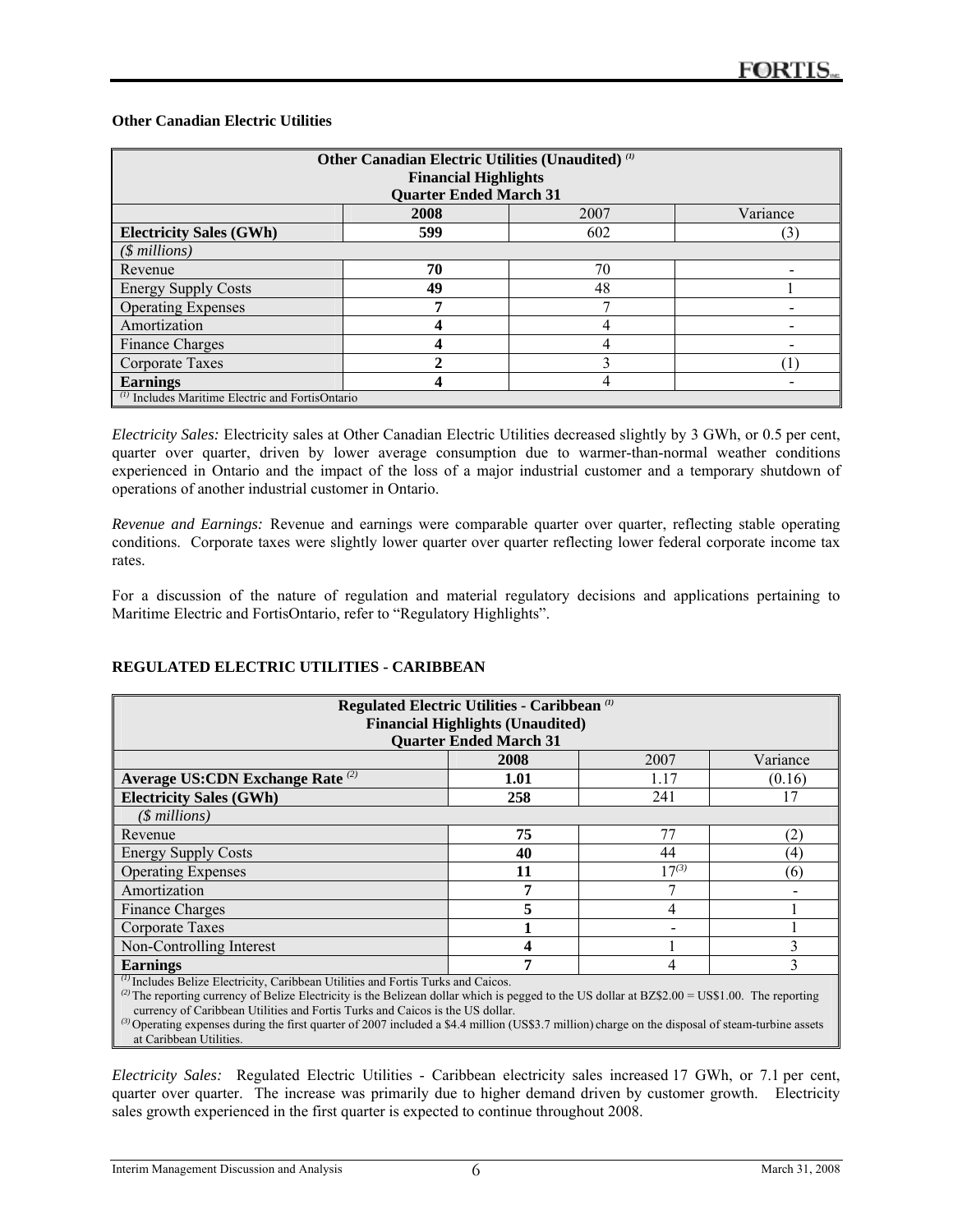*Revenue:* Revenue decreased \$2 million quarter over quarter. Excluding the \$12 million unfavourable impact of foreign exchange associated with the translation of foreign currency-denominated revenue, due to the strengthening of the Canadian dollar against the US dollar, revenue increased \$10 million quarter over quarter.

Excluding foreign exchange impacts, factors increasing revenue were strong electricity sales growth and the full flow through of fuel and oil costs to customers at Caribbean Utilities under the terms of the Company's new transmission and distribution ("T&D") licence. Partially offsetting the above factors was a 3.25 per cent reduction in basic customer rates and the elimination of the hurricane cost recovery surcharge ("CRS") at Caribbean Utilities, effective January 1, 2008, under the terms of the Company's new T&D licence.

*Earnings:* Earnings' contribution from Regulated Electric Utilities - Caribbean was \$3 million higher quarter over quarter; however, earnings during the first quarter last year were reduced by approximately \$2 million as a result of a charge on the disposal of steam-turbine assets at Caribbean Utilities. Excluding this item, earnings' contribution increased \$1 million quarter over quarter.

Higher earnings were due to revenue growth (excluding the impact of foreign exchange) and the favourable impact on energy supply costs (excluding the impact of foreign exchange) associated with the movement in deferred fuel costs at Caribbean Utilities, due to a change in the basis for calculating such costs under the Company's new T&D licence.

The above factors were partially offset by: (i) increased finance charges (excluding the impact of foreign exchange) associated with increased borrowings in support of capital spending, and the high cost of power and fuel at Belize Electricity; (ii) increased amortization costs (excluding the impact of foreign exchange) associated with continued investment in capital assets; and (iii) the \$1 million unfavourable impact of foreign exchange associated with the translation of foreign currency-denominated earnings, due to the strengthening of the Canadian dollar against the US dollar.

In April 2008, Caribbean Utilities and the Government of the Cayman Islands entered into a new exclusive 20-year T&D licence and a new non-exclusive 21.5-year generation licence. Under the new T&D licence, customer rates will be set using an initial targeted rate of return on rate base assets ("ROA") of 10 per cent, down from 15 per cent as allowed under the previous licence.

Following the receipt of the new licences, Standard & Poor's ("S&P") affirmed its 'A' credit ratings on Caribbean Utilities' long-term corporate credit and senior unsecured debt and removed the ratings from credit watch.

For additional information on the impact of the new licences and the nature of regulation and material regulatory decisions and applications pertaining to Caribbean Utilities, Belize Electricity and Fortis Turks and Caicos, refer to "Regulatory Highlights".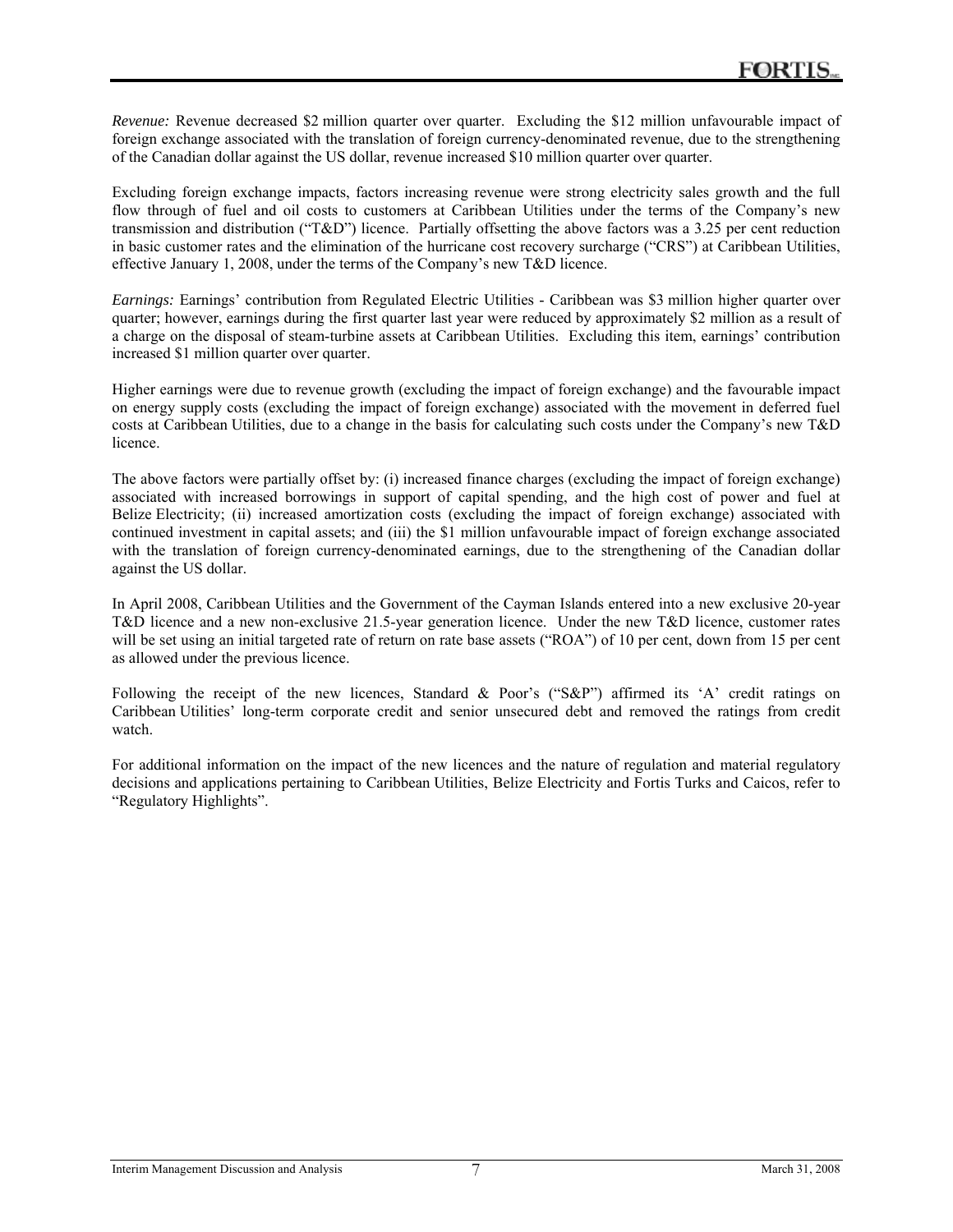#### **NON-REGULATED - FORTIS GENERATION**

l

| Non-Regulated - Fortis Generation <sup>(1)</sup><br><b>Financial Highlights (Unaudited)</b><br><b>Quarter Ended March 31</b>                              |             |                |          |
|-----------------------------------------------------------------------------------------------------------------------------------------------------------|-------------|----------------|----------|
|                                                                                                                                                           | 2008        | 2007           | Variance |
| <b>Energy Sales (GWh)</b>                                                                                                                                 | 288         | 291            | (3)      |
|                                                                                                                                                           |             |                |          |
| $($$ millions)                                                                                                                                            |             |                |          |
| Revenue                                                                                                                                                   | 19          | 21             | (2       |
| <b>Energy Supply Costs</b>                                                                                                                                | $\mathbf 2$ | $\mathfrak{D}$ |          |
| <b>Operating Expenses</b>                                                                                                                                 | Δ           | 4              |          |
| Amortization                                                                                                                                              |             |                |          |
| Finance Charges                                                                                                                                           |             |                |          |
| Corporate Taxes                                                                                                                                           | 3           | 2              |          |
| <b>Earnings</b>                                                                                                                                           |             |                |          |
| Includes the operations of non-regulated generating assets in Belize, Ontario, central Newfoundland, British Columbia and<br><b>Upper New York State.</b> |             |                |          |

*Energy Sales*: Energy sales from Non-Regulated - Fortis Generation decreased 3 GWh, or 1.0 per cent, quarter over quarter, reflecting lower production in Belize due to decreased rainfall.

*Revenue:* Revenue was \$2 million lower quarter over quarter. Factors decreasing revenue were: (i) lower production; (ii) reduced average wholesale energy prices per megawatt hour ("MWh") in Ontario of \$49.93 during the first quarter of 2008 compared to \$52.61 for the same quarter last year; and (iii) the approximate \$1 million unfavourable impact of foreign exchange associated with the translation of foreign currency-denominated revenue, due to the strengthening of the Canadian dollar against the US dollar compared to the same quarter last year. Partially offsetting the above factors were higher average wholesale energy prices per MWh in Upper New York State of US\$72.91 for the first quarter of 2008 compared to US\$56.87 for the same quarter last year.

*Earnings:* Earnings from Non-Regulated - Fortis Generation were \$1 million lower quarter over quarter, driven by decreased production and the approximate \$0.5 million unfavourable impact of foreign exchange associated with the translation of foreign currency-denominated earnings.

| <b>Non-Regulated - Fortis Properties</b><br><b>Financial Highlights (Unaudited)</b><br><b>Quarter Ended March 31</b> |      |      |          |
|----------------------------------------------------------------------------------------------------------------------|------|------|----------|
| $($$ millions)                                                                                                       | 2008 | 2007 | Variance |
| <b>Real Estate Revenue</b>                                                                                           | 16   | 14   |          |
| <b>Hospitality Revenue</b>                                                                                           | 29   | 26   |          |
| <b>Total Revenue</b>                                                                                                 | 45   | 40   |          |
| <b>Operating Expenses</b>                                                                                            | 31   | 28   |          |
| Amortization                                                                                                         |      |      |          |
| Finance Charges                                                                                                      |      |      |          |
| Corporate Taxes                                                                                                      |      |      |          |
| <b>Earnings</b>                                                                                                      |      |      |          |

#### **NON-REGULATED - FORTIS PROPERTIES**

*Revenue:* Fortis Properties' Real Estate revenue was \$2 million higher quarter over quarter. Revenue grew throughout the real estate portfolio and was significantly impacted by the real estate operations acquired on August 1, 2007 as part of the Delta Regina acquisition. The occupancy rate of the Real Estate Division was 96.6 per cent as at March 31, 2008, up from 94.9 per cent as at March 31, 2007.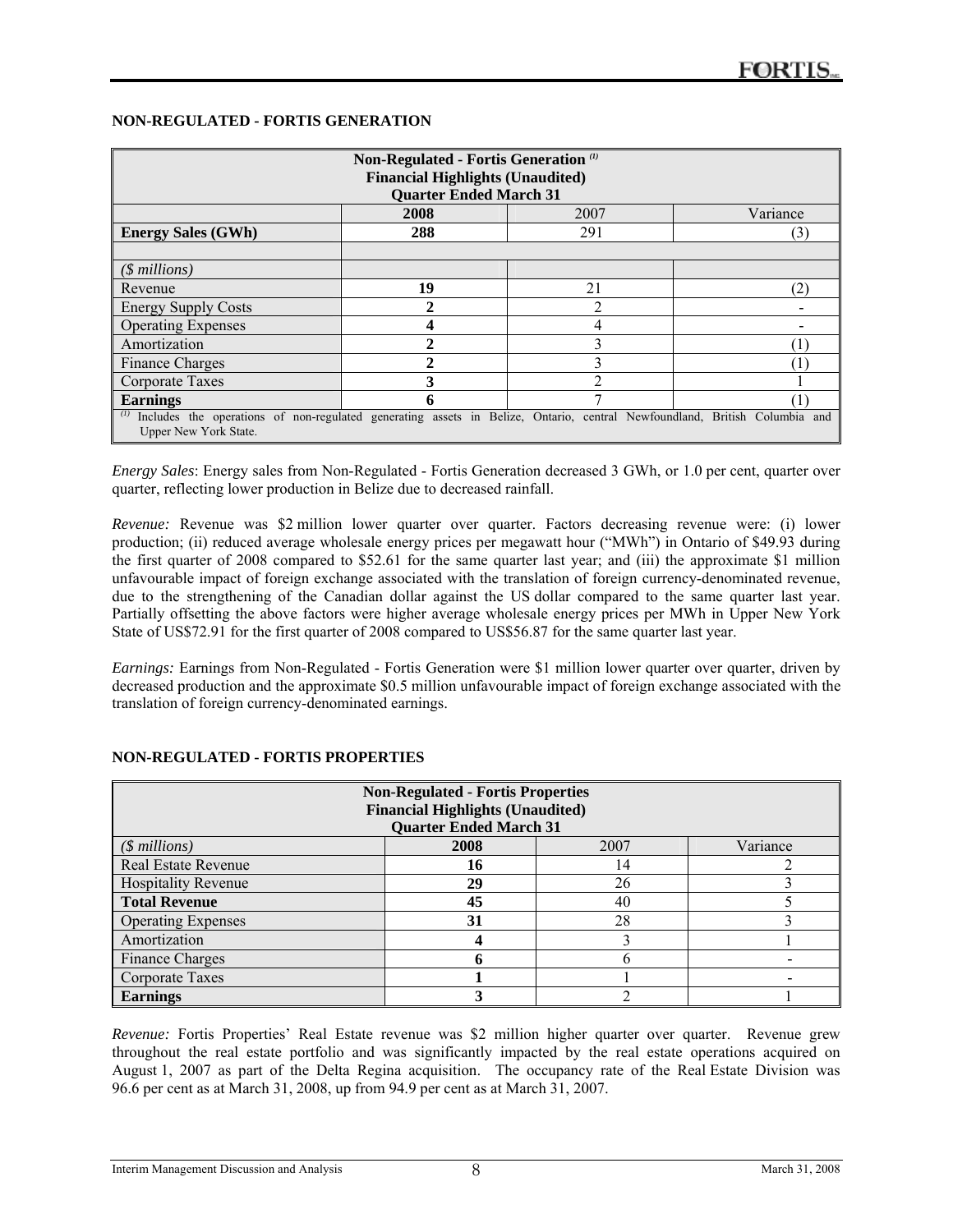Hospitality Revenue was \$3 million higher quarter over quarter, reflecting revenue contribution from the Delta Regina.

On August 1, 2007, Fortis Properties purchased the Delta Regina in Saskatchewan for approximately \$50 million, including acquisition costs. Delta Regina is comprised of 274 hotel rooms, the Saskatchewan Trade and Convention Centre, 52,000 square feet of Class A commercial office space and a parking garage.

Revenue per available room for the first quarter of 2008 was \$67.82 compared to \$65.46 for the same quarter last year, due primarily to higher average room rates at the Delta Regina.

*Earnings:* Fortis Properties' earnings were \$1 million higher quarter over quarter, primarily due to the impact of the Delta Regina acquisition.

| Corporate and Other <sup>(1)</sup><br><b>Financial Highlights (Unaudited)</b>                                                                                                                                              |                               |          |          |  |
|----------------------------------------------------------------------------------------------------------------------------------------------------------------------------------------------------------------------------|-------------------------------|----------|----------|--|
|                                                                                                                                                                                                                            | <b>Quarter Ended March 31</b> |          |          |  |
| $($$ millions)                                                                                                                                                                                                             | 2008                          | 2007     | Variance |  |
| <b>Total Revenue</b>                                                                                                                                                                                                       |                               |          |          |  |
| <b>Operating Expenses</b>                                                                                                                                                                                                  |                               |          |          |  |
| Amortization                                                                                                                                                                                                               |                               |          |          |  |
| Finance Charges <sup><math>(2)</math></sup>                                                                                                                                                                                | 21                            | ו ו      | 10       |  |
| Corporate Tax Recovery                                                                                                                                                                                                     | (5)                           | $^{(2)}$ |          |  |
| Preference share dividends                                                                                                                                                                                                 |                               |          |          |  |
| (10)<br><b>Net Corporate and Other Expenses</b><br>(16)<br>$\lceil \theta \rceil$                                                                                                                                          |                               |          |          |  |
| Includes non-regulated Terasen corporate-related activities and financial results of CWLP from May 17, 2007, the date of acquisition<br>(2)<br>Includes dividends on preference shares classified as long-term liabilities |                               |          |          |  |

#### **CORPORATE AND OTHER**

l

The Corporate and Other segment captures expense and revenue items not specifically related to any other reportable segment. Included in this segment are finance charges including interest on debt incurred directly by Fortis and Terasen Inc. and dividends on preference shares classified as long-term liabilities; dividends on preference shares classified as equity; other corporate expenses, including Fortis and Terasen corporate operating costs, net of recoveries from subsidiaries; interest and miscellaneous revenues; and corporate income taxes. Also included in the Corporate and Other segment are the financial results of CWLP. CWLP is a non-regulated shared-service business in which Terasen holds a 30 per cent interest. CWLP operates in partnership with Enbridge Inc. and provides customer service, meter reading, billing, credit, support and collection services to the Terasen Gas companies and several smaller third parties. CWLP's financial results are recorded using the proportionate consolidation method of accounting.

*Revenue:* Revenue was \$4 million higher quarter over quarter, primarily due to the inclusion of revenue from CWLP of \$2.5 million for the first quarter of 2008 and higher inter-company interest revenue due to increased inter-corporate lending.

*Net Corporate and Other expenses:* Net corporate and other expenses were \$6 million higher quarter over quarter, reflecting approximately \$9.5 million (\$6.5 million after-tax) of Terasen acquisition-related finance charges, approximately \$1.5 million (\$1.0 million after-tax) of Terasen corporate and CWLP amortization costs and operating expenses, and higher Fortis corporate operating expenses, partially offset by increased revenue for the reasons described above.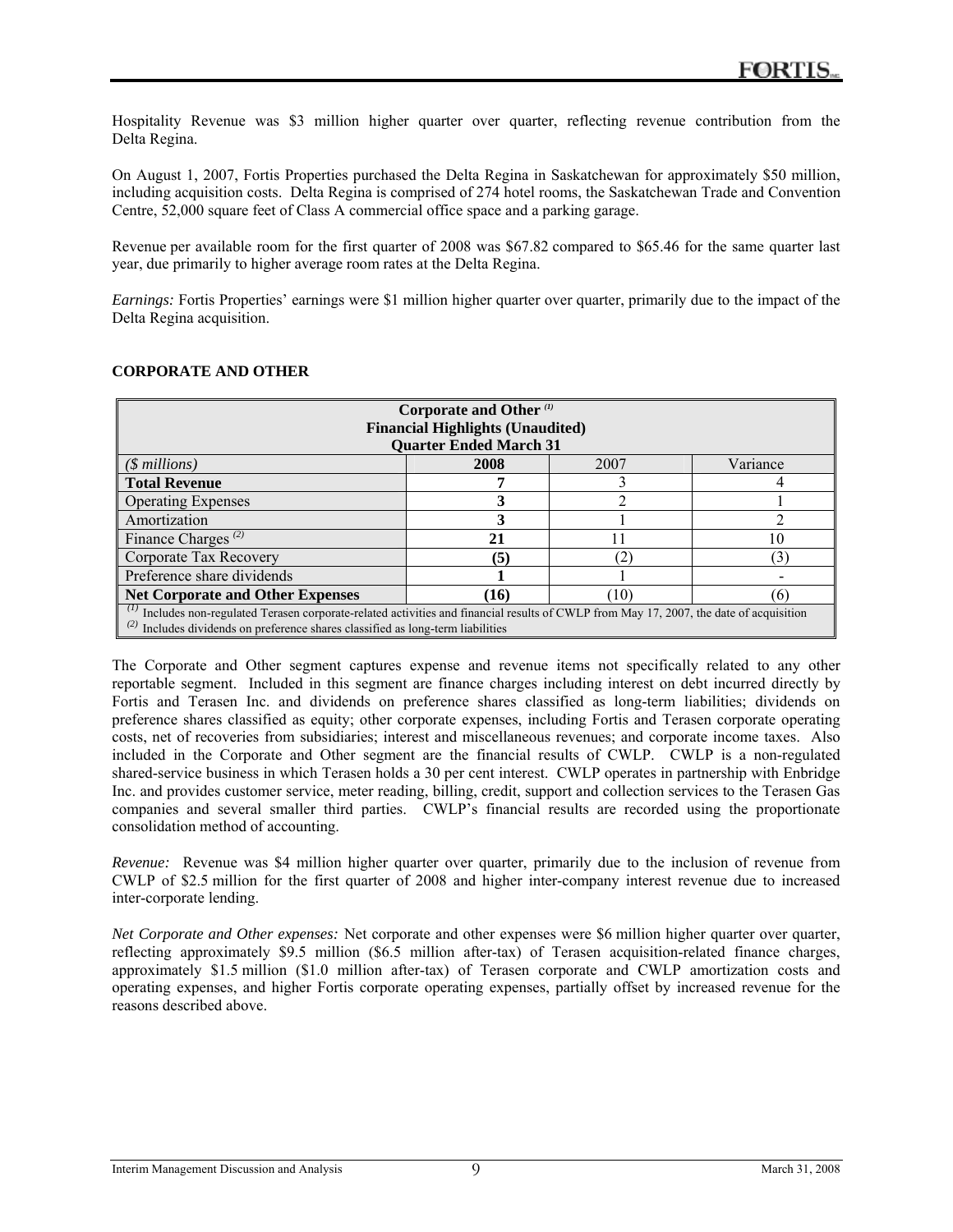#### **REGULATORY HIGHLIGHTS**

l

The nature of regulation and summary of material regulatory decisions and applications for the Corporation's regulated utilities is summarized as follows:

| <b>Nature of Regulation</b>  |                                                          |                          |                    |                     |                    |                                                                                                                                                                                                                                                       |
|------------------------------|----------------------------------------------------------|--------------------------|--------------------|---------------------|--------------------|-------------------------------------------------------------------------------------------------------------------------------------------------------------------------------------------------------------------------------------------------------|
|                              |                                                          | <b>Allowed</b><br>Common |                    | Allowed Returns (%) |                    | <b>Supportive Features</b>                                                                                                                                                                                                                            |
| <b>Regulated</b>             | <b>Regulatory</b>                                        | <b>Equity</b>            |                    |                     |                    | <b>Future or Historical Test Year</b>                                                                                                                                                                                                                 |
| <b>Utility</b>               | <b>Authority</b>                                         | (9/0)                    | 2006               | 2007                | 2008               | <b>Used to Set Rates</b>                                                                                                                                                                                                                              |
|                              |                                                          |                          |                    | <b>ROE</b>          |                    | Cost of Service ("COS")/ROE                                                                                                                                                                                                                           |
| <b>TGI</b>                   | <b>BCUC</b>                                              | 35                       | 8.80               | 8.37                | 8.62               | PBR mechanisms through 2009:<br>TGI: 50/50 sharing of earnings above<br>or below the allowed ROE.                                                                                                                                                     |
| <b>TGVI</b>                  | <b>BCUC</b>                                              | 40                       | 9.50               | 9.07                | 9.32               | TGVI: 100<br>cent retention<br>per<br>of earnings<br>from<br>lower-than<br>-forecasted<br>operating<br>and<br>maintenance costs but no relief from<br>increased operating and maintenance<br>costs<br>ROE automatic adjustment formula                |
|                              |                                                          |                          |                    |                     |                    | tied to long-term Canada bond yields                                                                                                                                                                                                                  |
| FortisBC                     | <b>BCUC</b>                                              | 40                       | 9.20               | 8.77                | 9.02               | Future Test Year<br><b>COS/ROE</b>                                                                                                                                                                                                                    |
|                              |                                                          |                          |                    |                     |                    | PBR mechanism through 2008, with<br>option to continue in 2009 - 50/50<br>sharing of earnings above or below<br>the allowed ROE up to an achieved<br>ROE that is 200 basis points above or<br>below the allowed $ROE -$ excess to<br>deferral account |
|                              |                                                          |                          |                    |                     |                    | ROE automatic adjustment formula<br>tied to long-term Canada bond yields                                                                                                                                                                              |
| FortisAlberta                | Alberta Utilities Commission                             | 37                       | 8.93               | 8.51                | 8.75               | Future Test Year<br>COS/ROE                                                                                                                                                                                                                           |
|                              | ("AUC")                                                  |                          |                    |                     |                    | ROE automatic adjustment formula<br>tied to long-term Canada bond yields<br>Future Test Year                                                                                                                                                          |
| Newfoundland                 | <b>PUB</b>                                               | 45                       | $9.24 +/-$         | $8.60 +/-$          | $8.95 +/-$         | <b>COS/ROE</b>                                                                                                                                                                                                                                        |
| Power                        |                                                          |                          | 50 bps             | 50 bps              | 50 bps             | ROE automatic adjustment formula<br>tied to long-term Canada bond yields<br>Future Test Year                                                                                                                                                          |
| Maritime                     | Island Regulatory and Appeals                            | 40                       | 10.25              | 10.25               | 10.00              | <b>COS/ROE</b>                                                                                                                                                                                                                                        |
| Electric                     | Commission ("IRAC")                                      |                          |                    |                     |                    |                                                                                                                                                                                                                                                       |
| FortisOntario                | Ontario Energy Board ("OEB")<br>(Canadian Niagara Power) | 46.7                     | 9.00               | 9.00                | 9.00               | Future Test Year<br>Canadian Niagara Power - COS/ROE                                                                                                                                                                                                  |
|                              | Franchise Agreement (Cornwall<br>Electric)               |                          |                    |                     |                    | Cornwall Electric - Price cap with<br>commodity cost flow through                                                                                                                                                                                     |
|                              |                                                          |                          |                    | <b>ROA</b>          |                    | Historical Test Year<br>Four-year COS/ROA agreements with                                                                                                                                                                                             |
| <b>Belize</b><br>Electricity | <b>Public Utilities Commission</b><br>("PUC")            | N/A                      | $10.00 -$<br>15.00 | $10.00 -$<br>15.00  | $10.00 -$<br>15.00 | market-based returns<br><b>Future Test Year</b>                                                                                                                                                                                                       |
| Caribbean                    | <b>Electricity Regulatory</b>                            | N/A                      | 15.00              | 15.00               | $9.00 -$           | COS/ROA                                                                                                                                                                                                                                               |
| Utilities                    | Authority ("ERA")                                        |                          |                    |                     | 11.00              | Rate-cap<br>adjustment<br>mechanism<br>("RCAM") based on consumer price<br>indices                                                                                                                                                                    |
| Fortis Turks and             | Utilities make annual filings                            | N/A                      | 17.50              | 17.50               | 17.50              | Historical Test Year<br>COS/ROA                                                                                                                                                                                                                       |
| Caicos                       | with the Energy Commission                               |                          |                    |                     |                    | Future Test Year                                                                                                                                                                                                                                      |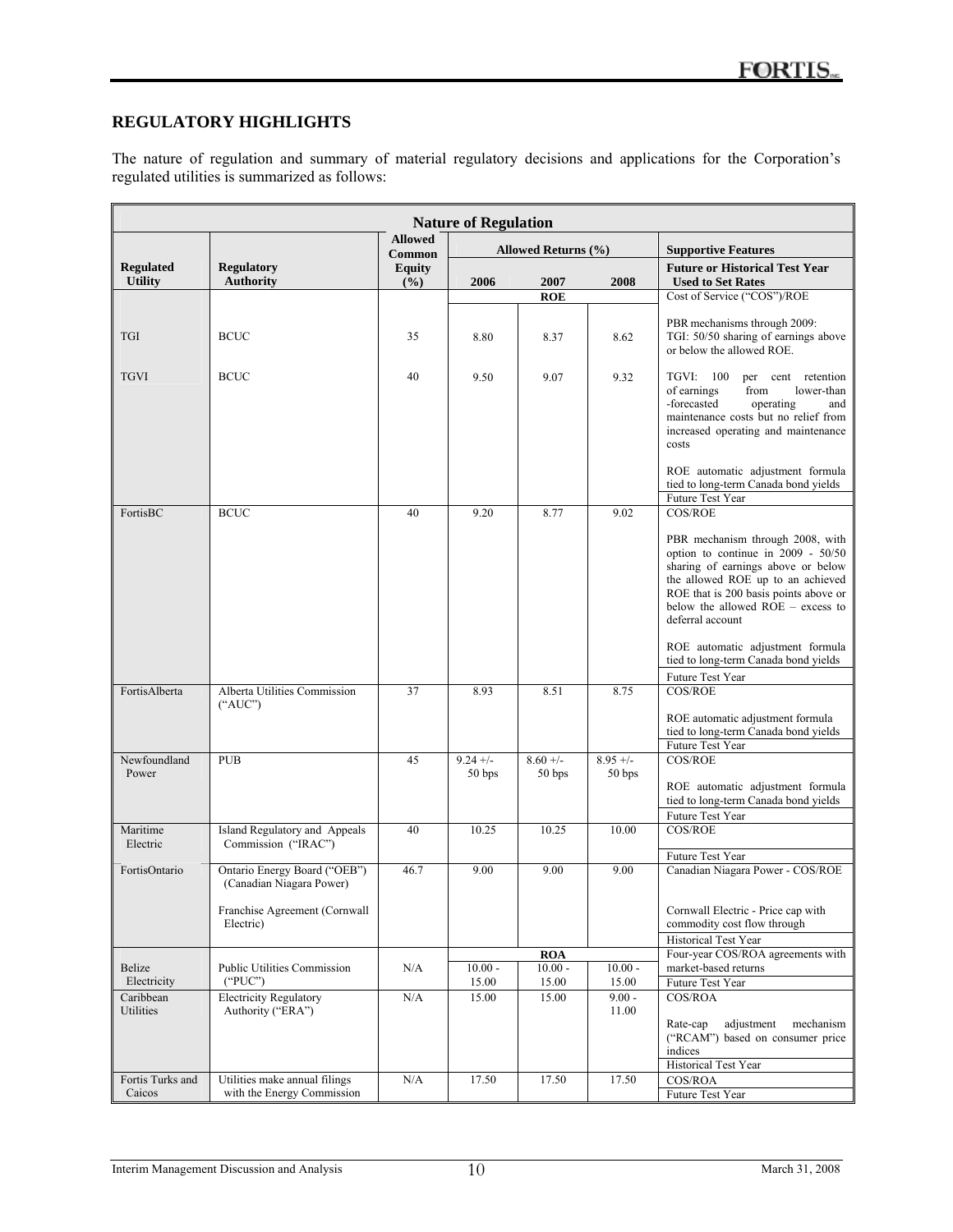| <b>Material Regulatory Decisions and Applications</b> |                                                                                                                                                                                                                                                                                                                                                                                                                                                                                                                                                                                                                                                                                                                                                                                                                                                                                                                                                                                                                                                                                                                                                                                                                                                                                                                                                                                                                                                |  |  |  |
|-------------------------------------------------------|------------------------------------------------------------------------------------------------------------------------------------------------------------------------------------------------------------------------------------------------------------------------------------------------------------------------------------------------------------------------------------------------------------------------------------------------------------------------------------------------------------------------------------------------------------------------------------------------------------------------------------------------------------------------------------------------------------------------------------------------------------------------------------------------------------------------------------------------------------------------------------------------------------------------------------------------------------------------------------------------------------------------------------------------------------------------------------------------------------------------------------------------------------------------------------------------------------------------------------------------------------------------------------------------------------------------------------------------------------------------------------------------------------------------------------------------|--|--|--|
| <b>Regulated Utility</b>                              | <b>Summary Description</b>                                                                                                                                                                                                                                                                                                                                                                                                                                                                                                                                                                                                                                                                                                                                                                                                                                                                                                                                                                                                                                                                                                                                                                                                                                                                                                                                                                                                                     |  |  |  |
| TGI<br>TGVI                                           | In December 2007, the BCUC approved various rates at TGI, including those for mid-stream and delivery for<br>residential customers in several service areas, effective January 1, 2008. Increased mid-stream costs are flowed<br>through to customers without mark-up. The approved rates also reflect the impact of an increase in the allowed ROE<br>for $2008$ to $8.62$ per cent.<br>Effective April 1, 2008, the BCUC approved an increase in the commodity rates charged to customers for natural gas<br>and propane. The commodity cost of natural gas and propane are flowed through to customers without markup. Every<br>three months TGI and TGVI review natural gas and propane commodity prices with the BCUC in order to ensure the<br>flow through rates charged to customers are sufficient to cover the cost of purchasing gas and propane.<br>On April 1, 2008, final regulatory approval for the construction of the 1.5 billion-cubic foot liquefied natural gas<br>("LNG") facility on Vancouver Island was received for a total estimated cost of approximately \$200 million.                                                                                                                                                                                                                                                                                                                                           |  |  |  |
| FortisBC                                              | In December 2007, regulatory approval was received of the NSA associated with 2008 revenue requirements resulting<br>in a customer rate increase of 2.9 per cent, effective January 1, 2008. The rate increase is primarily the result of the<br>Company's capital investment program. Rates for 2008 reflect an allowed ROE of 9.02 per cent.<br>In April 2008, the BCUC approved an interim increase of 0.8 per cent to FortisBC's customer rates, effective<br>May 1, 2008, as a result of BC Hydro's recent interim rate increase, which has increased FortisBC's cost to purchase<br>power from BC Hydro by 5.06 per cent.<br>FortisBC intends on filing a 2009 and 2010 Capital Plan and a 2009 Revenue Requirements Application with the<br>BCUC in the second half of 2008.                                                                                                                                                                                                                                                                                                                                                                                                                                                                                                                                                                                                                                                            |  |  |  |
| FortisAlberta                                         | Effective January 1, 2008, FortisAlberta is regulated by the AUC due to the separation of the Alberta Energy and<br>Utilities Board into two separate regulatory bodies.<br>In February 2008, regulatory approval was received of the NSA associated with 2008/2009 revenue requirements<br>resulting in distribution rate increases of 6.8 per cent, effective January 1, 2008, and 7.3 per cent, effective<br>January 1, 2009. The approved NSA includes forecast gross capital expenditures of approximately \$264 million for<br>2008 and \$296 million for 2009, primarily to meet customer growth and improve system reliability. The 2008 revenue<br>requirements included in the 2008/2009 NSA were determined using the 2007 ROE of 8.51 per cent. The impact of the<br>increase in the ROE to 8.75 per cent for 2008 is subject to deferral-account treatment and, as such, is being recognized<br>as earned in 2008 and is expected to be collected in future customer rates.<br>In February 2008, the AUC initiated a Generic Cost of Capital Preliminary Questions Proceeding to address whether<br>the cost of capital adjustment formula continues to yield a fair ROE and whether capital structures for all applicable<br>utilities in Alberta should be addressed on a generic basis. FortisAlberta has submitted a response to these questions<br>and anticipates that a more formal regulatory review process will follow. |  |  |  |
| Newfoundland<br>Power                                 | In December 2007, the PUB approved the Company's NSA associated with the 2008 general rate application resulting<br>in an average 2.8 per cent increase in customer rates, effective January 1, 2008. The rate increase is largely driven by<br>higher amortization costs. The rate increase also reflects the impact of an increase in the allowed ROE to 8.95 per cent<br>for 2008.<br>The PUB-approved NSA will also result in, among other things: (i) the amortization of \$7.2 million in 2008 and<br>\$4.6 million in each of 2009 and 2010 of the remaining \$16.4 million balance of the original December 2005 unbilled<br>revenue liability; (ii) amortization of approximately \$3.9 million in each of 2008, 2009 and 2010 of previously deferred<br>amortization expense; (iii) amortization over a period of three to five years of certain deferred regulatory balances;<br>(iv) for 2008 through 2010, the deferral of variations in purchase power expense caused by differences in the actual<br>unit cost of energy and the unit cost reflected in customer rates to be recovered from, or refunded to, customers through<br>operation of the Company's rate stabilization account.                                                                                                                                                                                                                                        |  |  |  |
| Maritime<br>Electric                                  | In January 2008, IRAC approved, as filed, an increase in basic electricity rates of 1.8 per cent, effective April 1, 2008,<br>and approved a maximum allowed ROE of 10.0 per cent for 2008.                                                                                                                                                                                                                                                                                                                                                                                                                                                                                                                                                                                                                                                                                                                                                                                                                                                                                                                                                                                                                                                                                                                                                                                                                                                    |  |  |  |
| FortisOntario                                         | In March 2008, the OEB issued its decision relating to the 2008 Incentive Rate Mechanism ("IRM"). The result is an<br>average 1.1 per cent increase in electricity distribution rates for operations in each of Fort Erie, Port Colborne and<br>Gananoque, effective May 1, 2008. The increase is comprised of a 2.1 per cent increase for inflation, partially offset by<br>a 1 per cent decrease for a productivity adjustment. Under the 2008 IRM, Canadian Niagara Power's capital structure<br>will be deemed at 53.3 per cent debt and 46.7 per cent equity, as part of the OEB's plan to move to a 60 per cent debt<br>and 40 per cent equity capital structure over a three-year period.<br>Effective May 1, 2008, as ordered by the OEB, retail transmission rates charged to Canadian Niagara Power customers<br>will decrease to reflect a reduction of the provincial transmission tariff and removal of the recovery of certain<br>regulatory assets.<br>Canadian Niagara Power expects to file a full cost-of-service rate application before the end of the third quarter of<br>2008, for rates effective May 1, 2009, which will result in the rebasing of distribution rates based on a future test year.                                                                                                                                                                                                                     |  |  |  |
| Belize<br>Electricity                                 | In 2007, Belize Electricity objected to and appealed the PUC's June 2007 Final Decision on tariffs for the period<br>July 1, 2007 to June 30, 2008, associated with adjustments for cost of power, commercial loss targets and penalties<br>associated with reliability targets.<br>In December 2007, amendments to the Electricity (Tariffs, Charges and Quality of Services Standards) Bylaws<br>("Bylaws") were enacted affecting the tariff-setting process at Belize Electricity. The result was a simplified<br>tariff-setting methodology allowing for improved rate stabilization. The amendments settled outstanding matters<br>related to the PUC's June 2007 Final Decision on tariffs.                                                                                                                                                                                                                                                                                                                                                                                                                                                                                                                                                                                                                                                                                                                                             |  |  |  |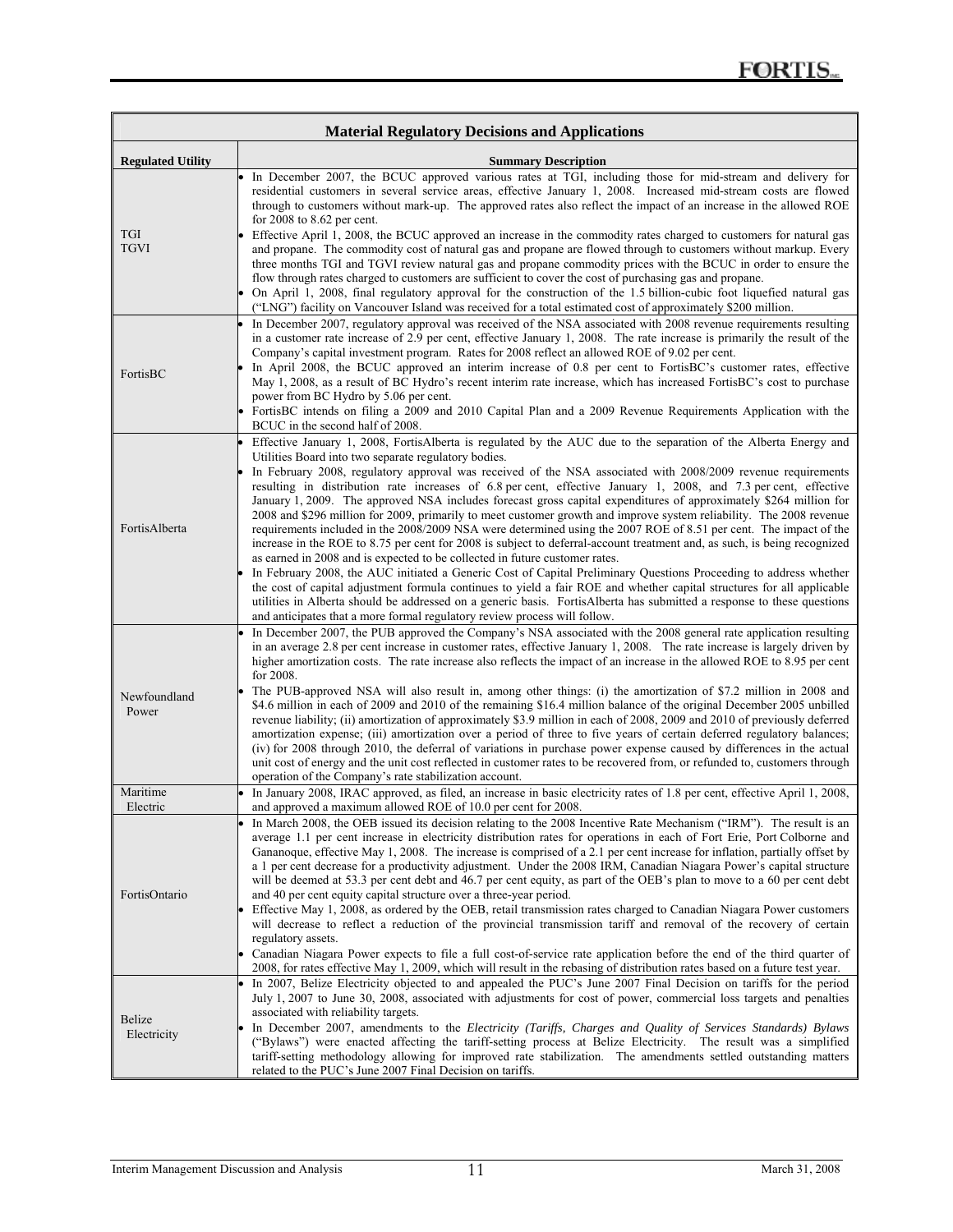|                                       | <b>Material Regulatory Decisions and Applications (cont'd)</b>                                                                                                                                                                                                                                                                                                                                                                                                                                                                                                                                                                                                                                                                                                                                                                                                                                                                                                                                                                                                                                                                                                                                                                                                                                                                                                                                                                                                                                                                                                                                                                                                                                                                                                                                                                                                                                                                                                                                                                                                                                                                                                                     |  |  |  |  |  |  |  |
|---------------------------------------|------------------------------------------------------------------------------------------------------------------------------------------------------------------------------------------------------------------------------------------------------------------------------------------------------------------------------------------------------------------------------------------------------------------------------------------------------------------------------------------------------------------------------------------------------------------------------------------------------------------------------------------------------------------------------------------------------------------------------------------------------------------------------------------------------------------------------------------------------------------------------------------------------------------------------------------------------------------------------------------------------------------------------------------------------------------------------------------------------------------------------------------------------------------------------------------------------------------------------------------------------------------------------------------------------------------------------------------------------------------------------------------------------------------------------------------------------------------------------------------------------------------------------------------------------------------------------------------------------------------------------------------------------------------------------------------------------------------------------------------------------------------------------------------------------------------------------------------------------------------------------------------------------------------------------------------------------------------------------------------------------------------------------------------------------------------------------------------------------------------------------------------------------------------------------------|--|--|--|--|--|--|--|
| <b>Regulated Utility</b>              | <b>Summary Description (cont'd)</b>                                                                                                                                                                                                                                                                                                                                                                                                                                                                                                                                                                                                                                                                                                                                                                                                                                                                                                                                                                                                                                                                                                                                                                                                                                                                                                                                                                                                                                                                                                                                                                                                                                                                                                                                                                                                                                                                                                                                                                                                                                                                                                                                                |  |  |  |  |  |  |  |
| <b>Belize</b><br>Electricity (cont'd) | In March 2008, the newly elected Government of Belize repealed the December 2007 amendments to the Bylaws and<br>has expressed its intent to further simplify the tariff-setting methodology. Belize Electricity continues to report its<br>financial results pertaining to regulatory matters in accordance with the December 2007 amended Bylaws.<br>Belize Electricity is working to resolve this matter. In March 2008, Belize Electricity filed an application requesting an<br>increase in the cost of power component of the average electricity rate by 15 per cent, or BZ6.5 cents per kWh, as a<br>result of the rapid increase in the cost of power due to increasing world oil prices. The application was disallowed by<br>the PUC who cited that, in the interim, a decrease in the Company's operating expenses and capital expenditures levels<br>would help offset the impact on cash flow of the increasing cost of power. Additionally, the PUC indicated it would<br>defer its detailed analysis of the high deferrals of cost of power into Belize Electricity's rate stabilization account until<br>the next Annual Tariff Review Proceeding for the annual tariff period for July 1, 2008 to June 30, 2009.<br>In April 2008, Belize Electricity filed its Annual Tariff Review Application for the annual tariff period from<br>July 1, 2008 to June 30, 2009 requesting a 13.4 per cent increase in the average electricity rate, as a result of an<br>increase in the cost of power component of the rate and an increase in the recovery of the rate stabilization account.<br>A final decision on this application from the PUC is expected during the second quarter of 2008.                                                                                                                                                                                                                                                                                                                                                                                                                                                                         |  |  |  |  |  |  |  |
| Caribbean Utilities                   | In December 2007, an Agreement in Principle ("AIP") was reached with the Government of the Cayman Islands on the<br>terms of a new exclusive T&D licence and a new non-exclusive generation licence.<br>In April 2008, the new licences were granted. The $T\&D$ licence is for an initial period of 20 years with a provision for<br>automatic renewal. The generation licence is for a period of 21.5 years. The terms of the new licences remain<br>substantially the same as the terms outlined in the AIP.<br>Effective January 1, 2008, as a result of the AIP and subsequent granting of the new licences, basic customer rates were<br>reduced by 3.25 per cent, the CRS was removed and a fuel-duty rebate funded by the Government of the Cayman<br>Islands was implemented for residential customers consuming less than 1,500 kWh monthly, resulting in average<br>monthly savings to residential customers of approximately 15 per cent. The 3.25 per cent reduction in basic rates will<br>reduce annual revenue by approximately US\$2.1 million. Additionally, Caribbean Utilities has forgone US\$2.6 million<br>of revenue in 2008 as a result of the early elimination of the CRS.<br>Following the initial basic rate reduction, customer rates will be frozen until May 31, 2009 and will be subject to annual<br>review and adjustment each June thereafter. Under the new T&D licence, a RCAM will be used to adjust basic rates in<br>accordance with a formula that is based on published consumer price indices. The RCAM is designed to maintain<br>Caribbean Utilities ROA in a targeted range of 9 per cent to 11 per cent, down from an allowed ROA of 15 per cent<br>that was permitted under the previous licence. The recently amended Electricity Regularity Authority Law<br>(2005 Revision), provides for the conduct of a competitive bid process to be managed by the ERA for new generating<br>capacity and the replacement of retired generating capacity. The first competitive process under the new generation<br>licence is expected to begin in 2008 with a filing of a Certificate of Need by Caribbean Utilities for 2011 and 2012. |  |  |  |  |  |  |  |
| Fortis Turks and<br>Caicos            | In March 2008, Fortis Turks and Caicos submitted its 2007 annual regulatory filing outlining the Company's<br>performance in 2007 and its capital expansion plans for 2008. Fortis Turks and Caicos' achieved ROA in 2007 was<br>less than that permitted under its licences; however, the Company will not seek any basic rate increases in 2008.                                                                                                                                                                                                                                                                                                                                                                                                                                                                                                                                                                                                                                                                                                                                                                                                                                                                                                                                                                                                                                                                                                                                                                                                                                                                                                                                                                                                                                                                                                                                                                                                                                                                                                                                                                                                                                 |  |  |  |  |  |  |  |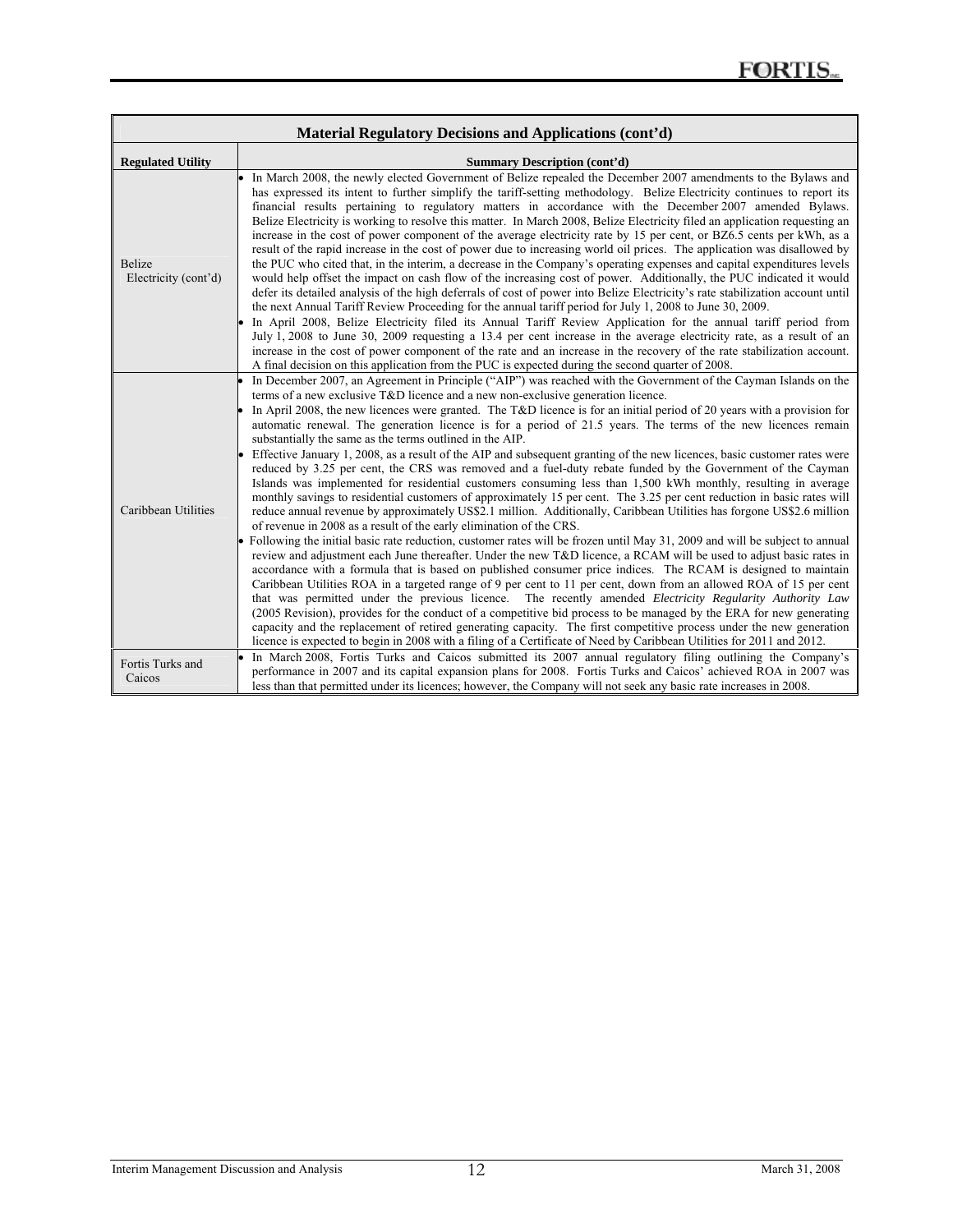#### **CONSOLIDATED FINANCIAL POSITION**

l

The following table outlines the significant changes in the consolidated balance sheets between March 31, 2008 and December 31, 2007.

| <b>Fortis</b> Inc.                                                                |                    |                                                                                                                                                                                                                                                                                                                                                                                                                                                         |  |  |  |
|-----------------------------------------------------------------------------------|--------------------|---------------------------------------------------------------------------------------------------------------------------------------------------------------------------------------------------------------------------------------------------------------------------------------------------------------------------------------------------------------------------------------------------------------------------------------------------------|--|--|--|
|                                                                                   |                    | <b>Significant Changes in the Consolidated Balance Sheets (Unaudited)</b>                                                                                                                                                                                                                                                                                                                                                                               |  |  |  |
|                                                                                   |                    | between March 31, 2008 and December 31, 2007                                                                                                                                                                                                                                                                                                                                                                                                            |  |  |  |
|                                                                                   | Other<br>Increase/ |                                                                                                                                                                                                                                                                                                                                                                                                                                                         |  |  |  |
| $(S$ millions)                                                                    | (Decrease)         | <b>Explanation</b>                                                                                                                                                                                                                                                                                                                                                                                                                                      |  |  |  |
| Accounts receivable                                                               | 157                | The increase was primarily due to a seasonal increase in sales driven by the Terasen Gas<br>companies and Newfoundland Power. In addition, the increase was due to an increase in the<br>fair market value of the gas commodity swap and option contracts, which were in the money at<br>March 31, 2008, and recorded in accounts receivable, versus out of the money at<br>December 31, 2007 and recorded in accounts payable.                         |  |  |  |
| Regulatory assets – current<br>and long-term                                      | (52)               | The decrease was driven by the regulatory deferral associated with the change in the fair<br>market value of the gas commodity swap and option contracts.                                                                                                                                                                                                                                                                                               |  |  |  |
| Inventories of gas,<br>materials and supplies                                     | (116)              | The decrease was driven by a normal seasonal reduction of gas in storage.                                                                                                                                                                                                                                                                                                                                                                               |  |  |  |
| Utility capital assets                                                            | 94                 | The increase primarily related to \$162 million invested in electricity and gas systems, partially<br>offset by amortization for the three months ended March 31, 2008.                                                                                                                                                                                                                                                                                 |  |  |  |
| Short-term borrowings                                                             | (33)               | The decrease was primarily due to seasonality of operations, including the impact of decreased<br>purchases of gas inventories.                                                                                                                                                                                                                                                                                                                         |  |  |  |
| Accounts payable and<br>accrued charges                                           | (96)               | The decrease primarily related to the change in the fair market value of the gas commodity<br>swap and option contracts, and the timing of FortisAlberta's payments to the Alberta Electric<br>System Operator ("AESO") for transmission costs.                                                                                                                                                                                                         |  |  |  |
| Regulatory liabilities -<br>current and long-term                                 | 90                 | The increase was driven by the regulatory deferral associated with the change in the fair<br>market value of the gas commodity swap and option contracts.                                                                                                                                                                                                                                                                                               |  |  |  |
| Long-term debt and capital<br>lease obligations<br>(including current<br>portion) | 46                 | The increase was primarily due to a net \$54 million increase in committed credit-facility<br>borrowings driven by net borrowings by FortisAlberta and Newfoundland Power, partially<br>offset by net repayments by the Corporation. Also, TGVI issued \$250 million in 30-year<br>debentures in February 2008 the net proceeds of which were substantially used to repay<br>amounts previously borrowed under its long-term committed credit facility. |  |  |  |
| Shareholders' equity                                                              | 71                 | The increase was due to net earnings reported for the three months ended March 31, 2008, less<br>common share dividends.                                                                                                                                                                                                                                                                                                                                |  |  |  |

### **LIQUIDITY AND CAPITAL RESOURCES**

The following table outlines the summary of cash flows.

| Fortis Inc.<br><b>Summary of Cash Flows (Unaudited)</b> |       |       |          |  |  |  |
|---------------------------------------------------------|-------|-------|----------|--|--|--|
| <b>Quarter Ended March 31</b>                           |       |       |          |  |  |  |
| $($$ millions)                                          | 2008  | 2007  | Variance |  |  |  |
| Cash, beginning of period                               | 58    | 41    |          |  |  |  |
| Cash provided by (used in)                              |       |       |          |  |  |  |
| Operating activities                                    | 188   | 94    | 94       |  |  |  |
| Investing activities                                    | (143) | (118) | (25      |  |  |  |
| Financing activities                                    | (36)  | 26    | (62)     |  |  |  |
| Foreign currency impact on cash balances                |       |       |          |  |  |  |
| Cash, end of period                                     | 67    | 43    | 24       |  |  |  |

*Operating Activities:* Cash flow from operating activities, after working capital adjustments, was \$94 million higher quarter over quarter. The change was driven primarily by the Terasen Gas companies and FortisAlberta. The Terasen Gas companies were acquired in May 2007 and, therefore, did not contribute to cash flow of the Corporation during the first quarter of 2007. The increase in cash from operating activities related to the Terasen Gas companies was partially offset by the impact of the timing of the payment of AESO transmission cost accruals at FortisAlberta.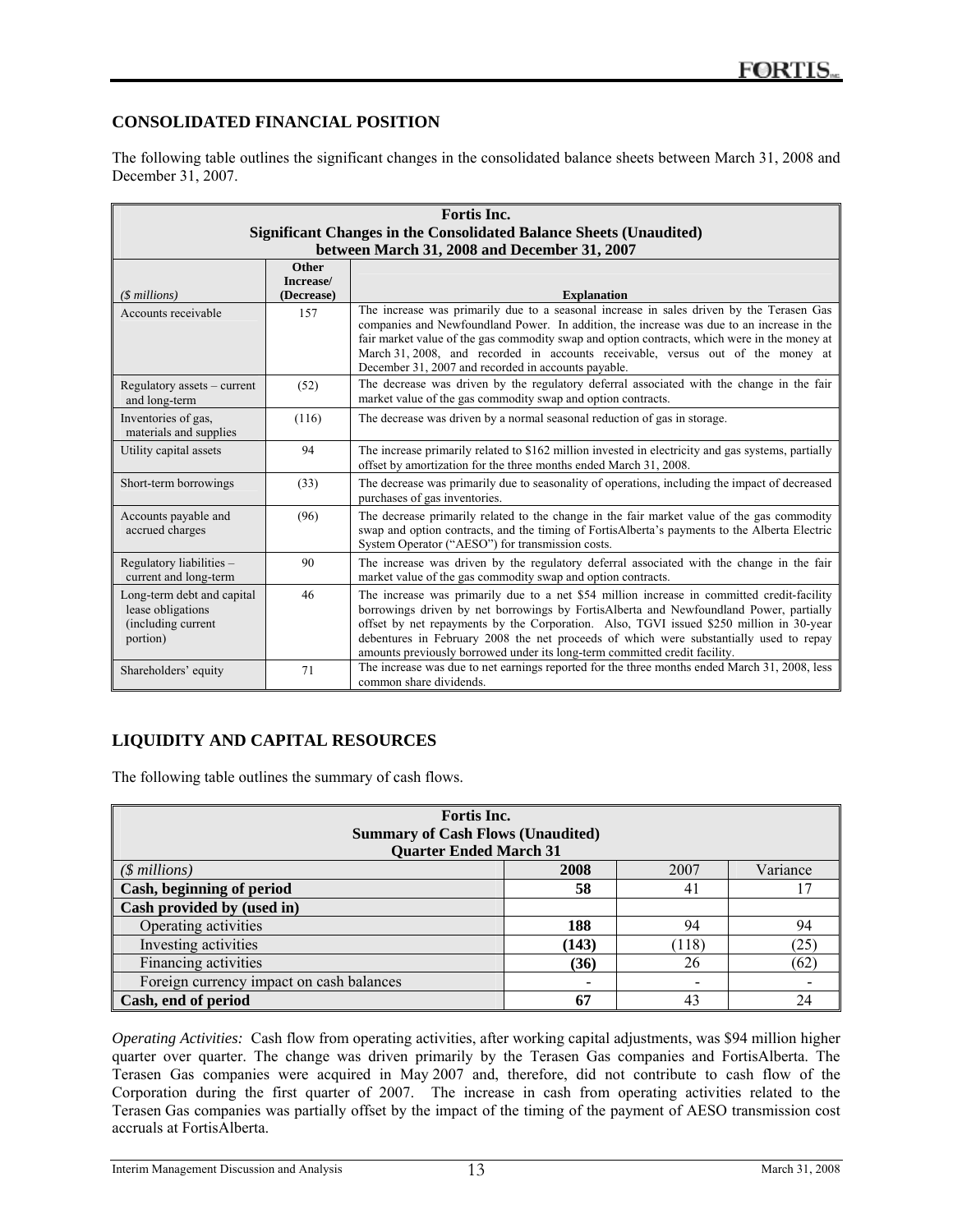*Investing Activities:* Cash used in investing activities was \$25 million higher quarter over quarter, driven by increased utility capital expenditures and lower contributions in aid of construction, partially offset by approximately \$14 million in proceeds received in January 2008 associated with the December 2007 sale of surplus land by TGI.

Gross utility capital expenditures were \$162 million for the first quarter of 2008, \$28 million higher than for the same quarter last year. The increase was primarily due to capital expenditures incurred at the Terasen Gas companies.

Contributions received in aid of construction were \$9 million lower quarter over quarter, driven by reduced contributions received at FortisAlberta.

*Financing Activities:* Cash used in financing activities was \$36 million during the quarter compared to cash provided by financing activities of \$26 million during the same quarter last year.

Net repayments of short-term borrowings were \$33 million during the quarter, \$11 million lower than net repayments of \$44 million during the same quarter last year.

Proceeds from long-term debt, net of issue costs and net (repayments) borrowings under committed credit facilities for the first quarter of 2008 compared to the same quarter last year are summarized as follows:

| Proceeds from Long-Term Debt, Net of Issue Costs (Unaudited)                                              |             |             |       |  |  |  |  |
|-----------------------------------------------------------------------------------------------------------|-------------|-------------|-------|--|--|--|--|
| <b>Quarter Ended March 31</b>                                                                             |             |             |       |  |  |  |  |
| Variance<br>2007<br>2008                                                                                  |             |             |       |  |  |  |  |
| $($$ millions)                                                                                            |             |             |       |  |  |  |  |
| <b>Terasen Gas Companies</b>                                                                              | $248^{(1)}$ |             | 248   |  |  |  |  |
| FortisAlberta                                                                                             |             | $110^{(2)}$ | (110) |  |  |  |  |
| Other                                                                                                     |             |             |       |  |  |  |  |
| <b>Total</b><br>250<br>110<br>140                                                                         |             |             |       |  |  |  |  |
| $^{(1)}$ Issued February 2008, \$250 million 6.05% Medium-Term Note Debentures by TGVI, due February 2038 |             |             |       |  |  |  |  |
| $^{(2)}$ Issued January 2007, \$110 million 4.99% Senior Unsecured Debentures, due January 2047           |             |             |       |  |  |  |  |

| <b>Net (Repayments) Borrowings Under Committed Credit Facilities (Unaudited)</b><br><b>Quarter Ended March 31</b> |       |      |      |  |  |  |  |
|-------------------------------------------------------------------------------------------------------------------|-------|------|------|--|--|--|--|
| Variance<br>2007<br>2008                                                                                          |       |      |      |  |  |  |  |
| $$$ millions)                                                                                                     |       |      |      |  |  |  |  |
| <b>Terasen Gas Companies</b>                                                                                      | (265) |      | (265 |  |  |  |  |
| FortisAlberta                                                                                                     | 72    | '96) | 168  |  |  |  |  |
| FortisBC                                                                                                          |       | (Q   |      |  |  |  |  |
| Newfoundland Power                                                                                                | 20    |      |      |  |  |  |  |
| Corporate                                                                                                         | (38)  | (30) | (8)  |  |  |  |  |
| <b>Total</b>                                                                                                      | (211  | 118  |      |  |  |  |  |

Borrowings under committed credit facilities by FortisAlberta and Newfoundland Power were primarily in support of their respective capital expenditure programs. During the first quarter of 2008, TGVI made a repayment under its committed credit facility with net proceeds from the issuance of \$250 million of debentures in February 2008. During the first quarter of 2007, FortisAlberta made net repayments under committed credit facilities with a substantial portion of net proceeds from the issuance of \$110 million of debentures, while the Corporation made net repayments under its committed credit facility with partial proceeds from the public issuance of 5.17 million Common Shares in January 2007.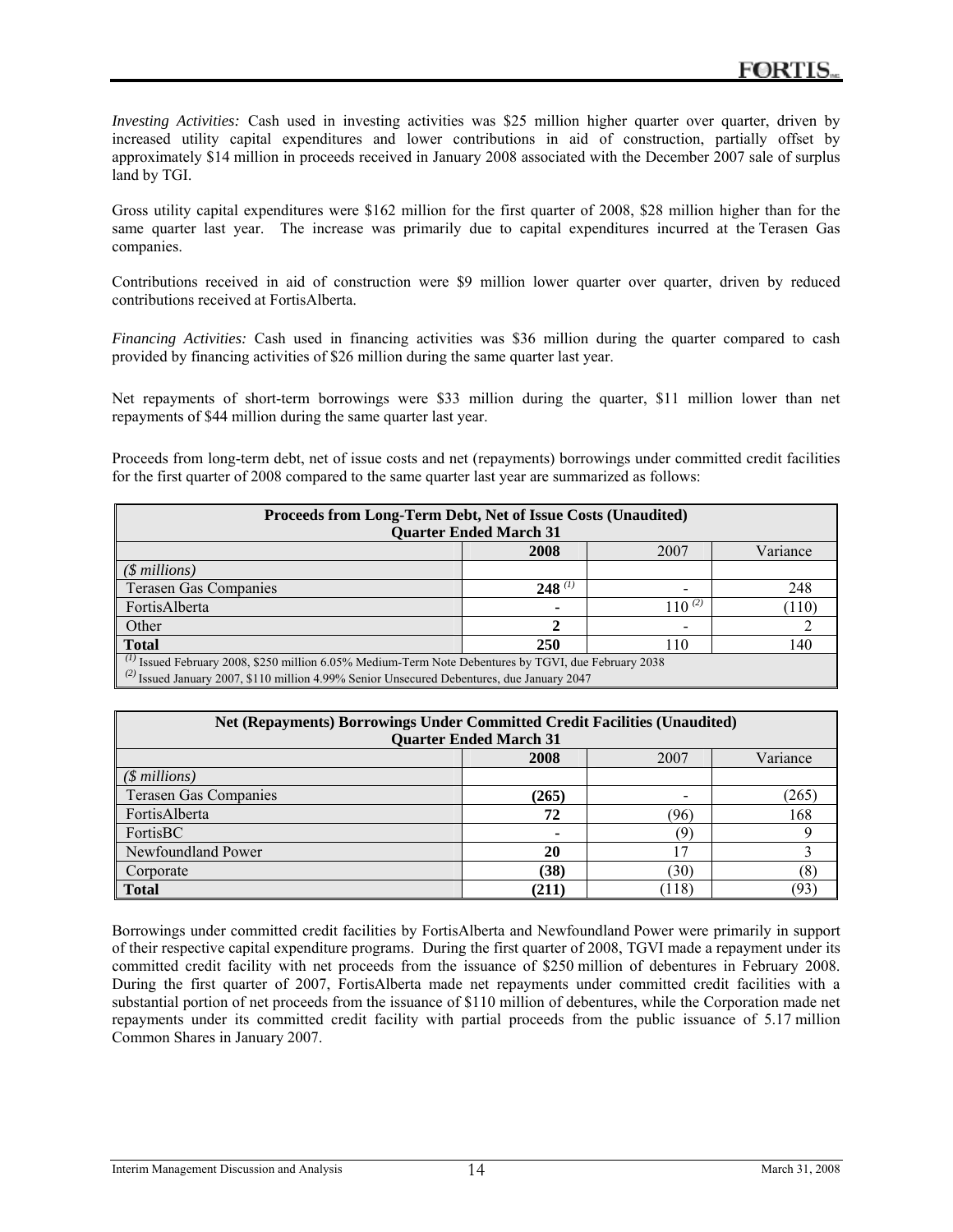Repayments of long-term debt and capital lease obligations for the first quarter of 2008 compared to the same quarter last year are summarized as follows:

| <b>Repayments of Long-Term Debt and Capital Lease Obligations (Unaudited)</b><br><b>Quarter Ended March 31</b> |   |       |  |  |  |  |  |
|----------------------------------------------------------------------------------------------------------------|---|-------|--|--|--|--|--|
| 2008<br>Variance<br>2007                                                                                       |   |       |  |  |  |  |  |
| $(\text{\$ millions})$                                                                                         |   |       |  |  |  |  |  |
| Fortis Properties                                                                                              | 3 | $\pm$ |  |  |  |  |  |
| Other                                                                                                          |   | 16    |  |  |  |  |  |
| <b>Total</b>                                                                                                   |   |       |  |  |  |  |  |

In January 2007, 5.17 million Common Shares were publicly issued for gross proceeds of approximately \$150 million (\$143 million net of costs). Partial net proceeds from the Common Share issue in January 2007 were used to repay indebtedness incurred under the Corporation's committed credit facilities. The remainder of the net proceeds was utilized to fund equity requirements of the Corporation's regulated electric utilities in western Canada, in support of their respective capital expenditure programs, and for general corporate purposes.

Common Share dividends were \$39 million during the first quarter of 2008, up \$15 million from the same quarter last year. The increase was primarily due to an increase in the number of Common Shares outstanding, as a result of the issuance of Common Shares pursuant to the Terasen acquisition in May 2007, and a higher dividend per Common Share compared to the same quarter in 2007.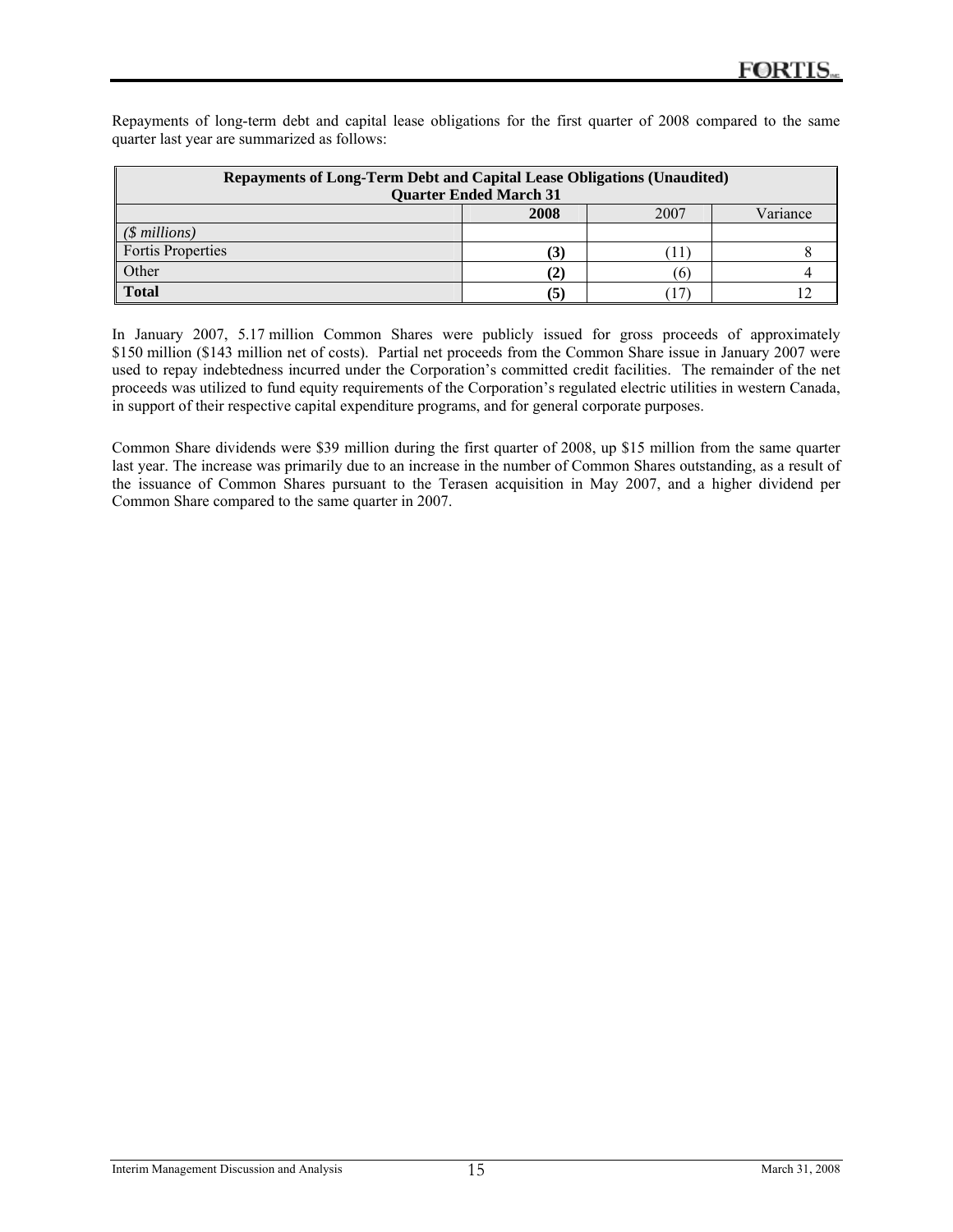*Contractual obligations:* Consolidated contractual obligations of Fortis over the next five years and for periods thereafter, as at March 31, 2008, are outlined in the following table. The nature and amount of the consolidated contractual obligations is consistent with that disclosed in the MD&A for the year ended December 31, 2007, except for that described below for Maritime Electric and Caribbean Utilities.

| <b>Fortis</b> Inc.                            |              |               |               |                |             |  |  |  |
|-----------------------------------------------|--------------|---------------|---------------|----------------|-------------|--|--|--|
| <b>Contractual Obligations (Unaudited)</b>    |              |               |               |                |             |  |  |  |
| as at March 31, 2008                          |              |               |               |                |             |  |  |  |
| (\$ millions)                                 | <b>Total</b> | $\leq$ 1 year | $>1-3$ years  | 4-5 years      | $> 5$ years |  |  |  |
| Long-term debt                                | 5,104        | 491           | 352           | 373            | 3,888       |  |  |  |
| <b>Brilliant Terminal Station</b>             | 66           | 3             |               | 5              | 53          |  |  |  |
| Gas purchase contract obligations (based on   |              |               |               |                |             |  |  |  |
| index prices as at March 31, 2008)            | 567          | 550           | 17            |                |             |  |  |  |
| Power purchase obligations                    |              |               |               |                |             |  |  |  |
| FortisBC                                      | 2,845        | 38            | 75            | 75             | 2,657       |  |  |  |
| FortisOntario                                 | 281          | 21            | 43            | 46             | 171         |  |  |  |
| Maritime Electric <sup>(1)</sup>              | 125          | 72            | 34            | 2              |             |  |  |  |
| Belize Electricity                            | 14           |               |               | $\mathfrak{D}$ | 9           |  |  |  |
| Capital cost                                  | 399          | 14            | 36            | 38             | 311         |  |  |  |
| Joint-use asset and shared service agreements | 66           | 3             | 8             | 6              | 49          |  |  |  |
| Office lease $-$ FortisBC                     | 20           |               | $\mathcal{E}$ | 3              | 14          |  |  |  |
| Operating lease obligations                   | 173          | 19            | 34            | 30             | 90          |  |  |  |
| Other                                         | 24           | 5             | 8             | 7              | 4           |  |  |  |
| <b>Total</b>                                  | 9,684        | 1,217         | 617           | 587            | 7,263       |  |  |  |

Maritime Electric has two new take-or-pay contracts for the purchase of either energy or capacity. The contracts total approximately \$125 million through November 30, 2032. The take-or-pay contract with New Brunswick Power includes, among other things, replacement energy and capacity for the Point Lepreau Nuclear Generating Station during its 18-month refurbishment outage. The other take-or-pay contract is for transmission capacity allowing Maritime Electric to reserve 30 MW of capacity on the new International Power Line into the United States.

*Other Contractual Obligations:* Caribbean Utilities has a primary fuel supply contract with a major supplier and is committed to purchase 80 per cent of the Company's fuel requirements from this supplier for the running of Caribbean Utilities' diesel-fired generating plant. The contract is for three years terminating in April 2010. The approximate quantities, in millions of imperial gallons, required to be purchased annually during each of Caribbean Utilities' three fiscal years ended April 30 are:  $2008 - 25$ ;  $2009 - 26$  and  $2010 - 28$ .

*Capital Structure:* The Corporation's principal businesses of regulated gas and electric distribution require ongoing access to capital to allow them to fund maintenance and expansion of infrastructure. Wherever possible, Fortis raises debt at the subsidiary level to ensure regulatory transparency, tax efficiency and financing flexibility. To help ensure access to capital, the Corporation targets a consolidated long-term capital structure containing approximately 40 per cent equity, including preference shares, and 60 per cent debt and investment-grade credit ratings. Each of the Corporation's regulated utilities maintains its own capital structure in line with the deemed capital structure reflected in the utility's customer rates. As well, the Corporation and its larger regulated utilities have secured multi-year committed credit facilities to support short-term financing of capital expenditures and seasonal working capital requirements. Committed credit facilitates at Fortis are available for interim financing of acquisitions and for general corporate purposes. Fortis generally finances a significant portion of acquisitions with proceeds from common and preference share issuances.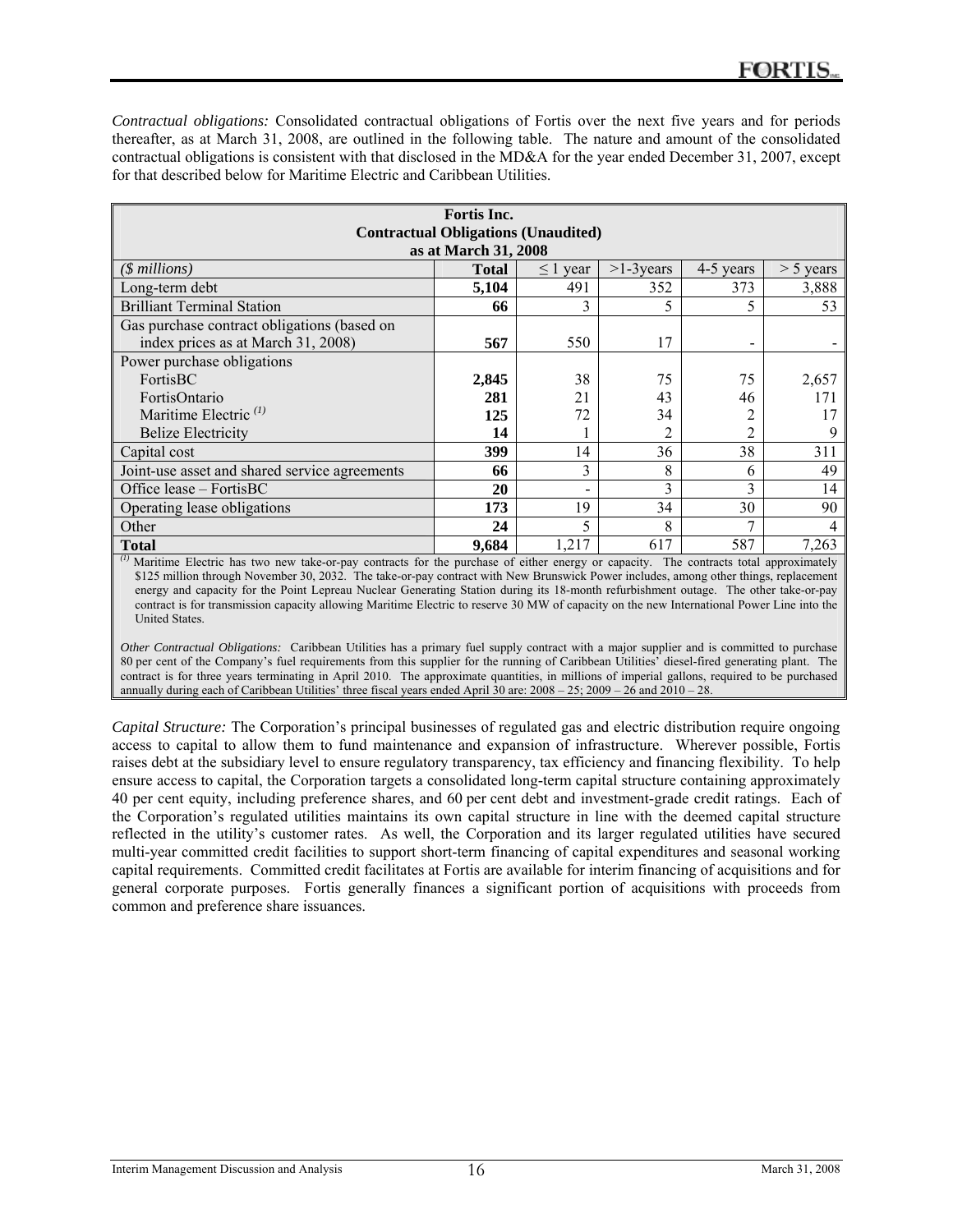| Fortis Inc.<br><b>Capital Structure (Unaudited)</b><br>As at                                                                                                                       |                                                      |      |       |      |  |  |  |
|------------------------------------------------------------------------------------------------------------------------------------------------------------------------------------|------------------------------------------------------|------|-------|------|--|--|--|
| <b>March 31, 2008</b><br>December 31, 2007                                                                                                                                         |                                                      |      |       |      |  |  |  |
|                                                                                                                                                                                    | $($$ millions $)$<br>$(\%)$<br>$($$ millions)<br>(%) |      |       |      |  |  |  |
| 64.3<br>Total debt and capital lease obligations (net of cash) $(1)$<br>5,480<br>63.8<br>5,476                                                                                     |                                                      |      |       |      |  |  |  |
| Preference shares $(2)$                                                                                                                                                            | 442                                                  | 5.1  | 442   | 5.2  |  |  |  |
| Common shareholders' equity                                                                                                                                                        | 2,672                                                | 31.1 | 2,601 | 30.5 |  |  |  |
| 8,594<br>100.0<br>100.0<br>8,519<br><b>Total</b>                                                                                                                                   |                                                      |      |       |      |  |  |  |
| Includes long-term debt, including current portion, and short-term borrowings, net of cash<br>$(2)$ Includes preference shares classified as both long-term liabilities and equity |                                                      |      |       |      |  |  |  |

The consolidated capital structure of Fortis is presented in the following table.

The change in the capital structure was driven by net earnings applicable to common shares less common share dividends of \$52 million during the first quarter of 2008.

The Corporation's credit ratings are as follows:

l

| $S\&P$      | A- (long-term corporate and unsecured debt credit rating) |
|-------------|-----------------------------------------------------------|
| <b>DBRS</b> | BBB(high) (unsecured debt credit rating)                  |

The credit ratings reflect the diversity of the operations of Fortis, the stand-alone nature and financial separation of each of the regulated subsidiaries of Fortis, management's commitment to maintaining low levels of debt at the holding company level and the continued focus of Fortis on pursuing acquisitions in stable regulated utilities.

*Capital Program*: The Corporation's principal businesses of regulated gas and electric distribution are capital intensive. Capital investment in infrastructure is required to ensure continued and enhanced performance, reliability and safety of the gas and electricity systems and to meet customer growth. All costs considered to be maintenance and repairs are expensed as incurred. Costs related to replacements, upgrades and betterments of capital assets are capitalized as incurred.

During the first quarter of 2008, actual gross consolidated utility capital expenditures of Fortis were \$162 million. A breakdown of gross utility capital expenditures for the first quarter of 2008 by segment is provided in the following table.

| <b>Gross Utility Capital Expenditures (Unaudited)</b><br><b>Quarter Ended March 31, 2008</b>                                                                                                                                                                                                                                                                                           |                                                                                                                                                                                                                                                                             |  |  |  |  |  |  |
|----------------------------------------------------------------------------------------------------------------------------------------------------------------------------------------------------------------------------------------------------------------------------------------------------------------------------------------------------------------------------------------|-----------------------------------------------------------------------------------------------------------------------------------------------------------------------------------------------------------------------------------------------------------------------------|--|--|--|--|--|--|
| Other<br><b>Total</b><br>Regulated<br><b>Regulated</b><br><b>Regulated</b><br>Utilities -<br><b>Terasen Gas</b><br><b>NF</b><br>Fortis<br><b>Utilities -</b><br><b>Utilities -</b><br>Non-<br>Alberta $^{(1)(2)}$<br>Power $^{(1)}$<br>Fortis $BC^{(1)}$<br>$Total^{(3)}$<br>Companies $\binom{I}{I}$<br>Canadian $(1)$<br>Canadian<br>$(S$ millions)<br>Caribbean<br><b>Regulated</b> |                                                                                                                                                                                                                                                                             |  |  |  |  |  |  |
| <b>Total</b>                                                                                                                                                                                                                                                                                                                                                                           | 40<br>13<br>162<br>63<br>24<br>147<br>11                                                                                                                                                                                                                                    |  |  |  |  |  |  |
| (3)                                                                                                                                                                                                                                                                                                                                                                                    | $\frac{1}{1}$ Includes removal and site restoration expenditures which are permissible in rate base<br>$(2)$ Excludes payments of \$4 million made to the AESO for investment in transmission facilities<br>Includes expenditures associated with assets under construction |  |  |  |  |  |  |

Gross consolidated utility capital expenditures for 2008 are expected to be approximately \$900 million. There have been no significant changes in the expected level, nature and timing of capital expenditures for 2008 from those disclosed in the MD&A for the year ended December 31, 2007, except as described below. Planned capital expenditures are based on detailed forecasts of demand, weather, cost of labour and materials, as well as other factors which could change and cause actual expenditures to differ from forecasts.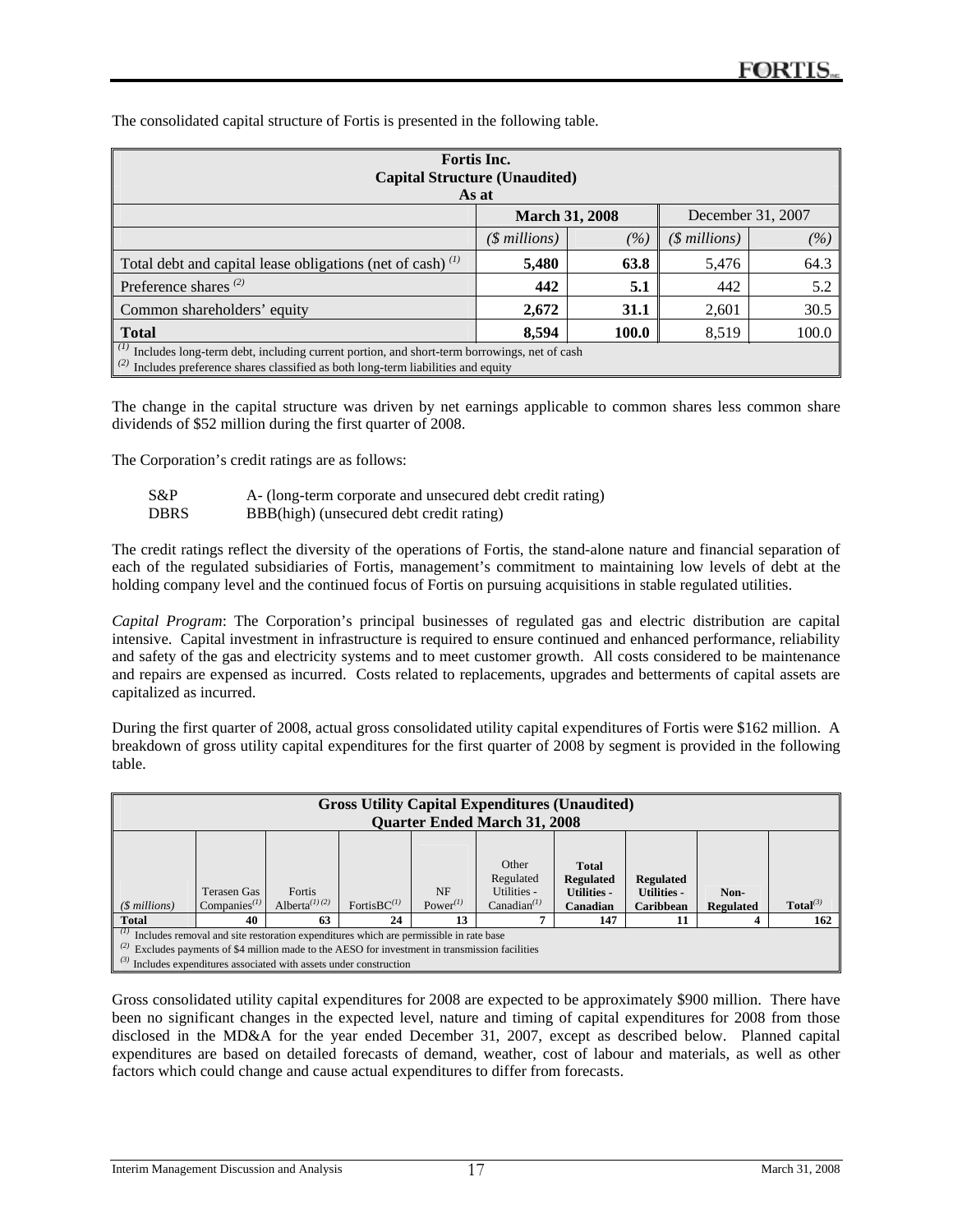On April 1, 2008, TGVI received approval from the BCUC to proceed with the engineering, procurement and construction ("EPC") of the liquefied natural gas facility on Vancouver Island for a total cost of approximately \$200 million. As a result, the Company entered into an EPC contract with a third party for the construction of the facility. The contract is for approximately \$150 million, including payment of approximately US\$55 million. As a result, TGVI has entered into a three-year US dollar forward-purchase contract which will mitigate currency fluctuations on the US dollar portion of the EPC contract.

TGVI's construction of the 50-kilometre pipeline lateral from Squamish to Whistler continues and, as at the end of March 2008, approximately 34 kilometres of the pipeline had been constructed. Originally scheduled to be completed by summer 2008, the pipeline lateral is now expected to be completed in early 2009, slightly later than originally planned, due to changes in the way the Company can sequence the pipeline construction as a result of the Province's Sea-to-Sky Highway Improvement Project ("Highway Project") plan. The pipeline is being built in conjunction with the Highway Project and the pipeline route mainly falls within the highway right of way. Conversion of the Resort Municipality of Whistler from propane to natural gas will occur in spring 2009 and take approximately three months to complete. TGVI does not expect any material changes in the cost to complete this capital project as a result of this delay.

As disclosed in the MD&A for the year ended December 31, 2007, FortisAlberta plans to expend approximately \$24 million in 2008 on the second phase of replacement of conventional meters with new Automated Meter Infrastructure ("AMI") technology as part of an overall \$111 million project to convert approximately 435,000 customers to such technology over a four-year period that began in 2007. The second phase of the deployment of the AMI technology has commenced with expenditures expected to be concentrated during the second half of 2008.

In April 2008, Caribbean Utilities announced that it has entered into a project agreement to purchase a 16-MW diesel generating unit and related equipment from a supplier in Germany. The total project is expected to cost approximately US\$24 million with the unit expected to be commissioned in summer 2009.

Fortis expects gross electric utility capital expenditures of more than \$3 billion over the next five years will be driven by FortisAlberta, FortisBC and the Corporation's regulated and non-regulated electric utility operations in the Caribbean. Fortis expects gross gas utility capital expenditures over the next five years to exceed \$1 billion.

*Cash Flows:* At the operating subsidiary level, it is expected that operating expenses and interest costs will generally be paid out of subsidiary operating cash flows, with varying levels of residual cash flow available for dividend payments to Fortis and/or for subsidiary capital expenditures. Borrowings under credit facilities may be required from time to time to support seasonal working capital requirements. Cash required to complete subsidiary capital expenditure programs is also expected to be financed from a combination of borrowings under credit facilities, equity injections from Fortis and long-term debt issuances.

The Corporation's ability to service its debt obligations and pay dividends on its common shares and preference shares is dependent on the financial results of the operating subsidiaries and the related cash payments from these subsidiaries. Certain regulated subsidiaries may be subject to restrictions which may limit their ability to distribute cash to Fortis. Cash required of Fortis to support subsidiary capital expenditure programs and to finance acquisitions is expected to be derived from a combination of borrowings under credit facilities and the issuance of common shares, preference shares and long-term debt. Depending on the timing of cash payments from the subsidiaries, borrowings under the Corporation's credit facilities may be required from time to time to support the servicing of debt and payment of dividends. Fortis and its subsidiaries do not anticipate any difficulties accessing required capital at reasonable market terms.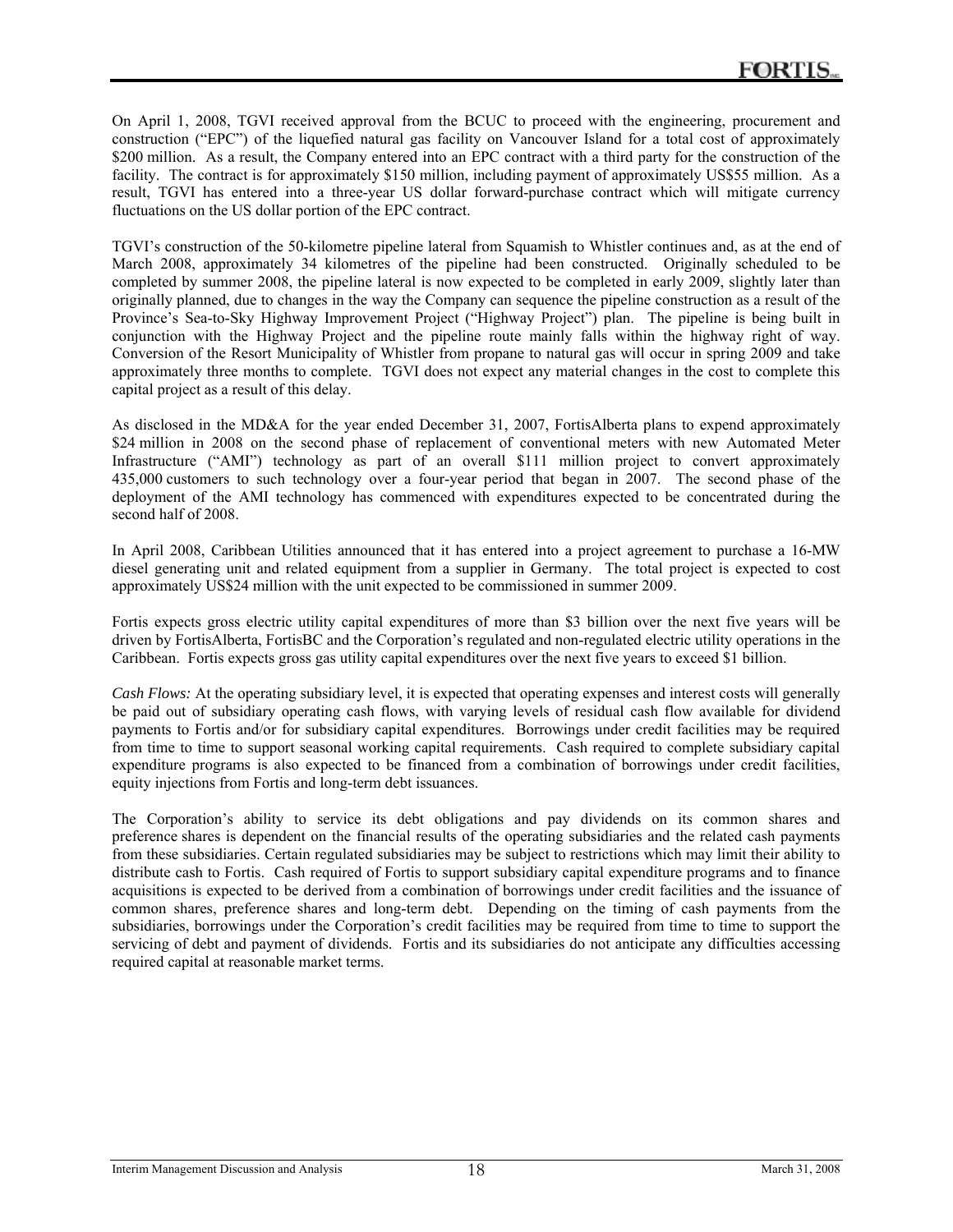As at March 31, 2008, the Corporation and its subsidiaries had consolidated authorized lines of credit of \$2.2 billion, of which \$1.3 billion was unused. The following summary outlines the credit facilities of the Corporation and its subsidiaries.

| Fortis Inc.<br><b>Credit Facilities (Unaudited)</b>                                                                                                                                                              |                  |       |    |       |       |  |  |  |
|------------------------------------------------------------------------------------------------------------------------------------------------------------------------------------------------------------------|------------------|-------|----|-------|-------|--|--|--|
| <b>Regulated</b><br><b>Fortis</b><br>Total as at<br>Total as at<br><b>Corporate and</b><br>$(S$ millions)<br><b>Utilities</b><br><b>December 31, 2007</b><br><b>March 31, 2008</b><br>Other<br><b>Properties</b> |                  |       |    |       |       |  |  |  |
| Total credit facilities                                                                                                                                                                                          | 715              | 1,513 | 13 | 2.241 | 2,234 |  |  |  |
| Credit facilities utilized:                                                                                                                                                                                      |                  |       |    |       |       |  |  |  |
| Short-term borrowings                                                                                                                                                                                            | $\left(1\right)$ | (441) |    | (442) | (475) |  |  |  |
| Long-term debt                                                                                                                                                                                                   | 170)             | (145) |    | (315) | (530) |  |  |  |
| Letters of credit outstanding                                                                                                                                                                                    | (50)             | (102) |    | (153) | (159) |  |  |  |
| Credit facilities available                                                                                                                                                                                      | 494              | 825   | 12 | 1,331 | 1,070 |  |  |  |

At March 31, 2008 and December 31, 2007, certain borrowings under the Corporation's and subsidiaries' credit facilities have been classified as long-term debt. These borrowings are under long-term committed credit facilities and management's intention is to refinance these borrowings with long-term permanent financing during future periods.

#### **Corporate and Other**

l

Letters of credit outstanding of \$50 million at Terasen Inc., related to its previously owned petroleum transportation business, are secured by a letter of credit from the former parent company.

#### **Regulated Utilities**

In April 2008, FortisBC renegotiated and amended its \$150 million unsecured committed revolving credit facility, extending the maturity date of the \$50 million portion of the facility to May 2011 from May 2010 and extending the \$100 million portion to May 2009 from May 2008. The Company has the option to increase the credit facility to an aggregate of \$200 million, subject to bank approval.

#### **FINANCIAL INSTRUMENTS**

The carrying values of financial instruments included in current assets, current liabilities, deferred charges and other assets, and deferred credits in the consolidated balance sheets of Fortis approximate their fair value, reflecting the short-term maturity, normal trade credit terms and/or nature of these instruments. The fair value of long-term debt is calculated by discounting the future cash flow of each debt instrument at the estimated yield to maturity for the same or similar issues at the balance sheet date, or by using available quoted market prices when available. Since the Corporation does not intend to settle the long-term debt prior to maturity, the fair value estimate does not represent an actual liability and, therefore, does not include exchange or settlement costs. The fair value of the Corporation's preference shares is determined using quoted market prices.

The carrying and fair values of the Corporation's long-term debt and preference shares are as follows.

| <b>Financial Instruments (Unaudited)</b>                                                                                                                                 |                       |                   |                |            |  |  |  |
|--------------------------------------------------------------------------------------------------------------------------------------------------------------------------|-----------------------|-------------------|----------------|------------|--|--|--|
| As at                                                                                                                                                                    |                       |                   |                |            |  |  |  |
| December 31, 2007<br><b>March 31, 2008</b>                                                                                                                               |                       |                   |                |            |  |  |  |
| Estimated<br><b>Estimated</b>                                                                                                                                            |                       |                   |                |            |  |  |  |
| $(S$ millions)                                                                                                                                                           | <b>Carrying Value</b> | <b>Fair Value</b> | Carrying Value | Fair Value |  |  |  |
| 5,635<br>Long-term debt<br>5.071<br>5,613<br>5.023                                                                                                                       |                       |                   |                |            |  |  |  |
| 346<br>Preference shares, classified as debt <sup>(1)</sup><br>320<br>320<br>336                                                                                         |                       |                   |                |            |  |  |  |
| (1)<br>Preference shares classified as equity do not meet the definition of a financial instrument; however, the estimated fair value of the Corporation's \$122 million |                       |                   |                |            |  |  |  |
| of preference shares classified as equity was \$107 million at March 31, 2008 (December 31, 2007 - \$107 million).                                                       |                       |                   |                |            |  |  |  |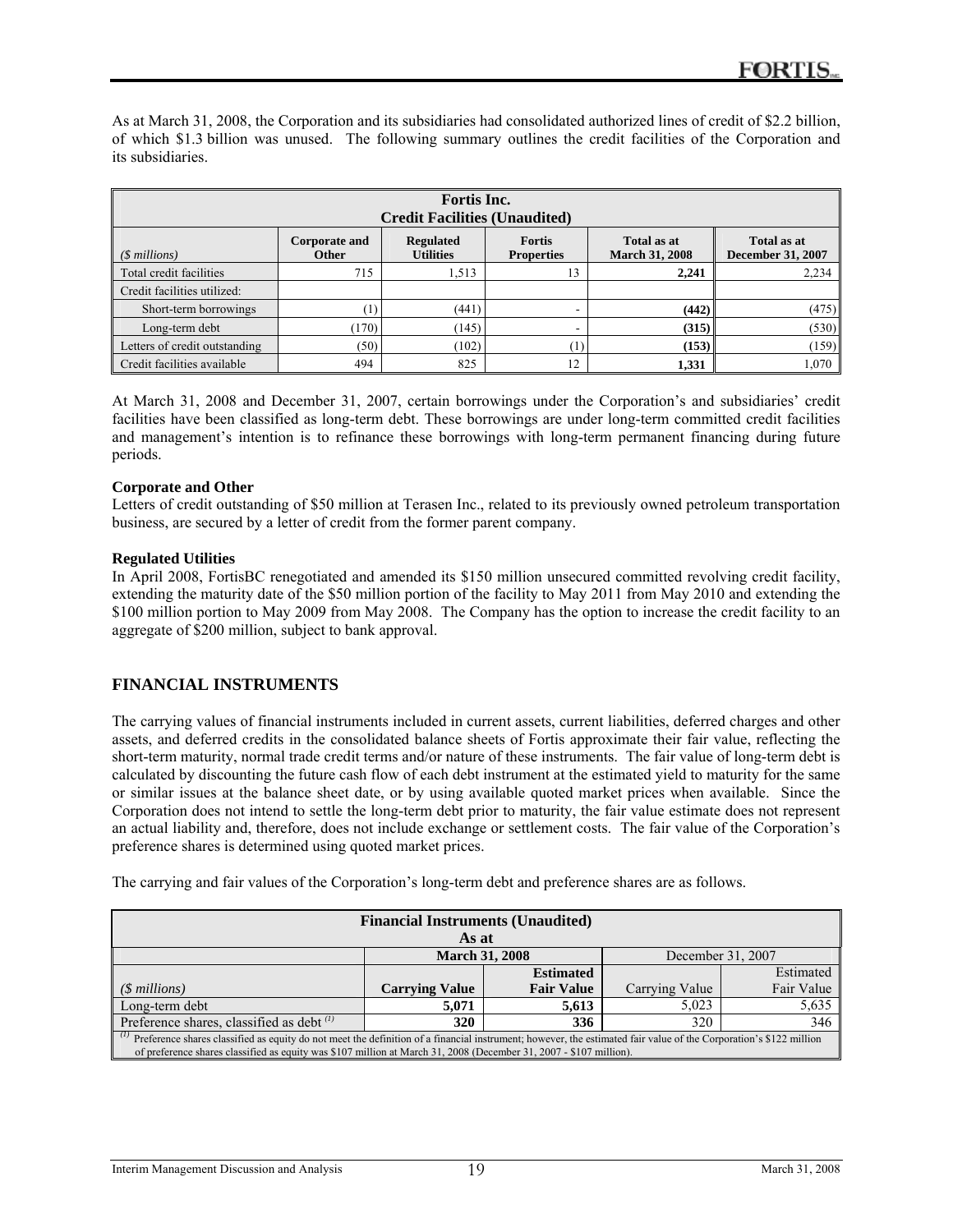*Risk Management:* The Corporation's earnings from and net investment in self-sustaining foreign subsidiaries are exposed to changes in the US dollar-to-Canadian dollar exchange rate. The Corporation has effectively decreased the above exposure through the use of US dollar borrowings. As at March 31, 2008, all of the Corporation's US\$391 million of long-term debt had been designated as a hedge of a portion of the Corporation's foreign net investments. Foreign currency exchange rate fluctuations associated with the translation of the Corporation's US dollar borrowings designated as hedges are recorded in other comprehensive income. As at March 31, 2008, the Corporation had approximately US\$64 million in foreign net investments available to be hedged. From time to time, the Corporation may also enter into derivative financial instruments to hedge exposures to fluctuations in foreign exchange.

The Corporation also hedges exposures to fluctuations in interest rates and natural gas commodity prices through the use of derivative financial instruments. The following table illustrates the valuation of the Corporation's derivative financial instruments.

| <b>Derivative Financial Instruments (Unaudited)</b> |                                            |                               |                                            |                                                         |                                     |                                           |  |
|-----------------------------------------------------|--------------------------------------------|-------------------------------|--------------------------------------------|---------------------------------------------------------|-------------------------------------|-------------------------------------------|--|
|                                                     |                                            | As at                         |                                            |                                                         |                                     |                                           |  |
|                                                     | December 31, 2007<br><b>March 31, 2008</b> |                               |                                            |                                                         |                                     |                                           |  |
| (Liability) Asset                                   | <b>Term to</b><br>maturity<br>(years)      | Number of<br><b>Contracts</b> | Carrying<br><b>Value</b><br>$(S$ millions) | <b>Estimated</b><br><b>Fair Value</b><br>$($$ millions) | Carrying<br>Value<br>$(S$ millions) | Estimated<br>Fair Value<br>$($$ millions) |  |
| Interest rate swaps                                 | $1$ to $2$                                 |                               | (1)                                        |                                                         |                                     |                                           |  |
| Natural gas derivatives:                            |                                            |                               |                                            |                                                         |                                     |                                           |  |
| Swaps and options                                   | Up to $3$                                  | 182                           | 65                                         | 65                                                      | (79)                                | (79)                                      |  |
| Gas purchase contract premiums                      | $<$ 1                                      | 35                            | 2                                          |                                                         |                                     |                                           |  |

Two of the four interest rate swaps are held by Fortis Properties and are designated as hedges of the cash flow risk related to floating-rate long-term debt. The effective portion of changes in the value of the interest rate swaps at Fortis Properties is recorded in other comprehensive income. The remaining interest rate swaps and all of the natural gas derivatives are held by the Terasen Gas companies. The interest rate swaps are designated as hedges of cash flow risk related to floating-rate debt instruments. The natural gas derivatives are used to fix the effective purchase price of natural gas, as the majority of the natural gas supply contracts have floating, rather than fixed, prices. At the Terasen Gas companies, changes in the fair value of the interest rate swaps and the natural gas derivatives are deferred as a regulatory asset or liability, subject to regulatory approval, for recovery from, or refund to, customers in future rates. The fair values of the natural gas derivatives were recorded in accounts receivable as at March 31, 2008 (December 31, 2007 – accounts payable and accounts receivable).

The interest rate swaps are valued at the present value of future cash flows based on published forward future interest rate curves. The fair values of the natural gas derivatives reflect the estimated amount that the Corporation would have to pay if forced to settle all outstanding contracts at the balance sheet date, based on published forward curves.

The fair value of the Corporation's financial instruments, including derivatives, reflects a point-in-time estimate based on relevant market information about the instruments. The estimates cannot be determined with precision as they involve uncertainties and matters of judgment and, therefore, may not be relevant in predicting the Corporation's future earnings or cash flows.

#### **OFF-BALANCE SHEET ARRANGEMENTS**

As at March 31, 2008, the Corporation had no off-balance sheet arrangements such as transactions, agreements or contractual arrangements with unconsolidated entities, structured finance entities, special purpose entities or variable interest entities, that are reasonably likely to materially affect liquidity or the availability of, or requirements for, capital resources.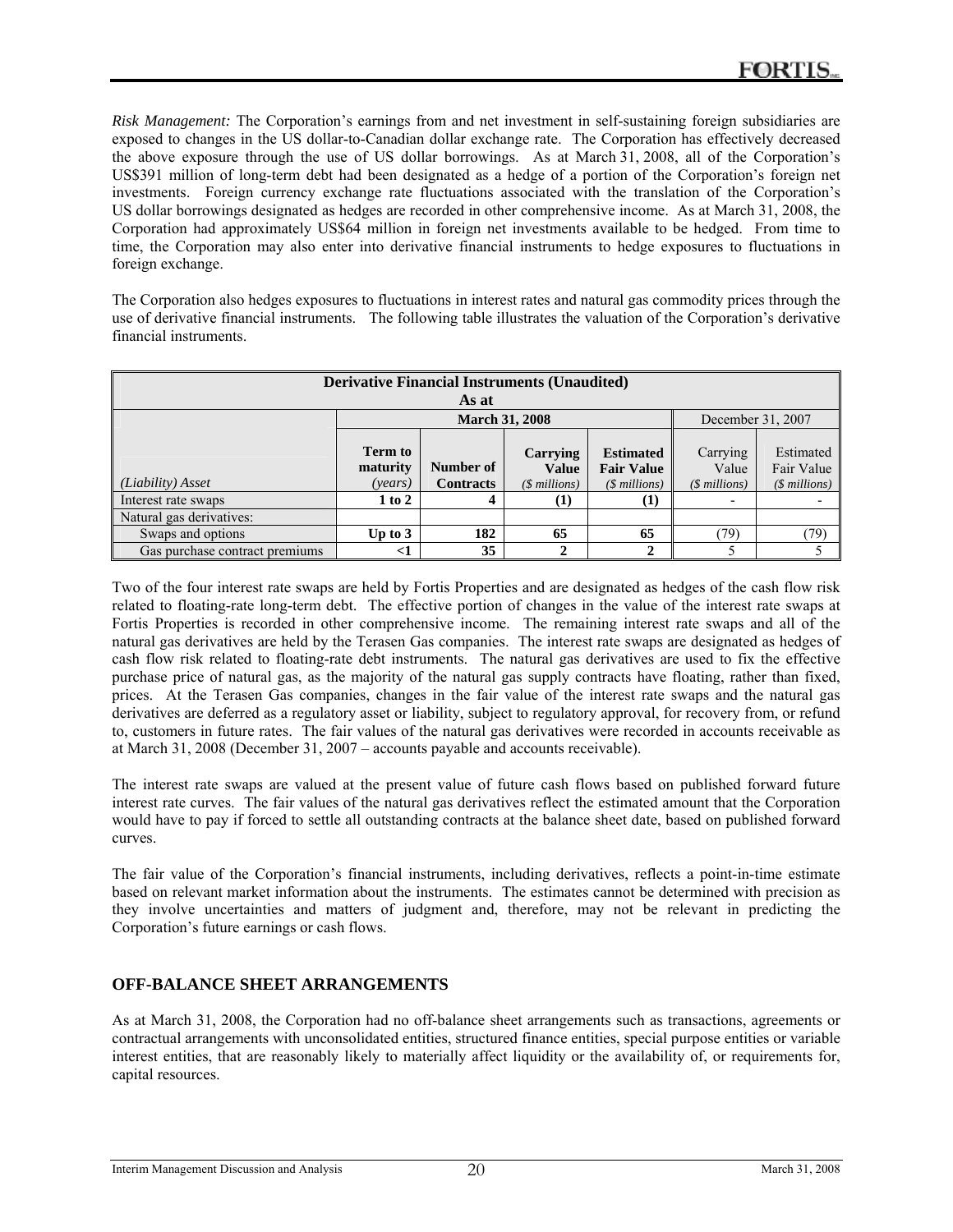#### **BUSINESS RISK MANAGEMENT**

l

There were no material changes in the Corporation's business risks during the three months ended March 31, 2008 from those disclosed in the Corporation's MD&A for the year ended December 31, 2007.

#### **CHANGES IN ACCOUNTING STANDARDS**

*Inventories:* Effective January 1, 2008, the Corporation adopted the new Canadian Institute of Chartered Accountants ("CICA") Handbook Section 3031 - *Inventories*. The new standard requires inventories to be measured at the lower of cost or net realizable value; disallows the use of a last-in first-out inventory-costing methodology; and requires that, when circumstances which previously caused inventories to be written down below cost or net realizable value no longer exist, the amount of the write down is to be reversed. This new standard did not have a material impact on the Corporation's earnings, cash flow or financial position.

*Capital Disclosures:* Effective January 1, 2008, the Corporation adopted the new CICA Handbook Section 1535 - *Capital Disclosures.* The new standard requires additional information to be disclosed in the Notes to the financial statements about the Corporation's capital and the manner in which it is managed. The additional disclosures include quantitative and qualitative information regarding objectives, policies and processes for managing capital. This new standard did not have a material impact on the Corporation's earnings, cash flow or financial position. The additional required disclosures are provided in Note 15 to the Corporation's unaudited interim consolidated financial statements for the three months ended March 31, 2008.

*Disclosure and Presentation of Financial Instruments:* Effective January 1, 2008, the Corporation adopted new accounting recommendations for disclosure and presentation of financial instruments provided in Sections 3862 and 3863 of the CICA Handbook. The new recommendations require disclosures of both qualitative and quantitative information that enables users of financial statements to evaluate the nature and extent of risks from financial instruments to which the Corporation is exposed. The new standards did not have a material impact on the Corporation's earnings, cash flow or financial position. The additional required disclosures are provided in Notes 16 and 17 to the Corporation's unaudited interim consolidated financial statements for the three months ended March 31, 2008.

#### **FUTURE ACCOUNTING PRONOUNCEMENTS**

*International Financial Reporting Standards ("IFRS"):* In February 2008, the Accounting Standards Board ("AcSB") confirmed that the use of IFRS will be required in 2011 for publicly accountable profit-oriented enterprises. In April 2008, the CICA issued an IFRS Omnibus Exposure Draft, requesting comments by July 31, 2008. The Exposure Draft proposes that publicly accountable enterprises be required to apply IFRS, in full and without modification, on January 1, 2011. The transition date of January 1, 2011 will require the restatement, for comparative purposes, of amounts reported by the Corporation for its year ended December 31, 2010, and of the opening balance sheet as at January 1, 2010. The CICA proposes that CICA Handbook Section - *Accounting Changes*, paragraph 1506.30, which would require an entity to disclose information relating to a new primary source of GAAP that has been issued but is not yet effective and that the entity has not applied, not be applied with respect to this Exposure Draft. Fortis is continuing to assess the financial reporting impacts of the adoption of IFRS.

*Rate-Regulated Operations:*In March 2007, the AcSB issued an Exposure Draft on rate-regulated operations that proposed: (i) the temporary exemption in Section 1100, *Generally Accepted Accounting Principles*, of the CICA Handbook providing relief to entities subject to rate regulation from the requirement to apply the Section to the recognition and measurement of assets and liabilities arising from rate regulation be removed; (ii) the explicit guidance for rate-regulated operations provided in Section 1600, *Consolidated Financial Statements*, Section 3061, *Property, Plant and Equipment*, Section 3465, *Income Taxe*s, and Section 3475, *Disposal of Long-Lived Assets and Discontinued Operations*, be removed; and (iii) Accounting Guideline 19, *Disclosures by Entities Subject to Rate Regulation* ("AcG-19"), be retained as is.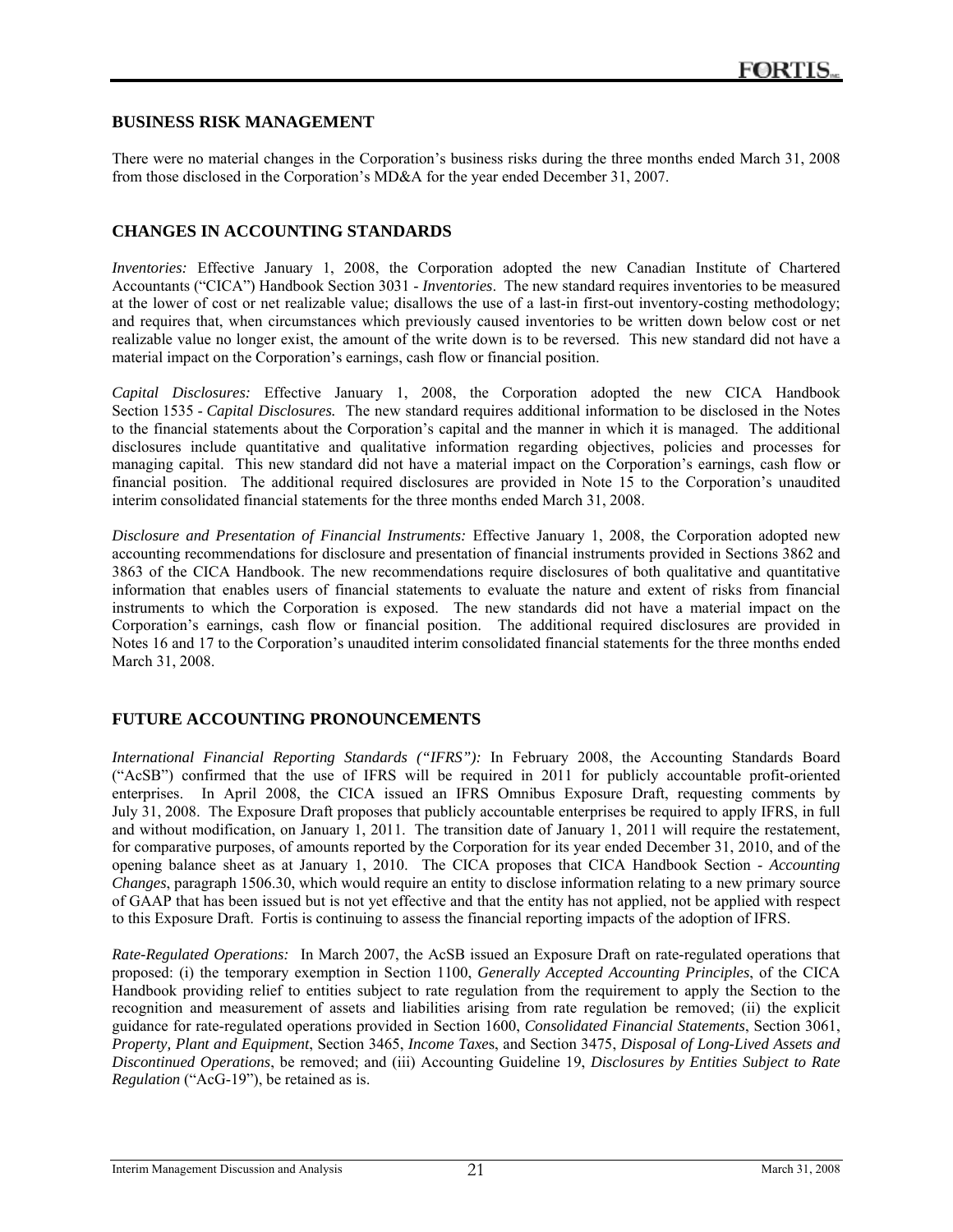In August 2007, the AcSB issued a Decision Summary on the Exposure Draft that supported the removal of the temporary exemption in Section 1100, *Generally Accepted Accounting Principles,* and the amendment to Section 3465, *Income Taxes,* to recognize future income tax liabilities and assets as well as offsetting regulatory assets and liabilities by entities subject to rate regulation. Both changes will apply prospectively for fiscal years beginning on or after January 1, 2009. The AcSB also decided that the current guidance for rate-regulated operations pertaining to property, plant and equipment, disposal of long-lived assets and discontinued operations, and consolidated financial statements be maintained, and that the existing AcG-19 will not be withdrawn from the Handbook but that the guidance will be updated as a result of the other changes. The AcSB also decided that the final Background Information and Basis for Conclusions associated with its rate-regulation project would not express any views of the AcSB regarding the status of US Statement of Financial Accounting Standards No. 71, *Accounting for the Effects of Certain Types of Regulation,* as "another source of GAAP" within the Canadian GAAP hierarchy.

Effective January 1, 2009, the impact on Fortis of the amendment to Section 3465, *Income Taxes*, will be the recognition of future income tax assets and liabilities and related regulatory liabilities and assets for the amount of future income taxes expected to be refunded to, or recovered from, customers in future gas and electricity rates. Currently, the Terasen Gas companies, FortisAlberta, FortisBC and Newfoundland Power use the taxes-payable method of accounting for income taxes. The effect on the Corporation's interim unaudited consolidated financial statements, if it had adopted amended Section 3465, *Income Taxes*, as at March 31, 2008, would have been an increase in future tax assets and future tax liabilities of \$43 million and \$463 million, respectively, and a corresponding increase in regulatory liabilities and regulatory assets of \$43 million and \$463 million, respectively. Included in the amounts are the future income tax effects of the subsequent settlement of the related regulatory assets and liabilities through customer rates, and the separate disclosure of future income tax assets and liabilities that are currently not recognized. Fortis is continuing to assess and monitor any additional implications on its financial reporting related to accounting for rate-regulated operations.

*Goodwill and Intangible Assets:* Effective January 1, 2009, the Corporation will be adopting the new CICA Handbook Section 3064 - *Goodwill and Intangible Assets* which converges Canadian GAAP for goodwill and intangible assets with IFRS. The new standard provides more comprehensive guidance on intangible assets, particularly for internally developed intangible assets. The Corporation is still assessing the financial reporting impact of adopting this standard.

#### **CRITICAL ACCOUNTING ESTIMATES**

l

The preparation of the Corporation's interim unaudited consolidated financial statements in accordance with Canadian GAAP requires management to make estimates and judgments that affect the reported amounts of assets and liabilities and the disclosure of contingent assets and liabilities at the date of the financial statements and the reported amounts of revenue and expenses during the reporting periods. Estimates and judgments are based on historical experience, current conditions and various other assumptions believed to be reasonable under the circumstances. Additionally, certain estimates and judgments are necessary since the regulatory environments in which the Corporation's utilities operate often require amounts to be recorded at estimated values until these amounts are finalized pursuant to regulatory decisions or other regulatory proceedings. Due to changes in facts and circumstances and the inherent uncertainty involved in making estimates, actual results may differ significantly from current estimates. Estimates and judgments are reviewed periodically and, as adjustments become necessary, are reported in earnings in the period they become known.

Interim financial statements may also employ a greater use of estimates than the annual financial statements. There were no material changes in the nature of the Corporation's critical accounting estimates for the three months ended March 31, 2008 from those disclosed in the Corporation's MD&A for the year ended December 31, 2007.

*Contingencies:* Fortis is subject to various legal proceedings and claims that arise in the ordinary course of business operations. Management believes that the amount of liability, if any, from these actions would not have a material effect on the Corporation's financial position or results of operations.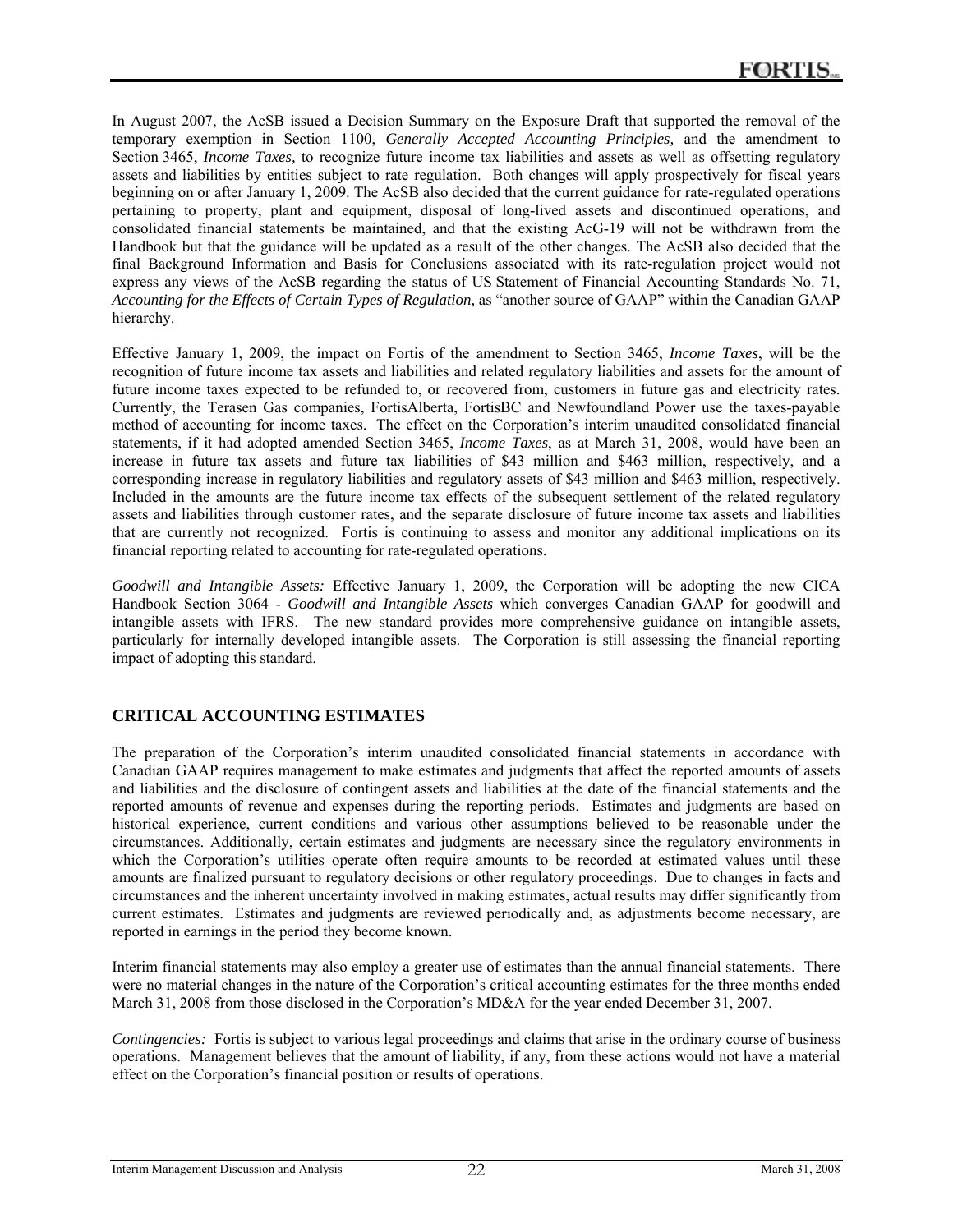There were no material changes in the Corporation's contingent liabilities from those disclosed in the MD&A for the year ended December 31, 2007.

#### **QUARTERLY RESULTS**

l

The following table sets forth unaudited quarterly information for each of the eight quarters ended June 30, 2006 through March 31, 2008. The quarterly information has been obtained from the Corporation's interim unaudited consolidated financial statements which, in the opinion of management, have been prepared in accordance with Canadian GAAP and as required by utility regulators. The timing of the recognition of certain assets, liabilities, revenues and expenses, as a result of regulation, may differ from that otherwise expected using Canadian GAAP for non-regulated entities. The differences and nature of regulation are disclosed in Notes 2 and 4 to the Corporation's 2007 annual audited consolidated financial statements. The quarterly operating results are not necessarily indicative of results for any future period and should not be relied upon to predict future performance.

| <b>Fortis</b> Inc.<br><b>Summary of Quarterly Results (Unaudited)</b> |                                            |                                                                     |                     |                                            |  |
|-----------------------------------------------------------------------|--------------------------------------------|---------------------------------------------------------------------|---------------------|--------------------------------------------|--|
|                                                                       | <b>Revenue and</b><br><b>Equity Income</b> | <b>Net Earnings</b><br><b>Applicable to</b><br><b>Common Shares</b> |                     | <b>Earnings</b> per<br><b>Common Share</b> |  |
| <b>Ouarter Ended</b>                                                  | $(S$ millions)                             | $($$ millions)                                                      | <b>Basic</b> $(\$)$ | <b>Diluted</b> $(s)$                       |  |
| March 31, 2008                                                        | 1.146                                      | 91                                                                  | 0.58                | 0.55                                       |  |
| December 31, 2007                                                     | 1,018                                      | 79                                                                  | 0.51                | 0.49                                       |  |
| September 30, 2007                                                    | 651                                        | 31                                                                  | 0.20                | 0.20                                       |  |
| June 30, 2007                                                         | 566                                        | 41                                                                  | 0.31                | 0.27                                       |  |
| March 31, 2007                                                        | 483                                        | 42                                                                  | 0.38                | 0.35                                       |  |
| December 31, 2006                                                     | 393                                        | 34                                                                  | 0.33                | 0.32                                       |  |
| September 30, 2006                                                    | 342                                        | 39                                                                  | 0.37                | 0.36                                       |  |
| June 30, 2006                                                         | 346                                        | 38                                                                  | 0.37                | 0.35                                       |  |

A summary of the past eight quarters reflects the Corporation's continued organic growth, growth from acquisitions, as well as the seasonality associated with its businesses. Interim results will fluctuate due to the seasonal nature of gas and electricity demand and water flows, as well as the timing and recognition of regulatory decisions. Given the diversified group of companies, seasonality may vary. Financial results from May 17, 2007 were impacted by the acquisition of Terasen. Virtually all of the earnings of the Terasen Gas companies are generated in the first and fourth quarters. Due to a shift in the quarterly distribution of annual purchased power expense at Newfoundland Power, Newfoundland Power's earnings in 2008 will be lower in the first and fourth quarters and higher in the second and third quarters compared to the same periods in 2007. Newfoundland Power's annual earnings will not be impacted by the shift in quarterly earnings. Financial results from August 1, 2007 were impacted by the acquisition of the Delta Regina in Saskatchewan and from November 1, 2006 were impacted by the acquisition of four hotels in western Canada. Financial results from August 28, 2006 were impacted by the acquisition of Fortis Turks and Caicos, while earnings from January 1, 2007 were impacted by the consolidation of an approximate 54 per cent controlling interest in Caribbean Utilities. The Corporation's previous approximate 37 per cent interest in Caribbean Utilities was accounted for on an equity basis.

*March 2008/March 2007 -* Net earnings applicable to common shares were \$91 million, or \$0.58 per common share, for the first quarter of 2008, up \$49 million from earnings of \$42 million, or \$0.38 per common share, for the first quarter of 2007. Growth in earnings was primarily attributable to the contribution from the Terasen Gas companies, acquired on May 17, 2007, and also reflected improved performance at Caribbean Utilities. The growth was partially offset by higher corporate costs associated with the Terasen acquisition and lower earnings at Newfoundland Power associated with a shift in the quarterly distribution of annual purchased power expense. Earnings' contribution from Caribbean Utilities during the first quarter of 2007 was reduced by \$2 million associated with a charge on the disposal of steam-turbine assets.

*December 2007/December 2006 -* Net earnings applicable to common shares were \$79 million, or \$0.51 per common share, for the fourth quarter of 2007 compared to earnings of \$34 million, or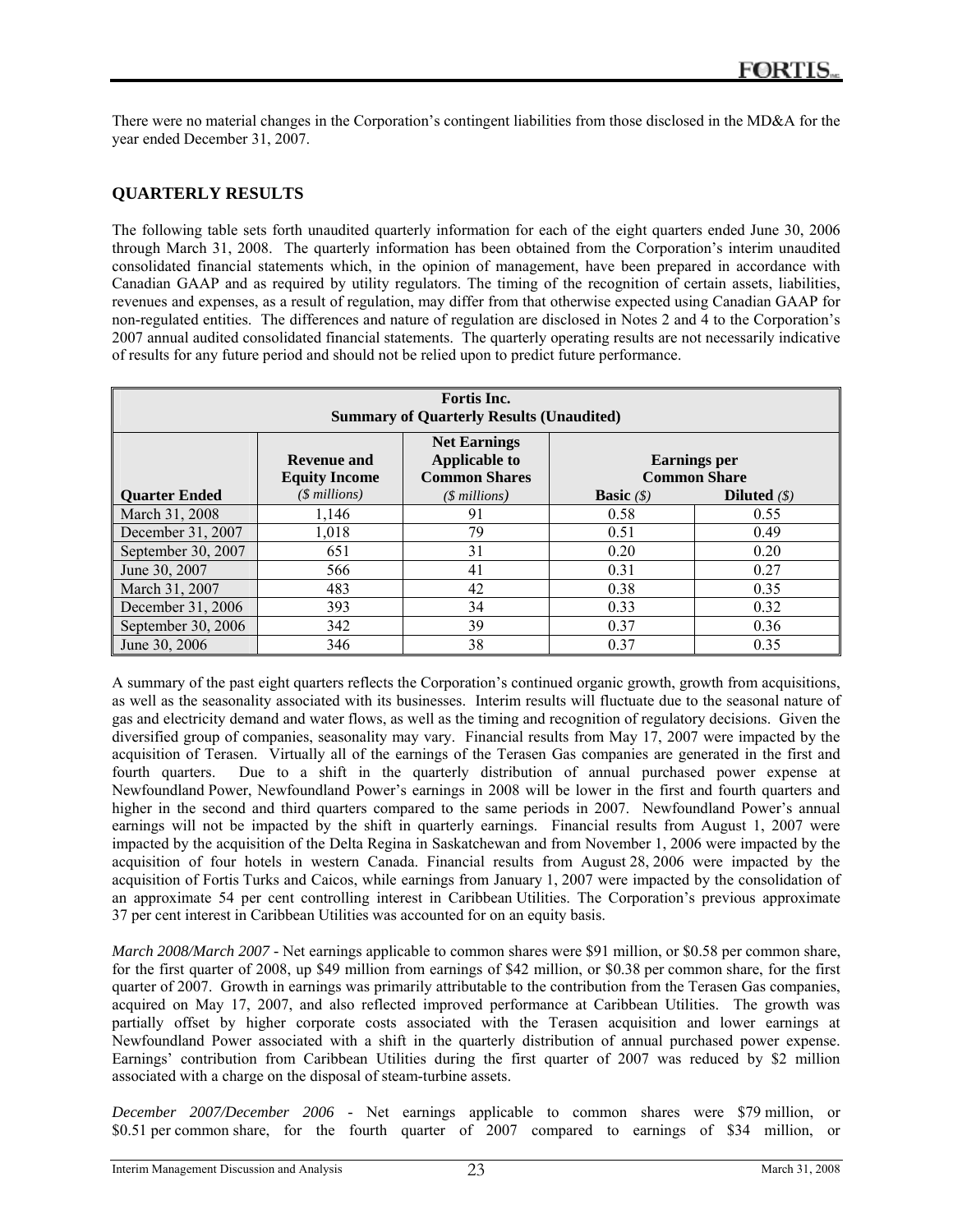\$0.33 per common share, for the fourth quarter of 2006. The increase in earnings was driven by the contribution from the Terasen Gas companies, including a \$7 million after-tax gain on the sale of surplus land, partially offset by increased corporate costs driven by Terasen acquisition-related finance charges.

*September 2007/September 2006 -* Net earnings applicable to common shares were \$31 million, or \$0.20 per common share, for the third quarter of 2007 compared to earnings of \$39 million, or \$0.37 per common share, for the third quarter of 2006. A \$1.15 billion Common Share issue in May 2007, to fund a significant portion of the net cash purchase price of Terasen, combined with the seasonality of earnings of the Terasen Gas companies, diluted earnings per common share for the third quarter of 2007. Increased earnings' contribution from FortisAlberta, driven by customer growth and higher corporate income tax recoveries; increased earnings' contribution from Fortis Turks and Caicos, acquired in August 2006; and growth at Fortis Properties from expanded hospitality operations in western Canada were more than offset by higher finance charges associated with acquisitions, losses at the Terasen Gas companies due to seasonality of operations and lower non-regulated hydroelectric production due to lower rainfall.

*June 2007/June 2006 -* Net earnings applicable to common shares were \$41 million, or \$0.31 per common share, for the second quarter of 2007 compared to earnings of \$38 million, or \$0.37 per common share, for the second quarter of 2006. The \$1.15 billion Common Share issue, combined with the seasonality of earnings of the Terasen Gas companies, diluted earnings per common share for the second quarter of 2007. The increase in overall earnings was driven by customer growth and increased energy deliveries at FortisAlberta; rate increases and electricity sales growth at FortisBC; and earnings' contribution from Fortis Turks and Caicos, acquired in August 2006, and the Terasen Gas companies, acquired in May 2007. The increase was partially offset by higher acquisition-related finance charges, the impact of decreased non-regulated hydroelectric production and lower earnings at Fortis Properties. However, earnings at Fortis Properties during the second quarter of 2006 were favourably impacted by \$3 million associated with the sale of Days Inn Sydney and reduction of future income tax liabilities.

#### **SUBSEQUENT EVENTS**

l

In April 2008, Maritime Electric issued \$60 million 6.05% secured first mortgage bonds, due April 2038. The proceeds from the bonds were used to repay existing short-term borrowings.

In April 2008, FortisAlberta issued \$100 million 5.85% senior unsecured debentures, due April 2038. The proceeds will be used to repay existing credit facility borrowings and for general corporate purposes.

In April 2008, the US Federal Energy Regulatory Commission ("FERC") issued an order stating that the one-time refund of approximately \$3 million (\$2 million after-tax) received by FortisOntario in December 2007 from Niagara Mohawk Power Corporation ("NIMO"), associated with cross-border transmission interconnection agreements, should not have been originally ordered as FERC does not have jurisdiction over the interconnection agreements in question and, therefore, did not have jurisdiction to order the refund. FERC expects NIMO to be able to recover from FortisOntario the refunded amounts. FortisOntario has until May 17, 2008 to request a rehearing of this new FERC order.

#### **OUTLOOK**

The Corporation's principal businesses of regulated gas and electric distribution are capital intensive. Over the next five years, the Corporation's consolidated utility capital program is expected to exceed \$4 billion. Most of its more than \$3 billion gross electric utility capital expenditures will be driven by FortisAlberta, FortisBC and the Corporation's regulated and non-regulated electric utility operations in the Caribbean. Gross gas utility capital expenditures are expected to exceed \$1 billion. The Corporation's capital program should drive growth in earnings.

The Corporation continues to integrate Terasen within the Fortis Group. The Corporation is pursuing acquisitions for profitable growth, focusing on opportunities to acquire regulated natural gas and electric utilities in Canada, the United States and the Caribbean. Fortis will also pursue growth in its non-regulated businesses in support of its regulated utility growth strategy.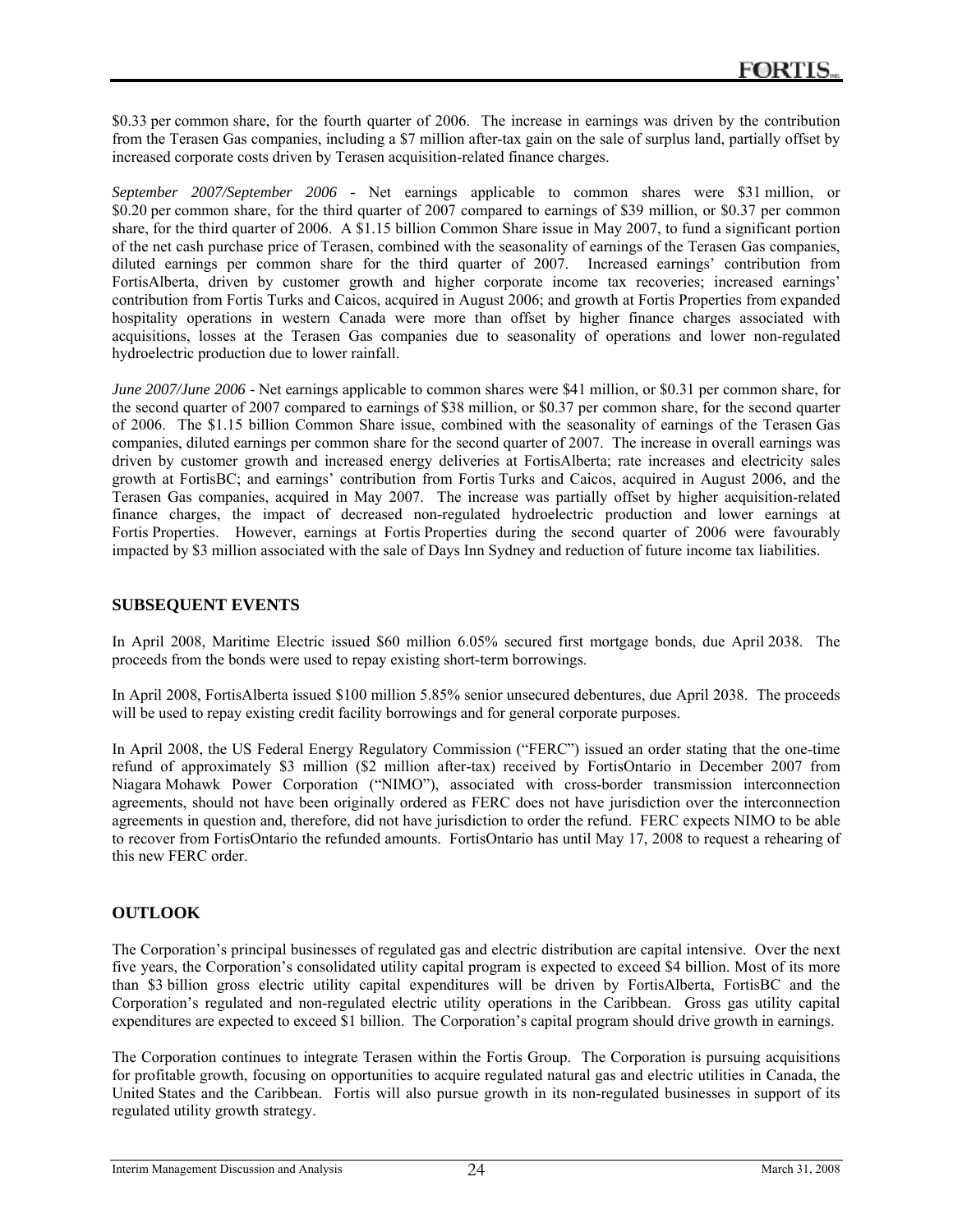#### **OUTSTANDING SHARE DATA**

l

At April 30, 2008, the Corporation had issued and outstanding 156,920,008 Common Shares; 5,000,000 First Preference Shares, Series C; 7,993,500 First Preference Shares, Series E; and 5,000,000 First Preference Shares, Series F. As at April 30, 2008, the number of Common Shares that would be issued upon conversion of share options, convertible debt, First Preference Shares, Series C and First Preference Shares, Series E is described in Notes 8 and 9 to the interim unaudited consolidated financial statements for the three months ended March 31, 2008 and Notes 10, 13 and 15 to the 2007 annual audited consolidated financial statements.

*Additional information, including the Fortis 2007 Annual Information Form, Management Information Circular and Annual Report, is available on SEDAR at www.sedar.com and on the Corporation's web site at www.fortisinc.com.*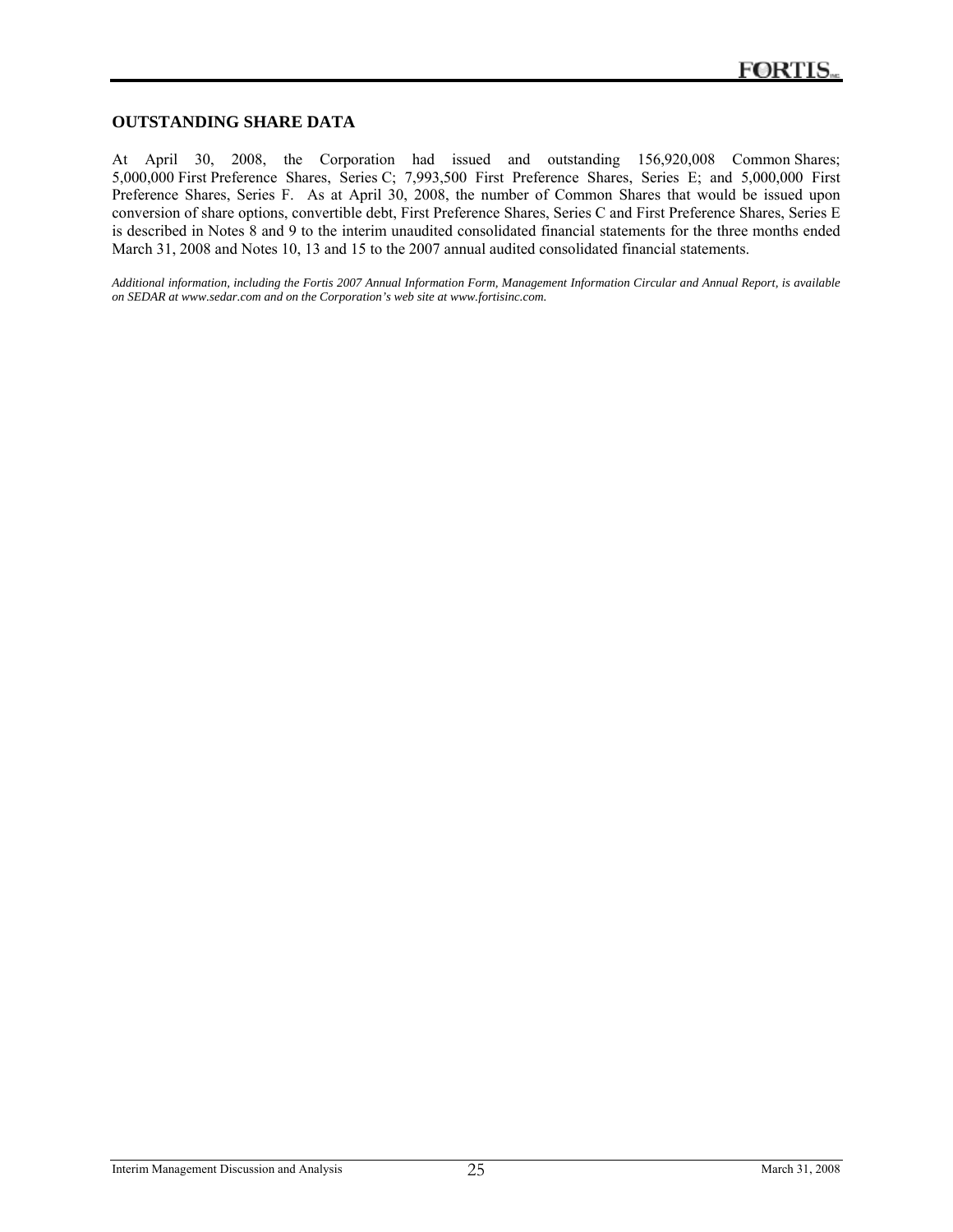Interim Consolidated Financial Statements For the three months ended March 31, 2008 and 2007 (Unaudited)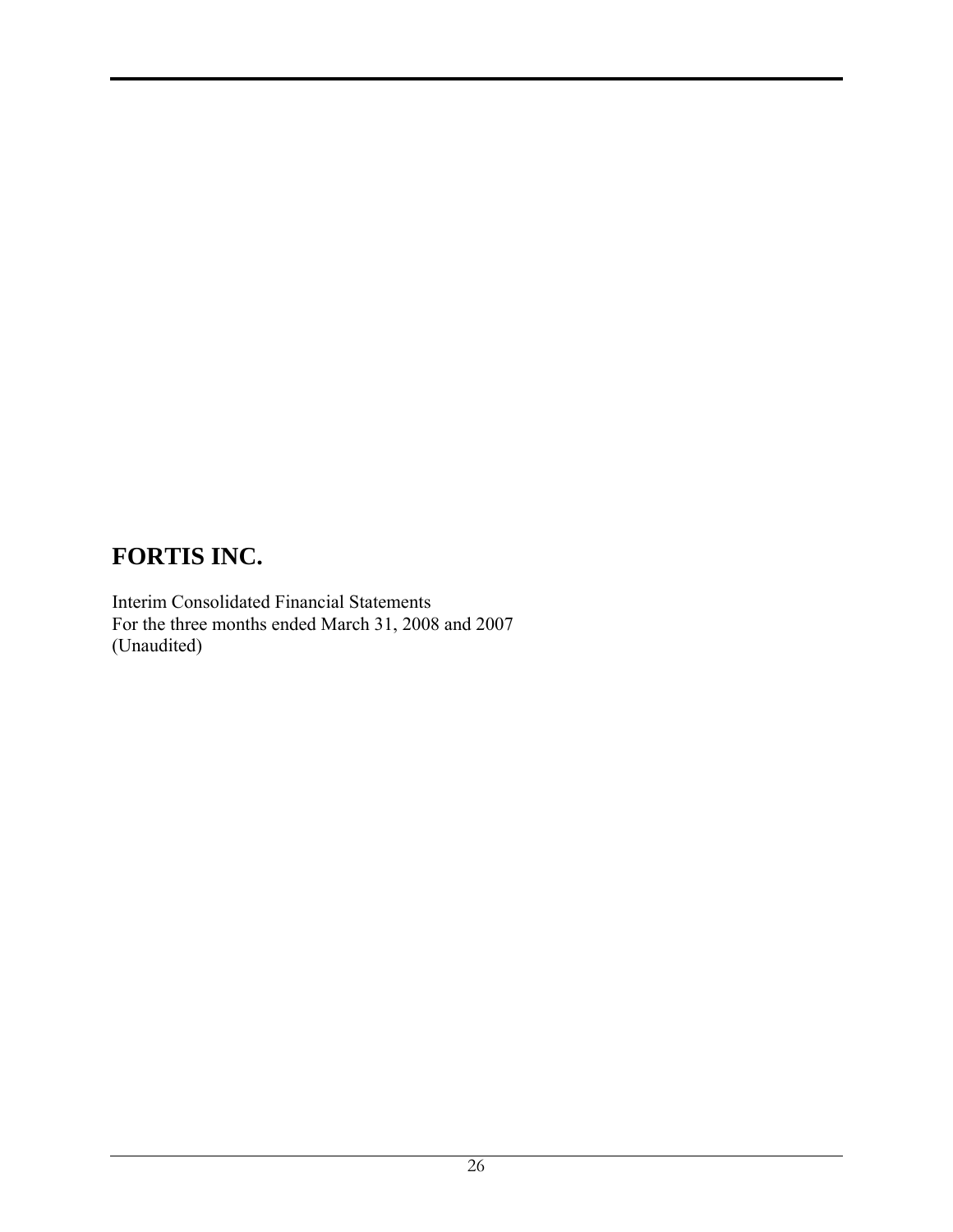#### **Fortis Inc. Consolidated Balance Sheets (Unaudited) As at**

**(in millions)**

|                                                                               |    | March 31<br>2008 |    | December 31<br>2007 |  |
|-------------------------------------------------------------------------------|----|------------------|----|---------------------|--|
| <b>ASSETS</b>                                                                 |    |                  |    |                     |  |
| <b>Current assets</b>                                                         |    |                  |    |                     |  |
| Cash and cash equivalents                                                     | \$ | 67               | \$ | 58                  |  |
| Accounts receivable                                                           |    | 792              |    | 635                 |  |
| Prepaid expenses                                                              |    | 20               |    | 19                  |  |
| Regulatory assets (Note 6)                                                    |    | 72               |    | 119                 |  |
| Inventories of gas, materials and supplies                                    |    | 100              |    | 216                 |  |
|                                                                               |    | 1,051            |    | 1,047               |  |
| Deferred charges and other assets                                             |    | 185              |    | 179                 |  |
| Regulatory assets (Note 6)                                                    |    | 188              |    | 193                 |  |
| Future income taxes                                                           |    | 39               |    | 37                  |  |
| Utility capital assets                                                        |    | 6,833            |    | 6,739               |  |
| Income producing properties                                                   |    | 518              |    | 519                 |  |
| Intangibles, net of amortization                                              |    | 13               |    | 15                  |  |
| Goodwill                                                                      |    | 1,549            |    | 1,544               |  |
|                                                                               | \$ | 10,376           | \$ | 10,273              |  |
| LIABILITIES AND SHAREHOLDERS' EQUITY<br><b>Current liabilities</b>            |    |                  |    |                     |  |
| Short-term borrowings (Note 17)                                               | \$ | 442              | \$ | 475                 |  |
| Accounts payable and accrued charges                                          |    | 697              |    | 793                 |  |
| Dividends payable                                                             |    | 41               |    | 43                  |  |
| Income taxes payable                                                          |    | 45               |    | 30                  |  |
| Regulatory liabilities (Note 6)                                               |    | 99               |    | 20                  |  |
| Current installments of long-term debt and capital lease obligations (Note 7) |    | 494              |    | 436                 |  |
| Future income taxes                                                           |    | 9                |    |                     |  |
|                                                                               |    | 1,827            |    | 1,804               |  |
| Deferred credits                                                              |    | 265              |    | 261                 |  |
| Regulatory liabilities (Note 6)                                               |    | 383              |    | 372                 |  |
| Future income taxes                                                           |    | 56               |    | 55                  |  |
| Long-term debt and capital lease obligations (Note 7)                         |    | 4,611            |    | 4,623               |  |
| Non-controlling interest                                                      |    | 120              |    | 115                 |  |
| Preference shares                                                             |    | 320              |    | 320                 |  |
|                                                                               |    | 7,582            |    | 7,550               |  |
| Shareholders' equity                                                          |    |                  |    |                     |  |
| Common shares (Note 8)                                                        |    | 2,142            |    | 2,126               |  |
| Preference shares                                                             |    | 122              |    | 122                 |  |
| Contributed surplus                                                           |    | 6                |    | 6                   |  |
| Equity portion of convertible debentures                                      |    | 5                |    | 6                   |  |
| Accumulated other comprehensive loss (Note 10)                                |    | (84)             |    | (88)                |  |
| Retained earnings                                                             |    | 603              |    | 551                 |  |
|                                                                               |    | 2,794            |    | 2,723               |  |
|                                                                               | \$ | 10,376           | \$ | 10,273              |  |

Contingent liabilities and commitments (Note 18)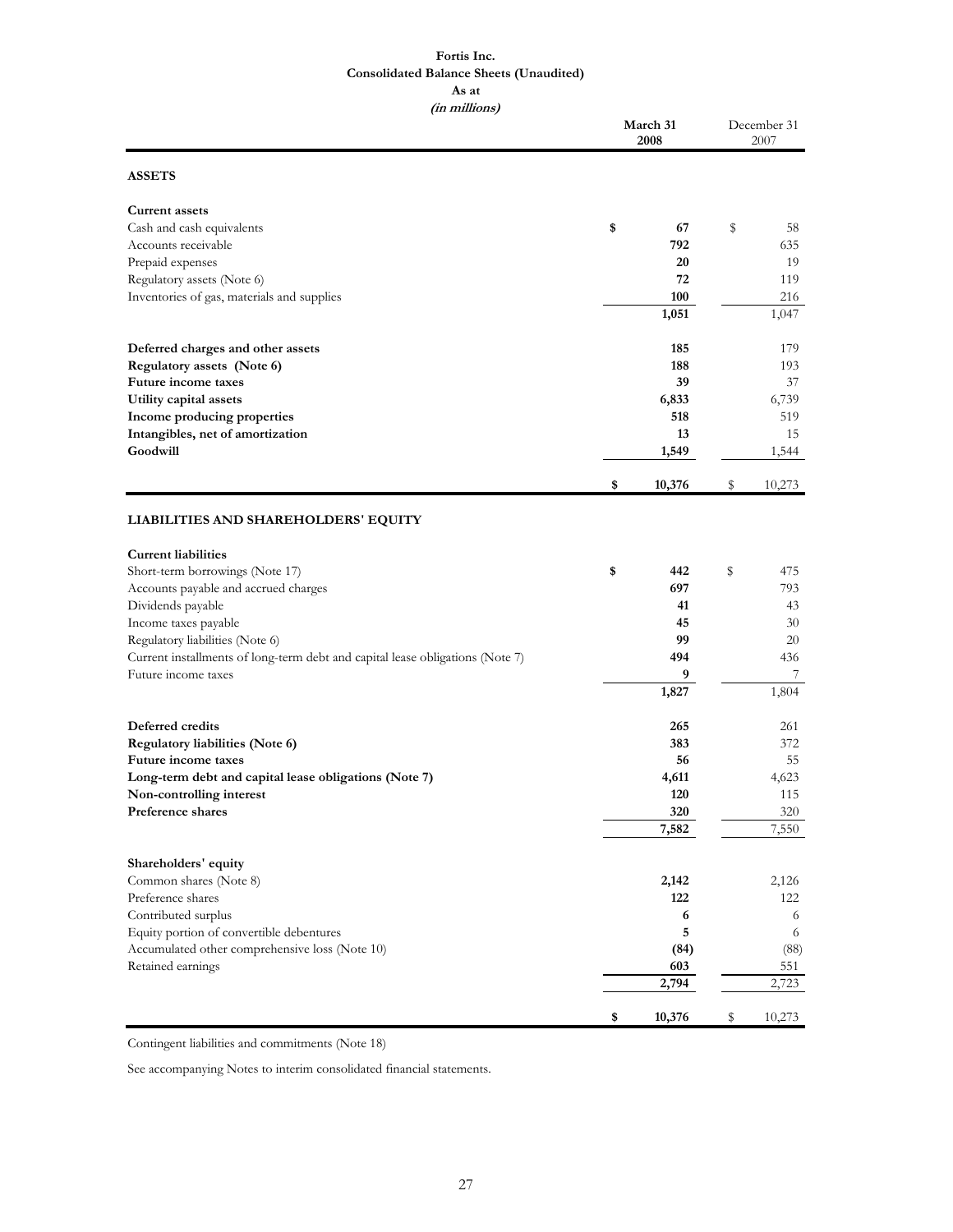#### **Fortis Inc. Consolidated Statements of Earnings (Unaudited) For the three months ended March 31 (in millions, except per share amounts)**

|                                                              | <b>Quarter Ended</b> |                         |    |              |
|--------------------------------------------------------------|----------------------|-------------------------|----|--------------|
|                                                              |                      | 2008                    |    | 2007         |
|                                                              |                      |                         |    |              |
| <b>Operating revenues</b>                                    | \$                   | 1,146                   | \$ | 483          |
| <b>Expenses</b>                                              |                      |                         |    |              |
| Energy supply costs                                          |                      | 668                     |    | 215          |
| Operating                                                    |                      | 179                     |    | 115          |
| Amortization                                                 |                      | 83                      |    | 54           |
|                                                              |                      | 930                     |    | 384          |
| <b>Operating income</b>                                      |                      | 216                     |    | 99           |
| Finance charges (Note 12)                                    |                      | 91                      |    | 48           |
| Earnings before corporate taxes and non-controlling interest |                      | 125                     |    | 51           |
| Corporate taxes (Note 13)                                    |                      | 29                      |    | 7            |
| Net earnings before non-controlling interest                 |                      | 96                      |    | 44           |
| Non-controlling interest                                     |                      | $\overline{\mathbf{4}}$ |    | $\mathbf{1}$ |
| Net earnings                                                 |                      | 92                      |    | 43           |
| Preference share dividends                                   |                      | 1                       |    | $\mathbf{1}$ |
| Net earnings applicable to common shares                     | \$                   | 91                      | \$ | 42           |
| Earnings per common share (Note 8)                           |                      |                         |    |              |
| Basic                                                        | \$                   | 0.58                    | \$ | 0.38         |
| Diluted                                                      | \$                   | 0.55                    | \$ | 0.35         |

See accompanying Notes to interim consolidated financial statements.

#### **Consolidated Statements of Retained Earnings (Unaudited) For the three months ended March 31 (in millions) Fortis Inc.**

|                                          | <b>Quarter Ended</b> |    |           |  |
|------------------------------------------|----------------------|----|-----------|--|
|                                          | 2008                 |    | 2007      |  |
| Balance at beginning of period           | \$<br>551            | \$ | 486       |  |
| Net earnings applicable to common shares | 91<br>642            |    | 42<br>528 |  |
| Dividends on common shares               | (39)                 |    | (24)      |  |
| Balance at end of period                 | \$<br>603            | \$ | 504       |  |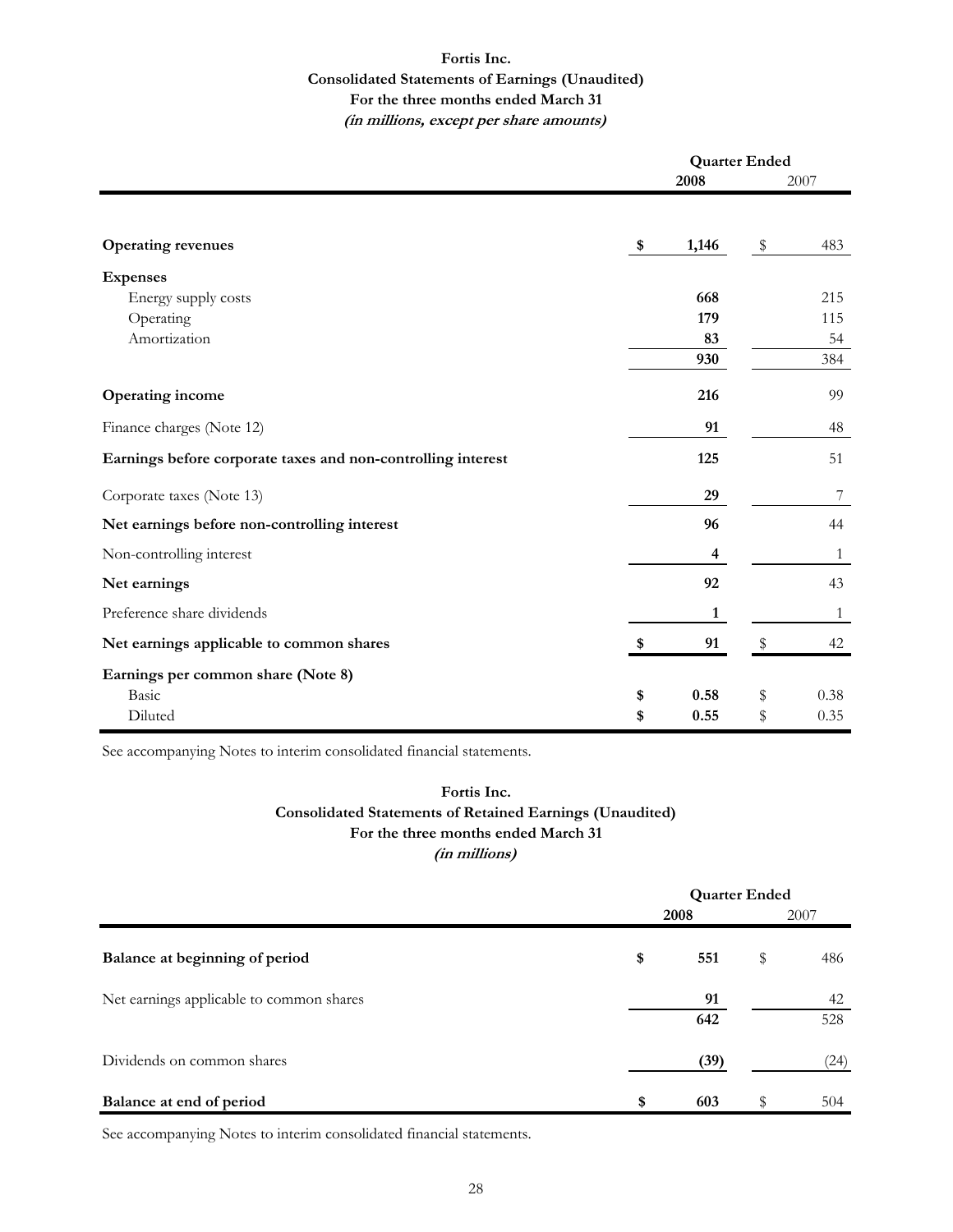#### **Fortis Inc. Consolidated Statements of Comprehensive Income (Unaudited) (in millions) For the three months ended March 31**

|                                                                                   |  |      | <b>Quarter Ended</b> |      |
|-----------------------------------------------------------------------------------|--|------|----------------------|------|
|                                                                                   |  | 2008 |                      | 2007 |
| Net earnings                                                                      |  | 92   |                      | 43   |
| Unrealized foreign currency translation gains (losses)                            |  | 16   |                      | (5)  |
| (Losses) gains on hedges of net investments in self-sustaining foreign operations |  | (14) |                      |      |
| Corporate tax recovery                                                            |  |      |                      |      |
| Change in unrealized foreign currency translation gains                           |  |      |                      |      |
| (losses), net of hedging activities and tax (Note 10)                             |  |      |                      |      |
| Comprehensive income                                                              |  | 96   |                      |      |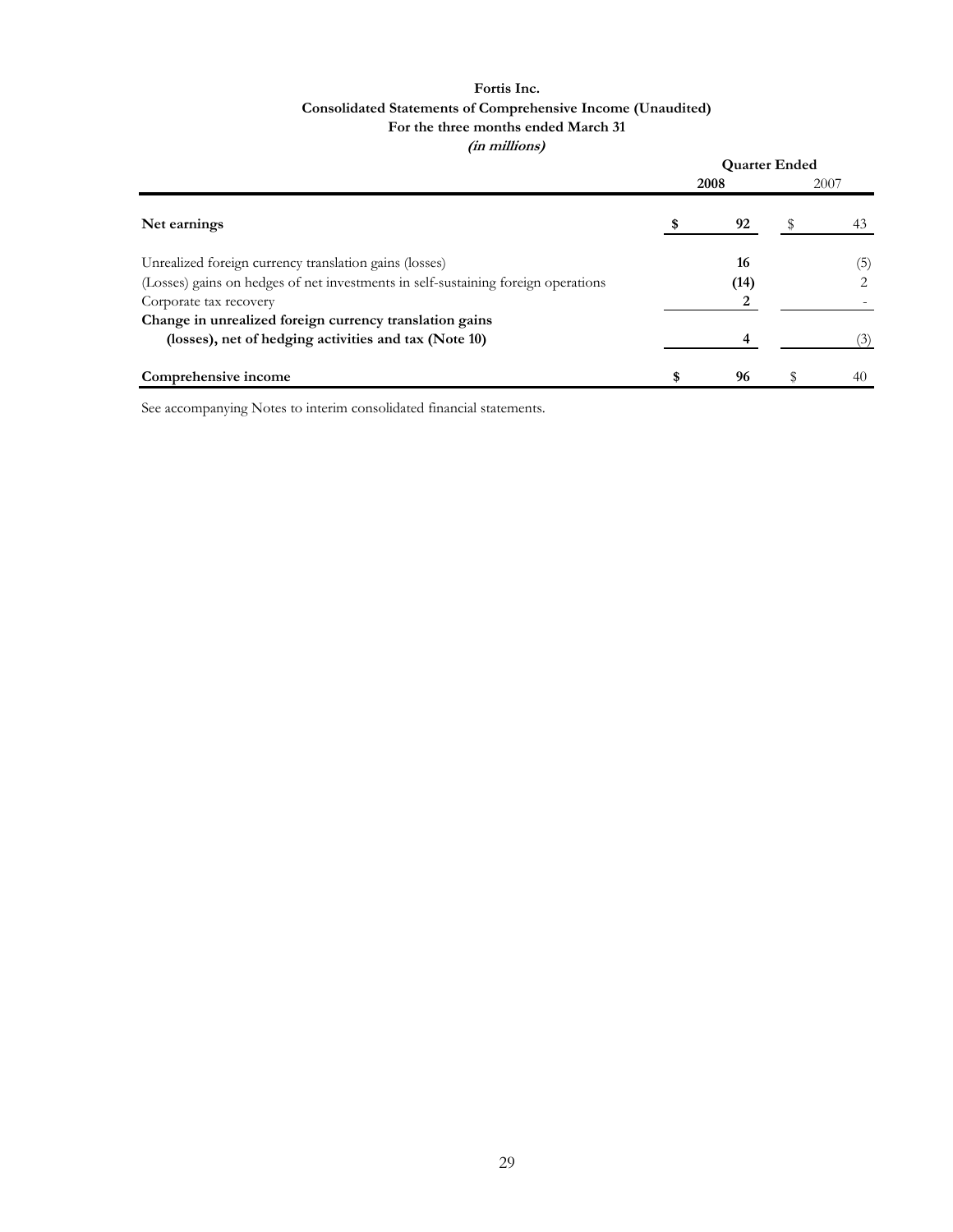#### **(in millions) Fortis Inc. Consolidated Statements of Cash Flows (Unaudited) For the three months ended March 31**

|                                                                                     | <b>Quarter Ended</b> |              |
|-------------------------------------------------------------------------------------|----------------------|--------------|
|                                                                                     | 2008                 | 2007         |
| <b>Operating Activities</b>                                                         |                      |              |
| Net earnings                                                                        | 92<br>\$             | 43           |
| Items not affecting cash                                                            |                      |              |
| Amortization - utility capital assets and income producing properties               | 80                   | 52           |
| Amortization - intangibles and other                                                | 3                    | 2            |
| Future income taxes                                                                 | 3                    | (1)          |
| Non-controlling interest                                                            | 4                    | 1            |
| Other                                                                               | (5)                  | 4            |
| Change in long-term regulatory assets and liabilities                               | 9                    | (11)         |
|                                                                                     | 186                  | 90           |
| Change in non-cash operating working capital                                        | 2                    | 4            |
|                                                                                     | 188                  | 94           |
| <b>Investing Activities</b>                                                         |                      |              |
| Change in deferred charges, other assets and deferred credits                       | (5)                  | (1)          |
| Utility capital expenditures                                                        | (162)                | (134)        |
| Contributions in aid of construction                                                | 12                   | 21           |
| Income producing property capital expenditures                                      | (3)                  | (3)          |
| Proceeds on sale of capital assets                                                  | 15                   | $\mathbf{1}$ |
| Interim business acquisition costs                                                  |                      | (2)          |
|                                                                                     | (143)                | (118)        |
|                                                                                     |                      |              |
| <b>Financing Activities</b>                                                         |                      |              |
| Change in short-term borrowings<br>Proceeds from long-term debt, net of issue costs | (33)<br>250          | (44)<br>110  |
| Repayments of long-term debt and capital lease obligations                          |                      | (17)         |
| Net repayments under committed credit facilities                                    | (5)<br>(211)         | (118)        |
| Interim subscription receipt issue costs                                            |                      | (25)         |
| Issue of common shares                                                              | 6                    | 148          |
| Issue of subscription receipts                                                      |                      | 1,151        |
| Restricted cash - issue of subscription receipts                                    |                      | (1,151)      |
| Dividends                                                                           |                      |              |
| Common shares                                                                       | (39)                 | (24)         |
| Preference shares                                                                   | (1)                  | (1)          |
| Subsidiary dividends paid to non-controlling interest                               | (3)                  | (3)          |
|                                                                                     | (36)                 | 26           |
|                                                                                     |                      |              |
| Change in cash and cash equivalents                                                 | 9                    | 2            |
| Cash and cash equivalents, beginning of period                                      | 58                   | 41           |
| Cash and cash equivalents, end of period                                            | \$<br>67             | 43           |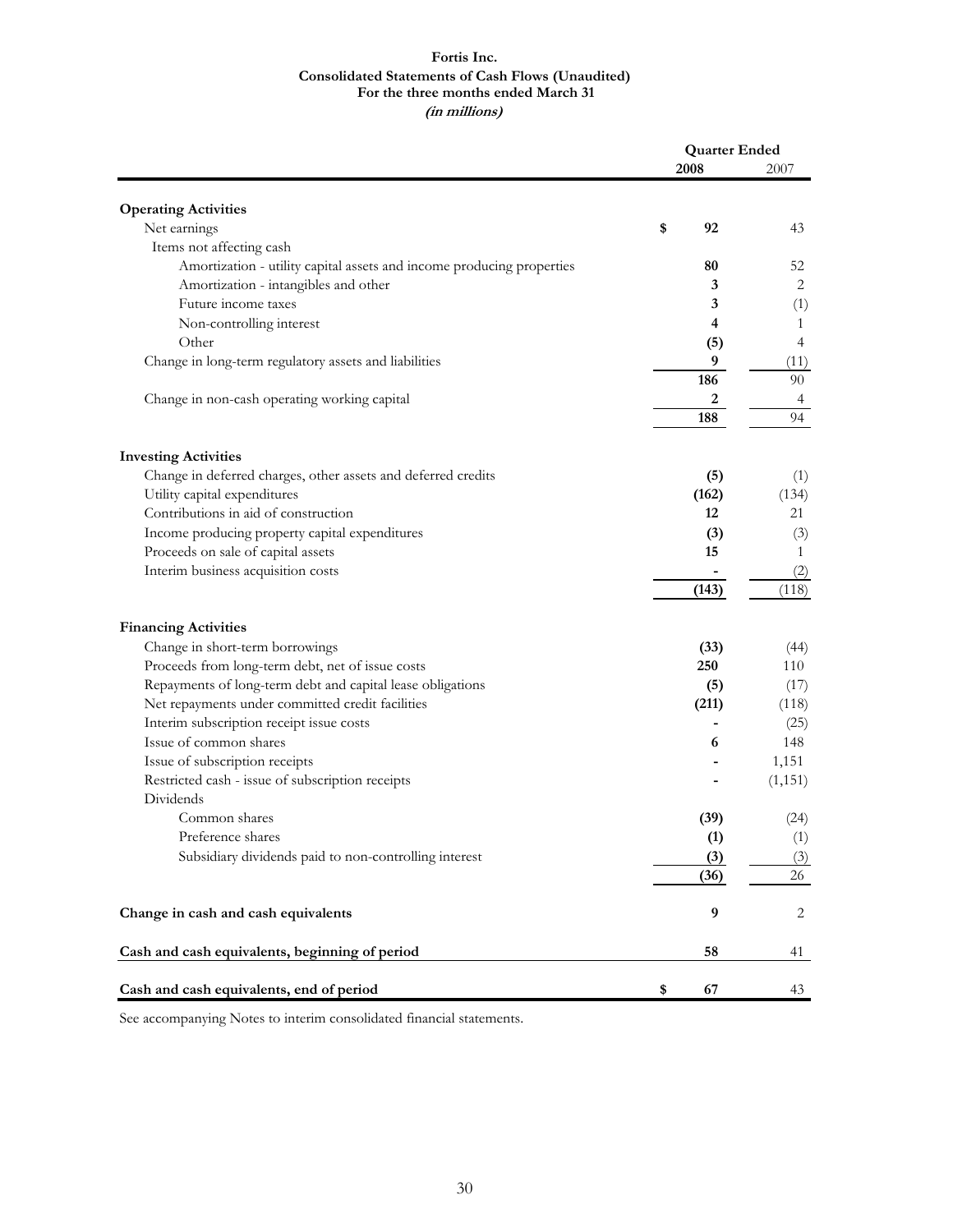**NOTES TO INTERIM CONSOLIDATED FINANCIAL STATEMENTS** 

For the three months ended March 31, 2008 and 2007 (unless otherwise stated)

(Unaudited)

#### **1. DESCRIPTION OF THE BUSINESS**

#### **Nature of Operations**

Fortis Inc. ("Fortis" or the "Corporation") is principally an international distribution utility holding company. Fortis segments its utility operations by franchise area and, depending on regulatory requirements, by the nature of the assets. Fortis also holds investments in non-regulated generation, and commercial real estate and hotels, which are treated as two separate segments. The Corporation's operating segments allow senior management to evaluate the operational performance and assess the overall contribution of each segment to the Corporation's long-term objectives. Each operating segment operates as an autonomous unit, assumes profit and loss responsibility and is accountable for its own resource allocation.

#### **REGULATED UTILITIES**

The following summary describes the Corporation's interests in regulated gas and electric utilities in Canada and the Caribbean by utility:

#### **Regulated Gas Utilities - Canadian**

*Terasen Gas Companies:* Includes Terasen Gas Inc. ("TGI"), Terasen Gas (Vancouver Island) Inc. ("TGVI"), and Terasen Gas (Whistler) Inc. ("TGWI"), which Fortis acquired through the acquisition of Terasen Inc. ("Terasen") on May 17, 2007.

TGI is the largest distributor of natural gas in British Columbia, serving approximately 826,700 residential, commercial and industrial customers in a service area that extends from Vancouver to the Fraser Valley and the interior of British Columbia.

TGVI owns and operates the natural gas transmission pipeline from the Greater Vancouver area across the Georgia Strait to Vancouver Island and the distribution system on Vancouver Island and along the Sunshine Coast of British Columbia, serving approximately 92,000 residential, commercial and industrial customers.

In addition to providing transmission and distribution services to customers, TGI and TGVI also obtain natural gas supplies on behalf of most residential and commercial customers. Gas supplies are sourced primarily from northeastern British Columbia and, through TGI's Southern Crossing Pipeline, from Alberta.

TGWI owns and operates the propane distribution system in Whistler, British Columbia, providing service to approximately 2,400 residential and commercial customers.

#### **Regulated Electric Utilities - Canadian**

- a. *FortisAlberta:* FortisAlberta owns and operates the electricity distribution system in a substantial portion of southern and central Alberta, serving approximately 451,300 customers.
- b. *FortisBC*: Includes FortisBC Inc., an integrated electric utility operating in the southern interior of British Columbia, serving approximately 154,000 customers. FortisBC Inc. owns four hydroelectric generating plants with a combined capacity of 223 megawatts ("MW"). Included with the FortisBC component of the Regulated Electric Utilities - Canadian segment are the operating, maintenance and management services relating to the 450-MW Waneta hydroelectric generating facility owned by Teck Cominco Metals Ltd., the 149-MW Brilliant Hydroelectric Plant owned by Columbia Power Corporation and the Columbia Basin Trust ("CPC/CBT"), the 185-MW Arrow Lakes Hydroelectric Plant owned by CPC/CBT and the distribution system owned by the City of Kelowna. FortisBC's assets also include the regulated electric utility formerly operated as Princeton Light and Power Company, Limited.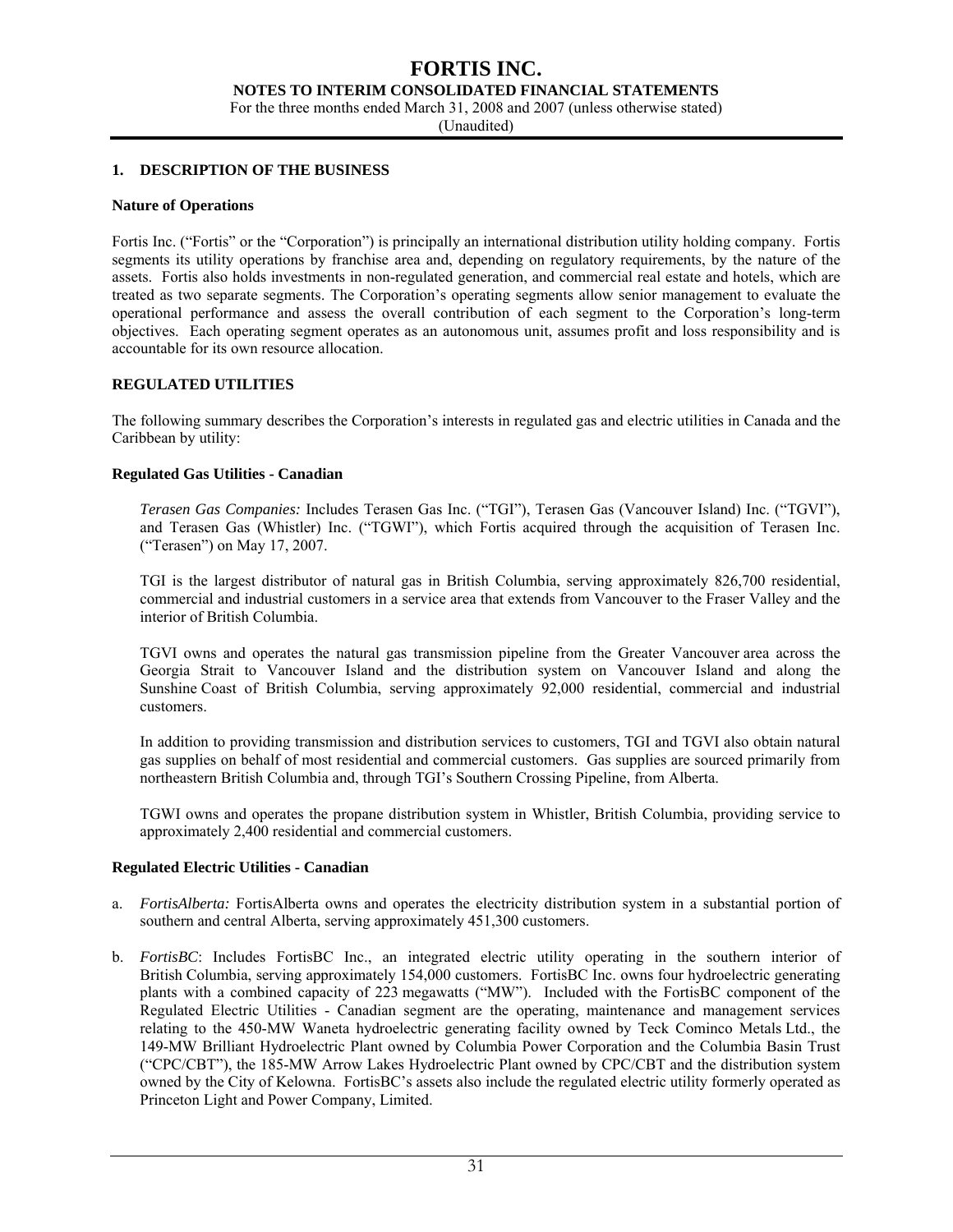#### **FORTIS INC. NOTES TO INTERIM CONSOLIDATED FINANCIAL STATEMENTS**

For the three months ended March 31, 2008 and 2007 (unless otherwise stated)

(Unaudited)

#### **1. DESCRIPTION OF THE BUSINESS (cont'd)**

#### **Regulated Electric Utilities - Canadian (cont'd)**

- c. *Newfoundland Power:* Newfoundland Power is the principal distributor of electricity in Newfoundland, serving more than 233,000 customers. Newfoundland Power has an installed generating capacity of approximately 139 MW, of which 96 MW is hydroelectric generation.
- d. *Maritime Electric:* Maritime Electric is the principal distributor of electricity on Prince Edward Island, serving approximately 72,000 customers. Maritime Electric also maintains on-Island generating facilities with a combined capacity of 150 MW.
- e. *FortisOntario:* FortisOntario provides an integrated electric utility service to approximately 52,000 customers in Fort Erie, Cornwall, Gananoque and Port Colborne in Ontario. FortisOntario operations include Canadian Niagara Power Inc. ("Canadian Niagara Power") and Cornwall Street Railway, Light and Power Company, Limited ("Cornwall Electric"). Included in Canadian Niagara Power's accounts is the operation of the electricity distribution business of Port Colborne Hydro Inc., which has been leased from the City of Port Colborne under a 10-year lease agreement that expires in April 2012. FortisOntario also owns a 10 per cent interest in each of Westario Power Inc. and Rideau St. Lawrence Holdings Inc., two regional electric distribution companies formed in 2000, serving more than 27,000 customers.

#### **Regulated Electric Utilities - Caribbean**

- a. *Belize Electricity:* Belize Electricity is the principal distributor of electricity in Belize, Central America, serving approximately 73,000 customers. The Company has an installed generating capacity of 36 MW. Fortis holds a 70.1 per cent controlling interest in Belize Electricity.
- b. *Caribbean Utilities:* Caribbean Utilities is the sole provider of electricity on Grand Cayman, Cayman Islands, serving more than 23,700 customers. The Company has an installed generating capacity of approximately 137 MW. Fortis has an approximate 54 per cent controlling ownership interest in Caribbean Utilities. Caribbean Utilities is a public company traded on the Toronto Stock Exchange (TSX:CUP.U) and has an April 30 fiscal year end. Fortis consolidates Caribbean Utilities' financial statements on a two-month lag basis.
- c. *P.P.C. Limited and Atlantic Equipment & Power (Turks and Caicos) Ltd. (collectively referred to as Fortis Turks and Caicos):* Fortis Turks and Caicos is the principal distributor of electricity on the Turks and Caicos Islands, serving more than 8,700 customers. The Company has a combined diesel-fired generating capacity of 48 MW.

#### **Non-Regulated - Fortis Generation**

- a. *Belize:* Operations consist of the 25-MW Mollejon and 7-MW Chalillo hydroelectric generating facilities in Belize. All of the electricity output is sold to Belize Electricity under a 50-year power purchase agreement expiring in 2055. Hydroelectric generation operations in Belize are conducted through the Corporation's wholly owned indirect subsidiary, Belize Electric Company Limited ("BECOL"), under a Franchise Agreement with the Government of Belize.
- b*. Ontario:* Includes 75 MW of water-right entitlement associated with the Niagara Exchange Agreement, a 5-MW gas-fired cogeneration plant in Cornwall and six small hydroelectric generating stations in eastern Ontario with a combined capacity of 8 MW. Non-regulated generation operations in Ontario are conducted through FortisOntario Inc. and Fortis Properties.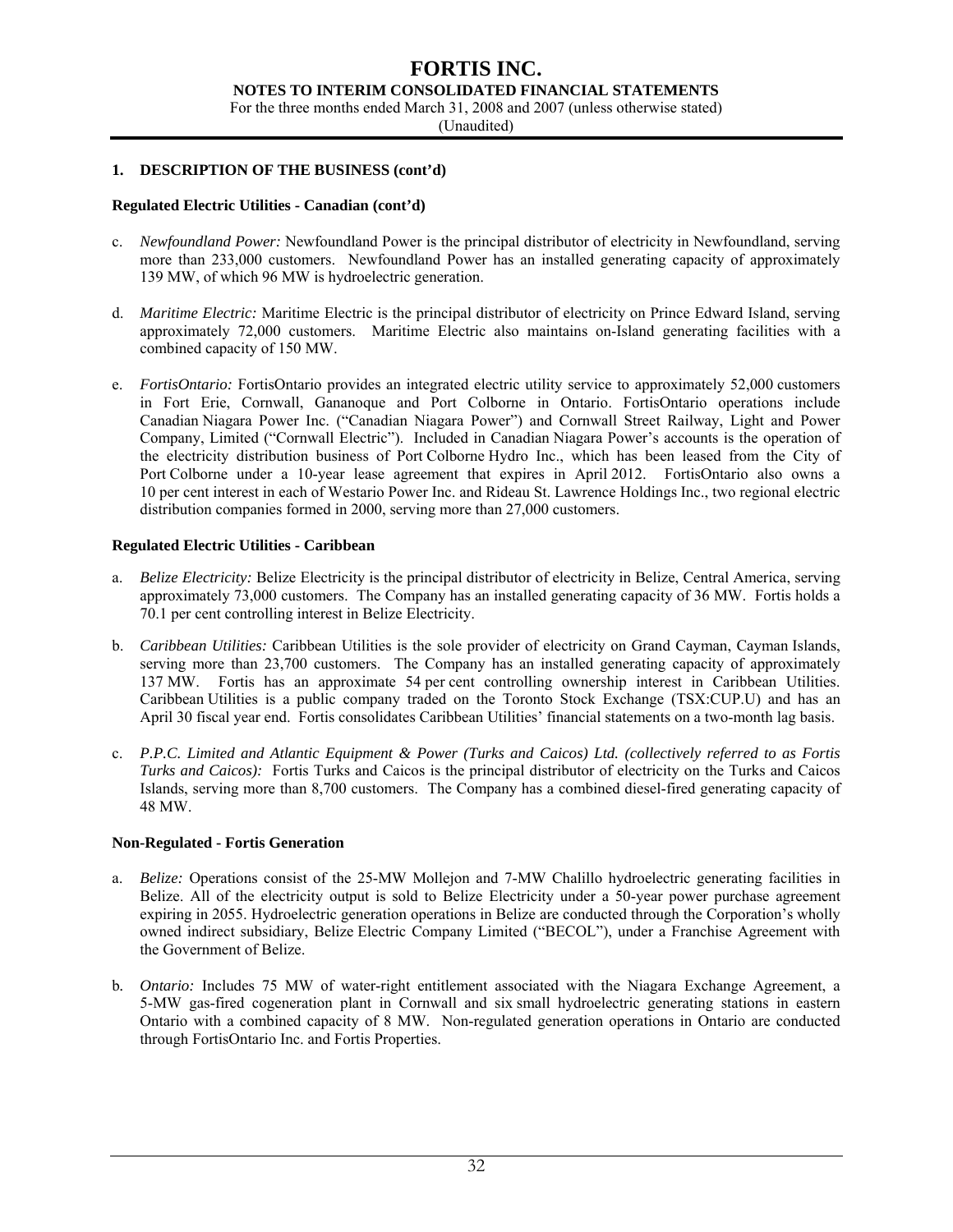#### **FORTIS INC. NOTES TO INTERIM CONSOLIDATED FINANCIAL STATEMENTS**

For the three months ended March 31, 2008 and 2007 (unless otherwise stated)

(Unaudited)

#### **1. DESCRIPTION OF THE BUSINESS (cont'd)**

#### **Non-Regulated - Fortis Generation (cont'd)**

- c. *Central Newfoundland:* Through the Exploits River Hydro Partnership ("Exploits Partnership"), a partnership between the Corporation, through its wholly owned subsidiary Fortis Properties, and Abitibi-Consolidated Company of Canada ("Abitibi-Consolidated"), 36 MW of additional capacity was developed and installed at two of Abitibi-Consolidated's hydroelectric generating plants in central Newfoundland. Fortis Properties holds directly a 51 per cent interest in the Exploits Partnership and Abitibi-Consolidated holds the remaining 49 per cent interest. The Exploits Partnership sells its output to Newfoundland and Labrador Hydro Corporation under a 30-year power purchase agreement expiring in 2033.
- d. *British Columbia:* Includes the 16-MW run-of-river Walden hydroelectric power plant near Lillooet, British Columbia. This plant sells its entire output to BC Hydro under a long-term contract expiring in 2013. Hydroelectric generation operations in British Columbia are conducted through the Walden Power Partnership, a wholly owned partnership of FortisBC Inc.
- e. *Upper New York State:* Includes the operations of four hydroelectric generating stations in Upper New York State, with a combined capacity of approximately 23 MW, operating under licences from the US Federal Energy Regulatory Commission ("FERC"). Hydroelectric generation operations in Upper New York State are conducted through the Corporation's indirect wholly owned subsidiary, FortisUS Energy Corporation.

#### **Non-Regulated - Fortis Properties**

Fortis Properties owns and operates 19 hotels with more than 3,500 rooms in eight Canadian provinces and approximately 2.8 million square feet of commercial real estate primarily in Atlantic Canada.

#### **Corporate and Other**

The Corporate and Other segment captures expense and revenue items not specifically related to any reportable segment. Included in this segment are finance charges including interest on debt incurred directly by Fortis and Terasen Inc. and dividends on preference shares classified as long-term liabilities; dividends on preference shares classified as equity; other corporate expenses, including Fortis and Terasen corporate operating costs, net of recoveries from subsidiaries; interest and miscellaneous revenues; and corporate income taxes. Also included in the Corporate and Other segment are the financial results of CustomerWorks Limited Partnership ("CWLP"). CWLP is a non-regulated shared-services business in which Terasen holds a 30 per cent interest. CWLP operates in partnership with Enbridge Inc. and provides customer service contact, meter reading, billing, credit, support and collection services to the Terasen Gas companies and several smaller third parties. CWLP's financial results are recorded using the proportionate consolidation method of accounting. Terasen was acquired by Fortis on May 17, 2007.

#### **2. BASIS OF PRESENTATION**

These interim consolidated financial statements have been prepared in accordance with Canadian generally accepted accounting principles ("Canadian GAAP") for interim financial statements and do not include all of the disclosures normally found in the Corporation's Annual Consolidated Financial Statements. These interim consolidated financial statements should be read in conjunction with the Corporation's 2007 Annual Consolidated Financial Statements. Interim results will fluctuate due to the seasonal nature of gas and electricity demand and water flows as well as the timing and recognition of regulatory decisions. Virtually all of the annual earnings of the Terasen Gas companies are generated in the first and fourth quarters due to seasonality of the business. Given the diversified group of companies, seasonality may vary.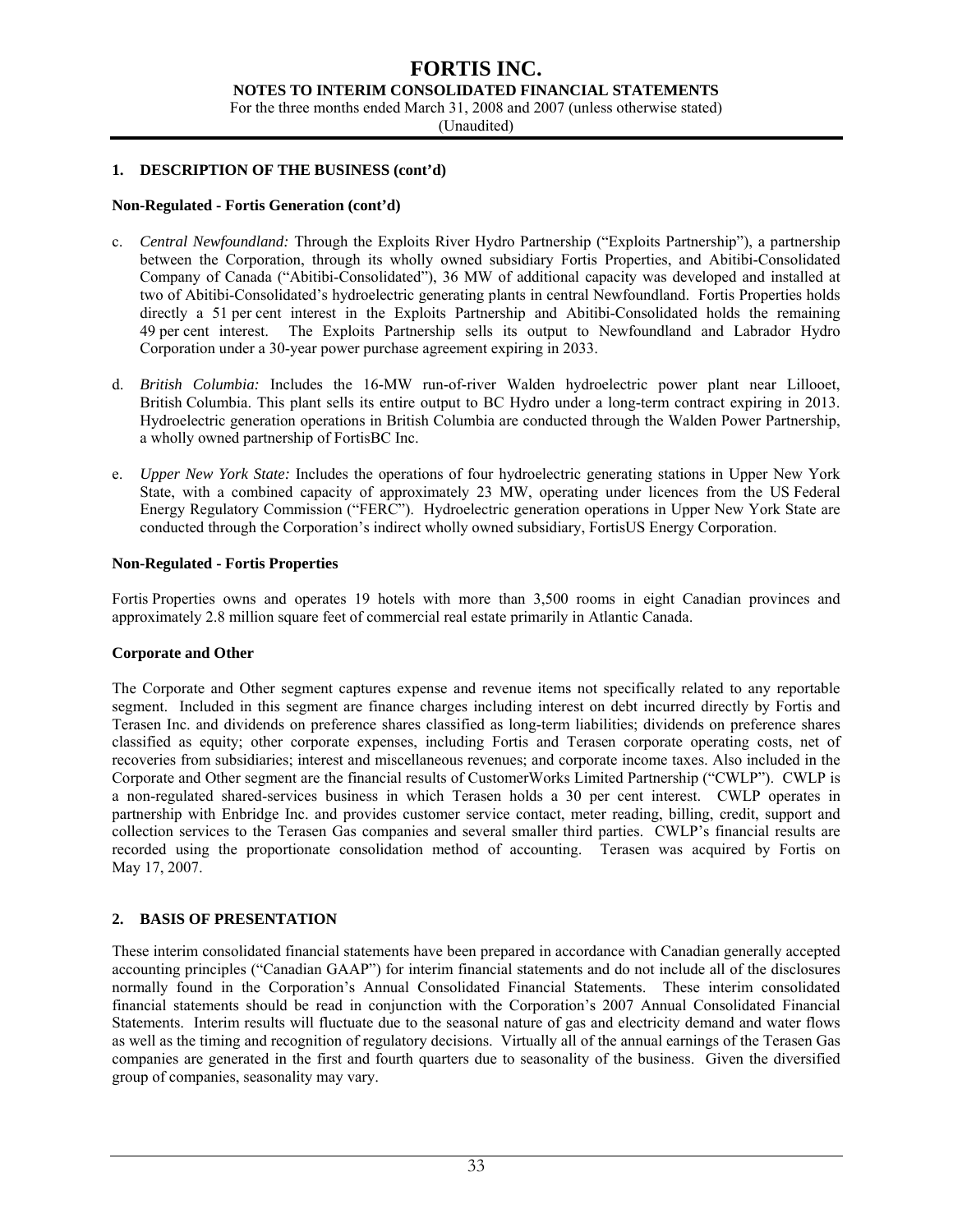**NOTES TO INTERIM CONSOLIDATED FINANCIAL STATEMENTS** 

For the three months ended March 31, 2008 and 2007 (unless otherwise stated)

(Unaudited)

#### **3. SUMMARY OF SIGNIFICANT ACCOUNTING POLICIES**

These interim consolidated financial statements have been prepared in accordance with Canadian GAAP, including selected accounting treatments that differ from those used by entities not subject to rate regulation. The timing of the recognition of certain assets, liabilities, revenues and expenses, as a result of regulation, may differ from that otherwise expected using Canadian GAAP for entities not subject to rate regulation. The differences and nature of regulation are disclosed in Notes 2 and 4 to the Corporation's 2007 Annual Consolidated Financial Statements. These interim consolidated financial statements have been prepared following the same accounting policies and methods as those used in preparing the Corporation's 2007 Annual Consolidated Financial Statements except as described below. All amounts are presented in Canadian dollars unless otherwise stated.

Effective January 1, 2008, the Corporation adopted the following new accounting standards issued by the Canadian Institute of Chartered Accountants ("CICA").

#### **Inventories**

Section 3031, *Inventories*, requires inventories to be measured at the lower of cost or net realizable value; disallows the use of a last-in first-out inventory-costing methodology; and requires that, when circumstances which previously caused inventories to be written down below cost or net realizable value no longer exist, the amount of the write-down is to be reversed. As at December 31, 2007, inventories of \$17 million were reclassified to property, plant and equipment from inventory on the balance sheet as they are held for the development, construction, maintenance and repair of other property, plant and equipment. During the quarter ended March 31, 2008, inventories of \$437 million (nil for the quarter ended March 31, 2007) were expensed and reported in energy supply costs on the consolidated statement of earnings. Inventories expensed to operating expenses were immaterial for the quarters ended March 31, 2008 and March 31, 2007.

#### **Capital Disclosures**

Section 1535, *Capital Disclosures*, requires the Corporation to disclose additional information about its capital and the manner in which it is managed. The additional disclosure includes quantitative and qualitative information regarding the Corporation's objectives, policies and processes for managing capital. The new disclosures are provided in Note 15.

#### **Disclosure and Presentation of Financial Instruments**

Section 3862, *Financial Instruments - Disclosures*, and Section 3863, *Financial Instruments - Presentation*, require disclosures of both qualitative and quantitative information that enables users of financial statements to evaluate the nature and extent of risks from financial instruments to which the Corporation is exposed. The new disclosures are provided in Notes 16 and 17.

#### **4. FUTURE ACCOUNTING POLICIES**

#### **International Financial Reporting Standards ("IFRS")**

In February 2008, the Accounting Standards Board ("AcSB") confirmed that the use of IFRS will be required in 2011 for publicly accountable profit-oriented enterprises. In April 2008, the CICA issued an IFRS Omnibus Exposure Draft, requesting comments by July 31, 2008. The Exposure Draft proposes that publicly accountable enterprises be required to apply IFRS, in full and without modification, on January 1, 2011. The transition date of January 1, 2011 will require the restatement, for comparative purposes, of amounts reported by the Corporation for its year ended December 31, 2010, and of the opening balance sheet as at January 1, 2010. The CICA proposes that the CICA Handbook Section - *Accounting Changes*, paragraph 1506.30, which would require an entity to disclose information relating to a new primary source of GAAP that has been issued but is not yet effective and that the entity has not applied, not be applied with respect to this Exposure Draft. Fortis is continuing to assess the financial reporting impacts of the adoption of IFRS.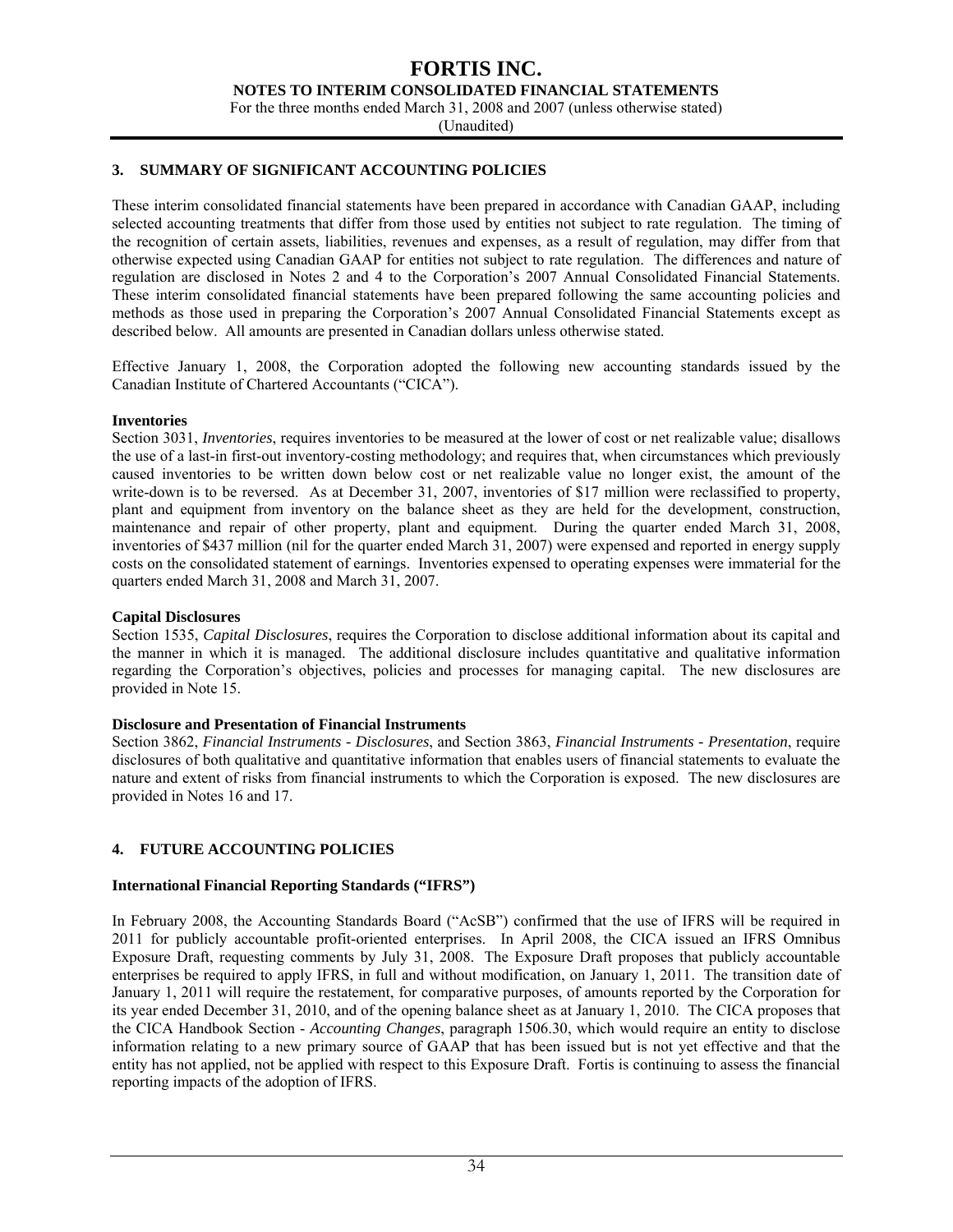**NOTES TO INTERIM CONSOLIDATED FINANCIAL STATEMENTS** 

For the three months ended March 31, 2008 and 2007 (unless otherwise stated)

(Unaudited)

#### **4. FUTURE ACCOUNTING POLICIES (cont'd)**

#### **Rate-Regulated Operations**

In March 2007, the AcSB issued an Exposure Draft on rate-regulated operations that proposed: (i) the temporary exemption in Section 1100, *Generally Accepted Accounting Principles*, of the CICA Handbook providing relief to entities subject to rate regulation from the requirement to apply the Section to the recognition and measurement of assets and liabilities arising from rate regulation be removed; (ii) the explicit guidance for rate-regulated operations provided in Section 1600, *Consolidated Financial Statements*, Section 3061, *Property, Plant and Equipment*, Section 3465, *Income Taxe*s, and Section 3475, *Disposal of Long-Lived Assets and Discontinued Operations*, be removed; and (iii) Accounting Guideline 19, *Disclosures by Entities Subject to Rate Regulation* ("AcG-19"), be retained as is.

In August 2007, the AcSB issued a Decision Summary on the Exposure Draft that supported the removal of the temporary exemption in Section 1100, *Generally Accepted Accounting Principles,* and the amendment to Section 3465, *Income Taxes,* to recognize future income tax liabilities and assets as well as offsetting regulatory assets and liabilities by entities subject to rate regulation. Both changes will apply prospectively for fiscal years beginning on or after January 1, 2009. The AcSB also decided that the current guidance for rate-regulated operations pertaining to property, plant and equipment, disposal of long-lived assets and discontinued operations, and consolidated financial statements be maintained, and that the existing AcG-19 will not be withdrawn from the Handbook but that the guidance will be updated as a result of the other changes. The AcSB also decided that the final Background Information and Basis for Conclusions associated with its rate-regulation project would not express any views of the AcSB regarding the status of US Statement of Financial Accounting Standards No. 71, *Accounting for the Effects of Certain Types of Regulation,* as an "other source of GAAP" within the Canadian GAAP hierarchy.

Effective January 1, 2009, the impact on Fortis of the amendment to Section 3465, *Income Taxes*, will be the recognition of future income tax assets and liabilities and related regulatory liabilities and assets for the amount of future income taxes expected to be refunded to, or recovered from, customers in future gas and electricity rates. Currently, the Terasen Gas companies, FortisAlberta, FortisBC and Newfoundland Power use the taxes-payable method of accounting for income taxes. The effect on the Corporation's interim consolidated financial statements, if it had adopted amended Section 3465, *Income Taxes*, as at March 31, 2008, would have been an increase in future tax assets and future tax liabilities of \$43 million and \$463 million, respectively, and a corresponding increase in regulatory liabilities and regulatory assets of \$43 million and \$463 million, respectively. Included in the amounts are the future income tax effects of the subsequent settlement of the related regulatory assets and liabilities through customer rates, and the separate disclosure of future income tax assets and liabilities that are currently not recognized. Fortis is continuing to assess and monitor any additional implications on its financial reporting related to accounting for rate-regulated operations.

#### **Goodwill and Intangible Assets**

Effective January 1, 2009, the Corporation will be adopting the new CICA Handbook Section 3064 - *Goodwill and Intangible Assets* which converges Canadian GAAP for goodwill and intangible assets with IFRS. The new standard provides more comprehensive guidance on intangible assets, particularly for internally developed intangible assets. The Corporation is still assessing the financial reporting impact of adopting this standard.

#### **5. USE OF ESTIMATES**

The preparation of the Corporation's interim consolidated financial statements in accordance with Canadian GAAP requires management to make estimates and judgments that affect the reported amounts of assets and liabilities and the disclosure of contingent assets and liabilities at the date of the financial statements and the reported amounts of revenue and expenses during the reporting periods. Estimates and judgments are based on historical experience, current conditions and various other assumptions believed to be reasonable under the circumstances.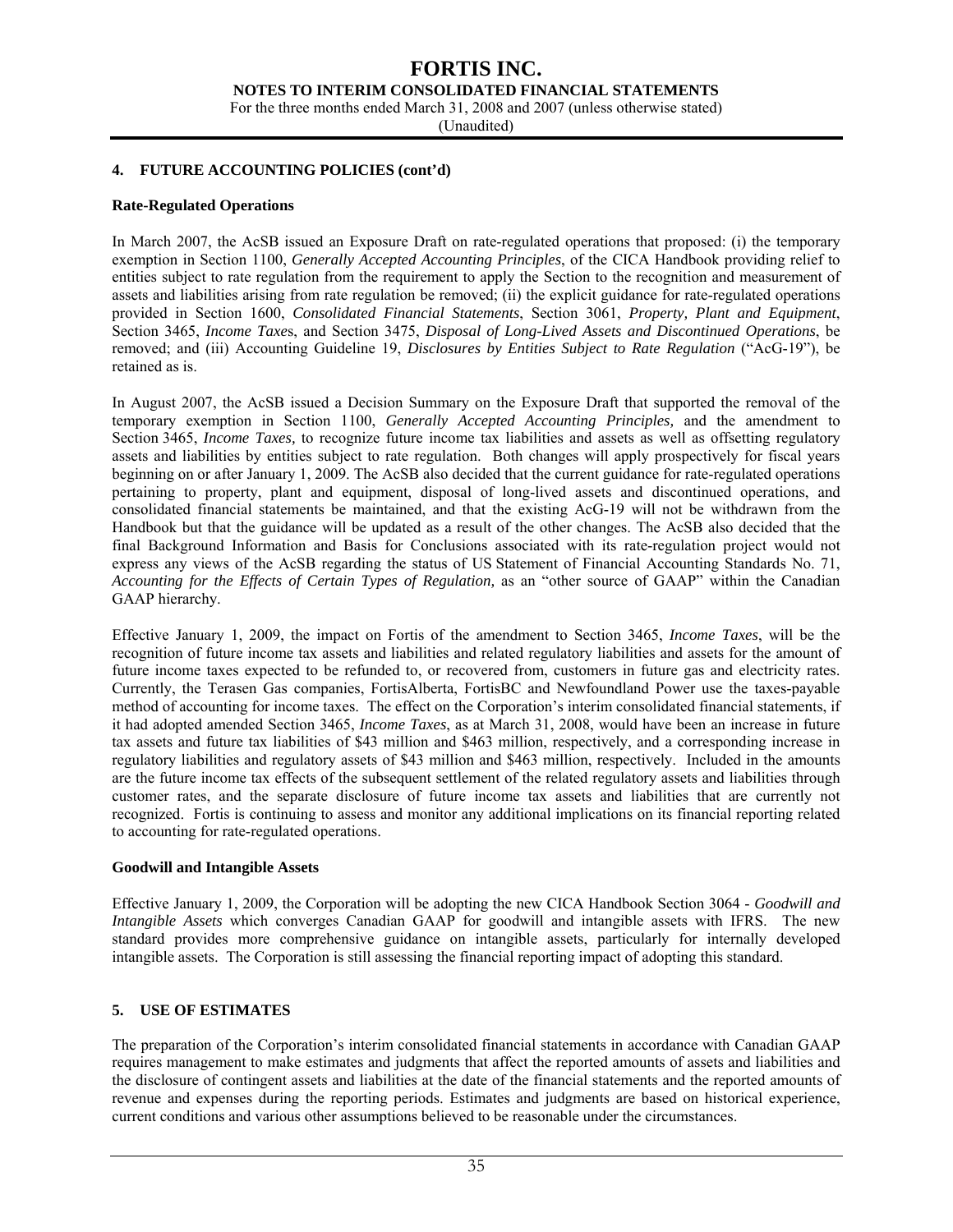**NOTES TO INTERIM CONSOLIDATED FINANCIAL STATEMENTS** 

For the three months ended March 31, 2008 and 2007 (unless otherwise stated)

(Unaudited)

#### **5. USE OF ESTIMATES (cont'd)**

Additionally, certain estimates are necessary since the regulatory environments in which the Corporation's utilities operate often require amounts to be recorded at estimated values until these amounts are finalized pursuant to regulatory decisions or other regulatory proceedings. Due to changes in facts and circumstances and the inherent uncertainty involved in making estimates, actual results may differ significantly from current estimates. Estimates and judgments are reviewed periodically and, as adjustments become necessary, are reported in earnings in the period they become known.

Interim financial statements may also employ a greater use of estimates than the annual financial statements. There were no material changes to the Corporation's critical accounting estimates during the three months ended March 31, 2008 from those disclosed in the Corporation's Management Discussion and Analysis for the year ended December 31, 2007.

#### **6. REGULATORY ASSETS AND LIABILITIES**

A summary of the Corporation's regulatory assets and liabilities is provided below. A description of the nature of the regulatory assets and liabilities is provided in Note 4 to the Corporation's 2007 Annual Audited Consolidated Financial Statements.

|                                                                    | As at March 31, | As at December 31, |
|--------------------------------------------------------------------|-----------------|--------------------|
| $($$ millions $)$                                                  | 2008            | 2007               |
| <b>Regulatory Assets</b>                                           |                 |                    |
| Rate stabilization accounts - Terasen Gas companies <sup>(1)</sup> | 34              | 99                 |
| Rate stabilization accounts - electric utilities                   | 68              | 55                 |
| Regulatory other post-employment benefit ("OPEB") asset            | 46              | 44                 |
| Income taxes recoverable on OPEB plans                             | 16              | 16                 |
| Alberta Electric System Operator charges deferral                  | 12              | 8                  |
| Deferred capital asset amortization                                | 11              | 12                 |
| Weather normalization account                                      | 9               | 11                 |
| Residential unbundling                                             | 8               | 9                  |
| Deferred pension costs                                             | 8               | 8                  |
| Southern Crossing Pipeline tax reassessment                        | 7               |                    |
| Energy management costs                                            | 6               | 6                  |
| Lease costs                                                        | 5               | 5                  |
| Other regulatory assets                                            | 30              | 32                 |
| <b>Total regulatory assets</b>                                     | 260             | 312                |
| Less: current portion                                              | (72)            | (119)              |
| Long-term regulatory assets                                        | 188             | 193                |
| <b>Regulatory Liabilities</b>                                      |                 |                    |
| Rate stabilization accounts - Terasen Gas companies <sup>(1)</sup> | 81              |                    |
| Future removal and site restoration provision                      | 326             | 319                |
| Unbilled revenue liability                                         | 21              | 22                 |
| Pension deferral                                                   | 5               | 6                  |
| Performance-based rate-setting incentive liabilities               | 16              | 14                 |
| Other regulatory liabilities                                       | 33              | 31                 |
| <b>Total regulatory liabilities</b>                                | 482             | 392                |
| <b>Less: current portion</b>                                       | (99)            | (20)               |
| Long-term regulatory liabilities                                   | 383             | 372                |

<sup>(1)</sup> Rate stabilization asset accounts include the revenue deficiency deferral account, revenue stabilization adjustment mechanism account and midstream cost reconciliation account and the rate stabilization liability accounts include the commodity cost reconciliation account and gas cost variance account.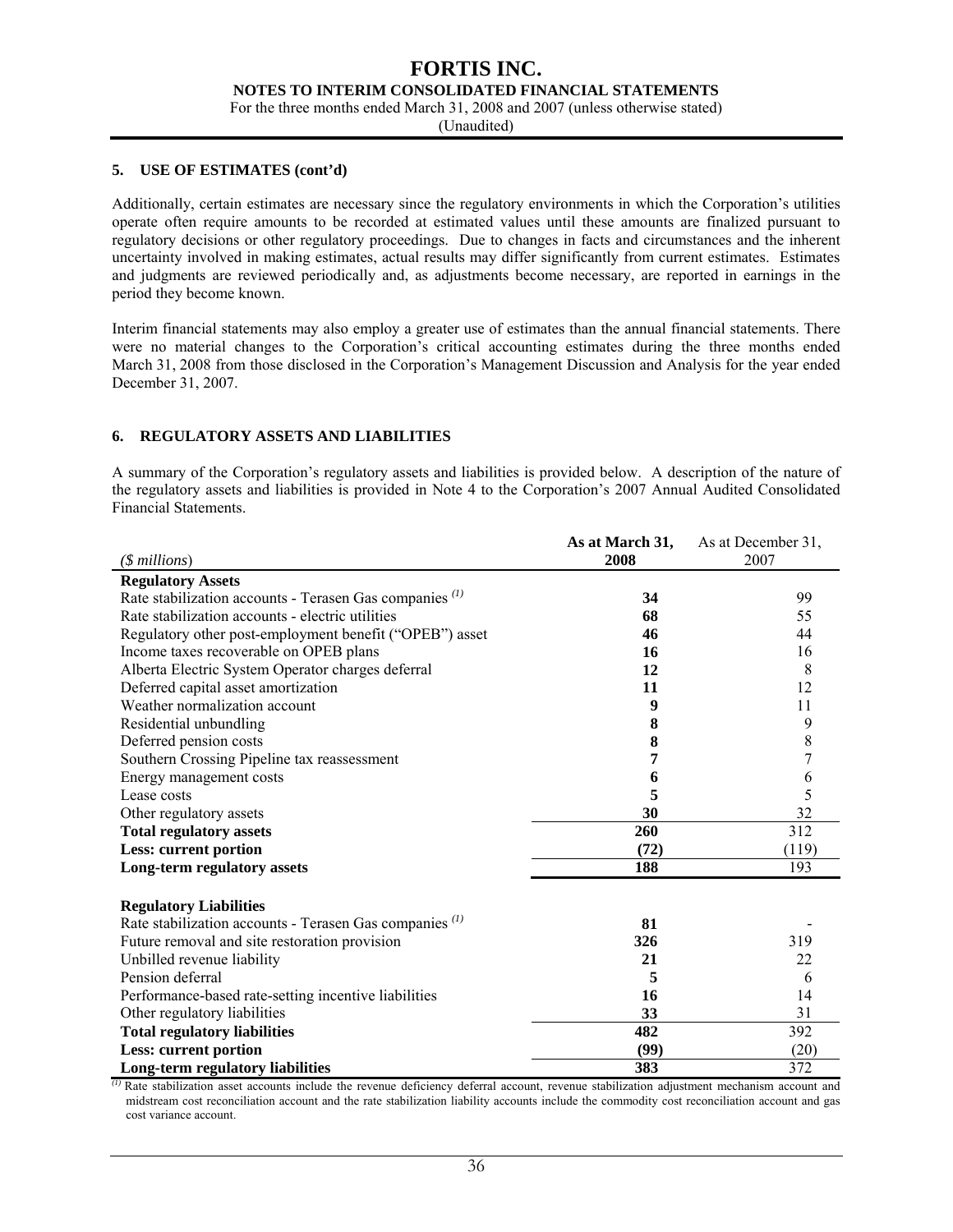#### **FORTIS INC. NOTES TO INTERIM CONSOLIDATED FINANCIAL STATEMENTS**

For the three months ended March 31, 2008 and 2007 (unless otherwise stated)

(Unaudited)

#### **7. LONG-TERM DEBT AND CAPITAL LEASE OBLIGATIONS**

|                                                          | As at                 | As at             |
|----------------------------------------------------------|-----------------------|-------------------|
| ( <i>§ millions</i> )                                    | <b>March 31, 2008</b> | December 31, 2007 |
| Long-term debt and capital lease obligations             | 4,876                 | 4,562             |
| Long-term classification of committed credit facilities  |                       |                   |
| (Note 17)                                                | 262                   | 530               |
| Deferred debt financing costs                            | (33)                  | (33)              |
| Total long-term debt and capital lease obligations       | 5,105                 | 5,059             |
| Less: Current installments of long-term debt and capital |                       |                   |
| lease obligations                                        | (494)                 | (436)             |
|                                                          | 4,611                 | 4,623             |

In February 2008, TGVI issued \$250 million 6.05% senior unsecured debentures, maturing in February 2038. The net proceeds of the debenture offering were used to repay existing credit-facility borrowings.

#### **8. COMMON SHARES**

Authorized: an unlimited number of Common Shares without nominal or par value.

|                               | As at                  |                   | As at          |                |  |
|-------------------------------|------------------------|-------------------|----------------|----------------|--|
| <b>Issued and Outstanding</b> | <b>March 31, 2008</b>  | December 31, 2007 |                |                |  |
|                               | Number of<br>Number of |                   |                |                |  |
|                               | <b>Shares</b>          | Amount            | <b>Shares</b>  | Amount         |  |
|                               | (in thousands)         | (\$ millions)     | (in thousands) | $(S$ millions) |  |
| Common Shares                 | 156,754                | 2.142             | 155.521        | 2.126          |  |

Common Shares issued during the period were as follows:

|                              | <b>Quarter Ended March 31, 2008</b><br>Number of |                         |  |
|------------------------------|--------------------------------------------------|-------------------------|--|
|                              | <b>Shares</b><br>(in thousands)                  | Amount<br>(\$ millions) |  |
| Opening balance              | 155,521                                          | 2,126                   |  |
| Conversion of debentures     | 958                                              | 10                      |  |
| Consumer Share Purchase Plan | 20                                               |                         |  |
| Dividend Reinvestment Plan   | 53                                               |                         |  |
| Employee Share Purchase Plan | 107                                              |                         |  |
| <b>Stock Option Plans</b>    | 95                                               |                         |  |
| Ending balance               | 156,754                                          | 2,142                   |  |

During the three months ended March 31, 2008, holders of the Corporation's 6.75% and 5.50% unsecured subordinated convertible debentures converted approximately US\$10 million of the debentures into 958,294 Common Shares of the Corporation.

#### **Earnings per Common Share**

The Corporation calculates earnings per common share on the weighted average number of common shares outstanding. The weighted average number of common shares outstanding was 156.6 million and 109.4 million for the quarters ended March 31, 2008 and March 31, 2007, respectively.

Diluted earnings per common share are calculated using the treasury stock method for options and the "if-converted" method for convertible securities.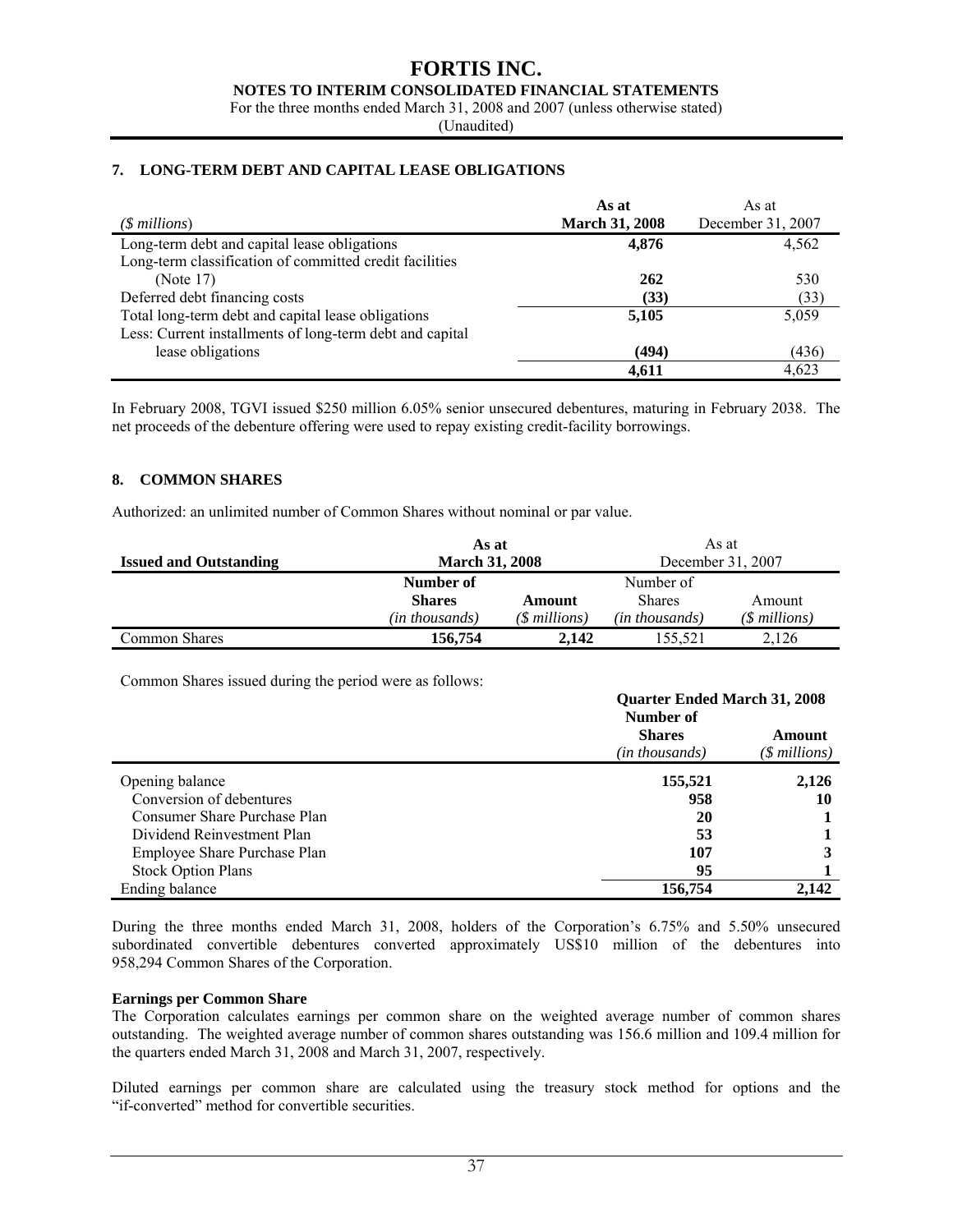#### **NOTES TO INTERIM CONSOLIDATED FINANCIAL STATEMENTS**

For the three months ended March 31, 2008 and 2007 (unless otherwise stated)

(Unaudited)

#### **8. COMMON SHARES (cont'd)**

Earnings per common share are as follows:

|                                             | <b>Quarter Ended March 31</b> |                     |                        |                       |                     |                 |  |
|---------------------------------------------|-------------------------------|---------------------|------------------------|-----------------------|---------------------|-----------------|--|
|                                             |                               | 2008                |                        |                       | 2007                |                 |  |
|                                             |                               | Weighted<br>Average | <b>Earnings</b><br>per |                       | Weighted<br>Average | Earnings<br>per |  |
|                                             | <b>Earnings</b>               | <b>Shares</b>       | <b>Common</b>          | Earnings              | <b>Shares</b>       | Common          |  |
|                                             | $($$ millions)                | (in millions)       | <b>Share</b>           | ( <i>§ millions</i> ) | (in millions)       | Share           |  |
| Net earnings applicable to<br>common shares | 91                            |                     |                        | 42                    |                     |                 |  |
| Weighted average shares                     |                               |                     |                        |                       |                     |                 |  |
| outstanding                                 |                               | 156.6               |                        |                       | 109.4               |                 |  |
| <b>Basic Earnings per</b>                   |                               |                     |                        |                       |                     |                 |  |
| <b>Common Share</b>                         |                               |                     | \$0.58                 |                       |                     | \$0.38          |  |
| Effect of dilutive securities:              |                               |                     |                        |                       |                     |                 |  |
| Subscription receipts <sup>(1)</sup>        |                               |                     |                        | -                     | 8.4                 |                 |  |
| Stock options                               |                               | 1.2                 |                        |                       | 1.4                 |                 |  |
| Preference shares                           | 4                             | 12.8                |                        | 4                     | 11.5                |                 |  |
| Convertible debentures                      |                               | 1.7                 |                        |                       | 3.2                 |                 |  |
| <b>Diluted Earnings per</b>                 |                               |                     |                        |                       |                     |                 |  |
| <b>Common Share</b><br>$\theta$             | 95                            | 172.3               | \$0.55                 | 47                    | 133.9               | \$0.35          |  |

*(1)* Dilution relating to the period the Subscription Receipts were outstanding during the quarter. The Subscription Receipts were outstanding from March 15, 2007 to May 16, 2007 and were converted into Common Shares on May 17, 2007.

#### **9. STOCK-BASED COMPENSATION PLANS**

In February 2008, the Corporation granted 827,504 options on Common Shares under its 2006 Stock Option Plan at the five-day volume weighted average trading price immediately preceding the date of grant of \$28.27. The options vest evenly over a four-year period on each anniversary of the date of grant. The options expire seven years after the date of grant. The fair market value of each option granted, estimated using the Black-Scholes fair value option-pricing model, was \$4.76 per option.

In March 2008, 18,019 Performance Share Units ("PSUs"), formally named Restricted Share Units, were paid out to the President and CEO of the Corporation at \$28.36 per PSU, for a total of approximately \$0.5 million. The payout was made upon the three-year maturation period in respect of the PSU grant which was made in March 2005, and the President and CEO satisfying the payment requirements.

Also in March 2008, 32,940 PSUs were granted to the President and CEO of the Corporation, and 24,494 Deferred Share Units were granted to the Corporation's directors representing the equity component of their annual compensation and their annual retainers in lieu of cash.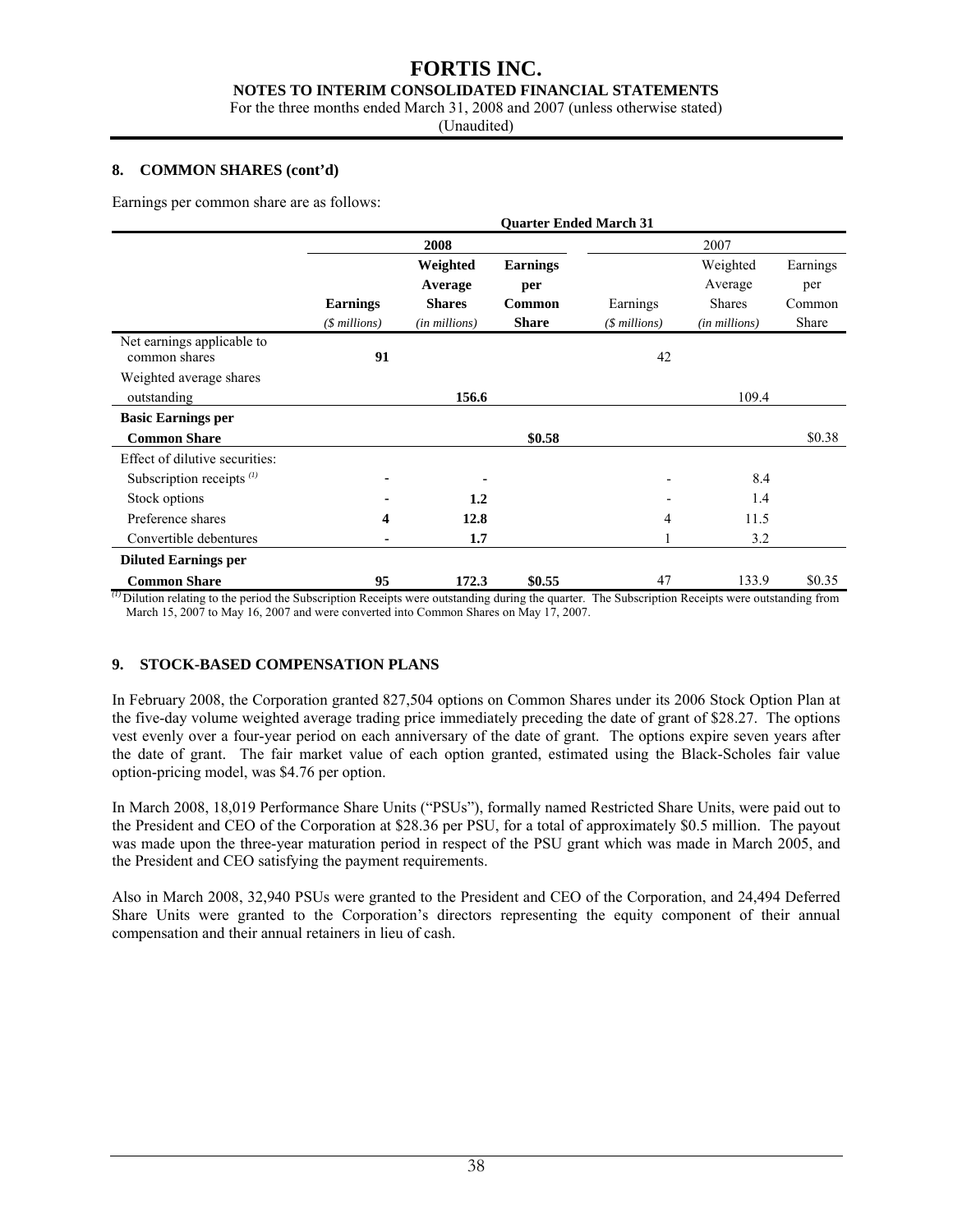**NOTES TO INTERIM CONSOLIDATED FINANCIAL STATEMENTS** 

For the three months ended March 31, 2008 and 2007 (unless otherwise stated)

(Unaudited)

#### **10. ACCUMULATED OTHER COMPREHENSIVE LOSS**

Accumulated other comprehensive loss includes unrealized foreign currency translation gains and losses, net of hedging activities, gains and losses on cash flow hedging activities and gains and losses on discontinued cash flow hedging activities.

|                                                                           |           |            | 2008            |
|---------------------------------------------------------------------------|-----------|------------|-----------------|
|                                                                           | Opening   |            | Ending          |
|                                                                           | balance   | <b>Net</b> | <b>balance</b>  |
| $(S$ millions)                                                            | January 1 | change     | <b>March 31</b> |
| Unrealized foreign currency translation (losses) gains, net of after-tax  |           |            |                 |
| hedging activities                                                        | (82)      | 4          | (78)            |
| Losses on derivative financial instruments designated as cash flow        |           |            |                 |
| hedges, net of tax                                                        | (1)       |            | $\bf(1)$        |
| Net losses on derivative financial instruments previously discontinued as |           |            |                 |
| cash flow hedges, net of tax                                              | (5)       |            | (5)             |
| <b>Accumulated Other Comprehensive Loss</b>                               | (88)      |            | (84)            |
|                                                                           |           |            |                 |

|                                                           |           |            |            | 2007     |
|-----------------------------------------------------------|-----------|------------|------------|----------|
|                                                           | Opening   | Transition |            | Ending   |
|                                                           | balance   | amount     | <b>Net</b> | balance  |
| (\$ millions)                                             | January 1 | January 1  | change     | March 31 |
| Unrealized foreign currency translation losses, net of    |           |            |            |          |
| after-tax hedging activities                              | (51)      |            | (3)        | (54)     |
| Losses on derivative financial instruments designated as  |           |            |            |          |
| cash flow hedges, net of tax                              |           | (1)        |            | ( F      |
| Net losses on derivative financial instruments previously |           |            |            |          |
| discontinued as cash flow hedges, net of tax              |           | (5)        |            | (5)      |
| <b>Accumulated Other Comprehensive Loss</b>               | (51       | (6)        |            | (60)     |

#### **11. EMPLOYEE FUTURE BENEFITS**

The Corporation and its subsidiaries each maintain one or a combination of defined benefit pension plans, defined contribution pension plans and group registered retirement savings plans ("RRSPs") for its employees. The cost of providing the defined benefit arrangements was \$7 million for the quarter ended March 31, 2008 (\$4 million for the quarter ended March 31, 2007). The cost of providing the defined contribution arrangements and group RRSPs for the quarter ended March 31, 2008 was \$3 million (\$3 million for the quarter ended March 31, 2007).

#### **12. FINANCE CHARGES**

|                                                         | <b>Quarter Ended March 31</b> |      |  |  |
|---------------------------------------------------------|-------------------------------|------|--|--|
| (\$ millions)                                           | 2008                          | 2007 |  |  |
| Interest - Long-term debt and capital lease obligations | -81                           | 44   |  |  |
| - Short-term borrowings                                 |                               |      |  |  |
| Interest charged to construction                        | (2)                           |      |  |  |
| Interest earned                                         | I.                            |      |  |  |
| Dividends on preference shares classified as debt       |                               |      |  |  |
|                                                         |                               |      |  |  |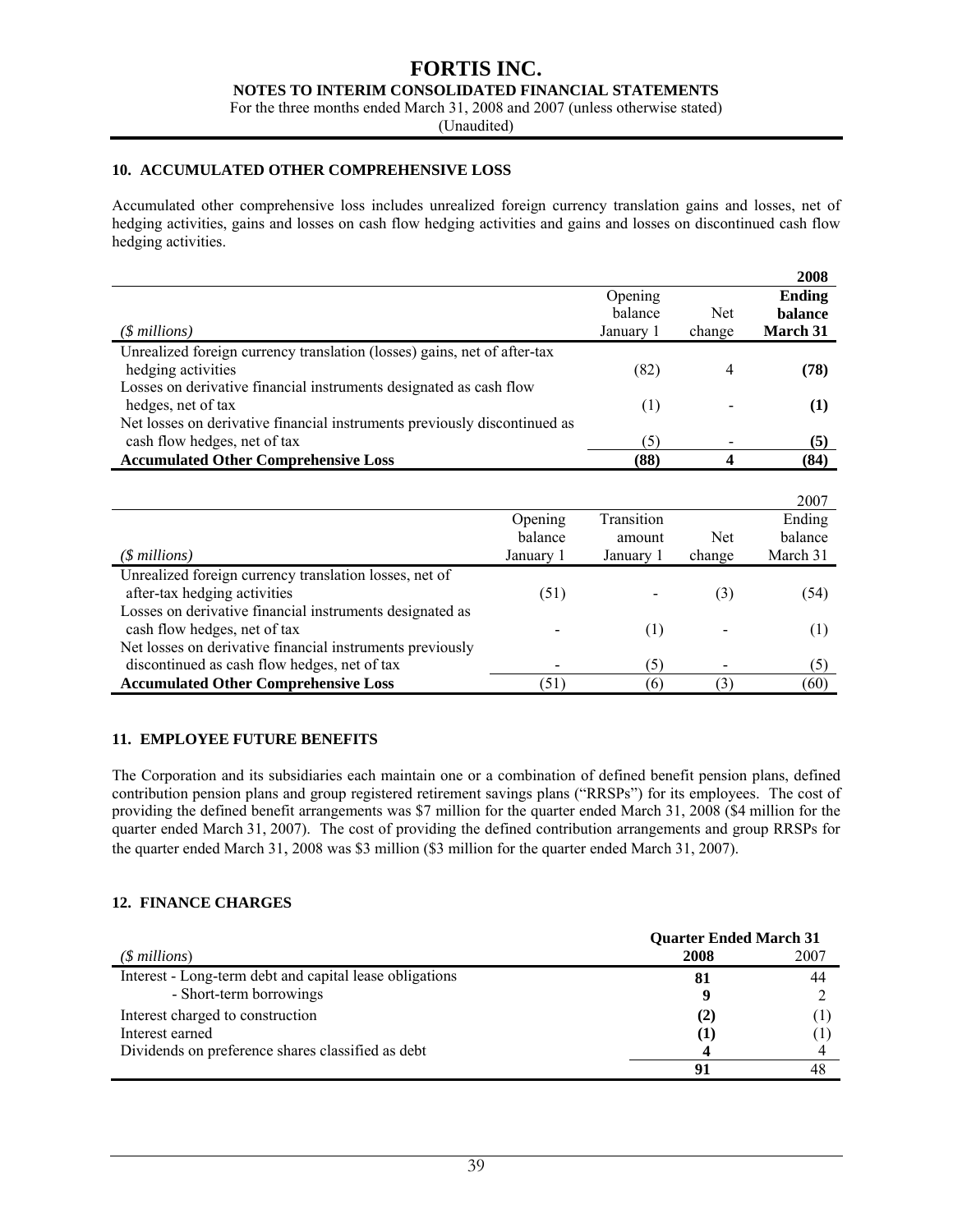**NOTES TO INTERIM CONSOLIDATED FINANCIAL STATEMENTS** 

For the three months ended March 31, 2008 and 2007 (unless otherwise stated)

(Unaudited)

#### **13. CORPORATE TAXES**

Corporate taxes differ from the amount that would be expected to be generated by applying the enacted Canadian federal and provincial statutory tax rates to earnings before corporate taxes. The following is a reconciliation of the consolidated statutory tax rate to the consolidated effective tax rate:

|                                                                       | <b>Quarter Ended March 31</b> |        |
|-----------------------------------------------------------------------|-------------------------------|--------|
| (%)                                                                   | 2008                          | 2007   |
| Statutory tax rate                                                    | <b>32.0</b>                   | 35.0   |
| Preference share dividends                                            | 1.5                           | 2.9    |
| Differences between Canadian statutory rates and those applicable to  |                               |        |
| foreign subsidiaries                                                  | (3.0)                         | (5.4)  |
| Items capitalized for accounting but expensed for income tax purposes | (8.0)                         | (12.4) |
| Capital cost allowance and other deductions claimed for income tax    |                               |        |
| purposes over amounts recorded for accounting purposes                | 0.3                           | (7.6)  |
| Regulatory deferrals at Newfoundland Power                            | 0.2                           |        |
| Change in revenue recognition policy at Newfoundland Power            |                               | 1.2    |
| Pension costs                                                         | (0.7)                         | (0.9)  |
| Other                                                                 | 0.9                           | 0.9    |
| Effective tax rate                                                    | 23.2                          | 13.7   |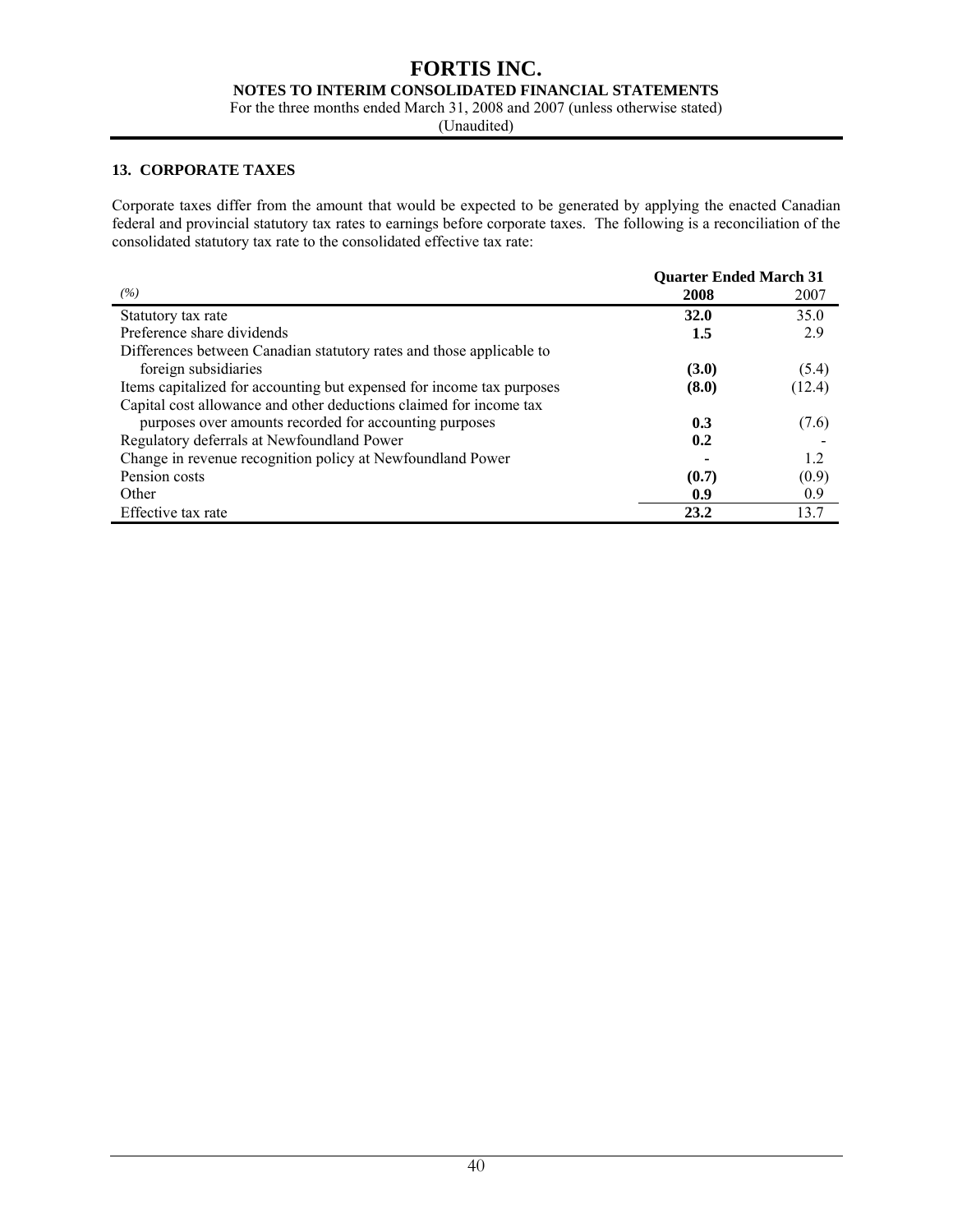### **FORTIS INC. NOTES TO INTERIM CONSOLIDATED FINANCIAL STATEMENTS**

For the three months ended March 31, 2008 and 2007 (unless otherwise stated)

(Unaudited)

#### **14. SEGMENTED INFORMATION**

Information by reportable segment is as follows:

| <b>Gas Utilities</b><br><b>Electric Utilities</b><br><b>Terasen Gas</b><br>Total<br>Quarter ended<br>Inter-<br>Electric<br>March 31, 2008<br>NF<br>Electric<br>Companies -<br>Fortis<br>Fortis<br>Other<br>Fortis<br>Fortis<br>Corporate<br>segment<br>Canadian <sup>(2)</sup><br>Caribbean $(3)$<br>Canadian $(1)$<br>Canadian<br>Alberta<br>BC<br>Generation<br>and Other<br>(§ millions)<br>Power<br>Properties<br>eliminations<br>Consolidated<br>635<br>75<br>73<br>70<br>373<br>19<br>45<br>66<br>164<br>$\overline{7}$<br>(8)<br>1,146<br>Operating revenues<br>192<br>40<br>437<br>21<br>122<br>49<br>668<br>$\overline{2}$<br>(3)<br>Energy supply costs<br>$\overline{\phantom{a}}$<br>61<br>33<br>70<br>11<br>31<br>179<br>Operating expenses<br>16<br>14<br>3<br>(1)<br>Amortization<br>20<br>24<br>$\Omega$<br>10<br>43<br>$\overline{2}$<br>3<br>83<br>7<br>$\overline{4}$<br>$\overline{4}$<br>$\overline{\phantom{a}}$<br>113<br>20<br>20<br>68<br>17<br>11<br>10<br>216<br>18<br>10<br>(4)<br>Operating income<br>$\mathbf{1}$<br>$\overline{9}$<br>28<br>$\mathbf{2}$<br>Finance charges<br>33<br>21<br>91<br>8<br>(4)<br>$\overline{4}$<br>6<br>22<br>7<br>29<br>Corporate taxes (recovery)<br>$\overline{2}$<br>$\overline{\mathbf{3}}$<br>(5)<br>$\boldsymbol{\varDelta}$<br>Non-controlling interest<br>$\overline{4}$<br>4<br>$\overline{\phantom{a}}$<br>$\overline{\phantom{a}}$<br>$\overline{\phantom{a}}$<br>$\overline{\phantom{a}}$<br>$\blacksquare$<br>ч.<br>$\overline{\phantom{a}}$<br>$\overline{\phantom{a}}$<br>$\overline{\phantom{a}}$<br>$\sim$<br>33<br>58<br>$\mathbf{3}$<br>92<br>11<br>12<br>$\overline{7}$<br>(15)<br>Net earnings (loss)<br>6<br>6<br>$\overline{4}$<br>$\overline{\phantom{a}}$<br>Preference share dividends<br>$\mathbf{1}$<br>$\mathbf{1}$<br>$\overline{a}$<br>$\overline{\phantom{a}}$<br>$\qquad \qquad \blacksquare$<br>۰<br>$\overline{\phantom{a}}$<br>33<br>$\mathbf{3}$<br>91<br>58<br>11<br>12<br>6<br>$7\phantom{.0}$<br>6<br>(16)<br>Net earnings (loss) applicable to common shares<br>$\overline{4}$<br>$\sim$<br>Goodwill<br>907<br>227<br>221<br>511<br>131<br>1,549<br>63<br>Identifiable assets<br>3,509<br>929<br>494<br>3,769<br>681<br>537<br>110<br>(23)<br>8,827<br>1,340<br>1,006<br>244<br>812<br>557<br>4,280<br>537<br>110<br>10,376<br>4,416<br>1,567<br>1,150<br>1,006<br>244<br>(23)<br>Total assets<br>165<br>40<br>24<br>13<br>107<br>11<br>3<br>Gross capital expenditures<br>63<br>7<br>3<br>1<br>$\overline{\phantom{a}}$<br>Quarter ended<br>March 31, 2007<br>352<br>77<br>154<br>70<br>21<br>40<br>(10)<br>483<br>64<br>64<br>3<br>Operating revenues<br>20<br>106<br>48<br>174<br>44<br>$\overline{2}$<br>215<br>Energy supply costs<br>(5)<br>$\overline{\phantom{a}}$<br>29<br>$\overline{7}$<br>115<br>66<br>17<br>28<br>$\overline{2}$<br>(2)<br>16<br>14<br>Operating expenses<br>$\overline{\bf 4}$<br>18<br>40<br>3<br>54<br>Amortization<br>8<br>10<br>7<br>3<br>$\overline{4}$<br>1<br>72<br>99<br>17<br>12<br>20<br>24<br>$\mathbf Q$<br>9<br>(3)<br>Operating income<br>11<br>$\overline{9}$<br>27<br>Finance charges<br>3<br>11<br>(3)<br>48<br>8<br>6<br>$\overline{4}$<br>6<br>(4)<br>$\overline{2}$<br>(2)<br>Corporate taxes (recovery)<br>2<br>5<br>7<br>3<br>6<br>-1<br>Non-controlling interest<br>$\mathbf{1}$<br>$\sim$<br>$\overline{a}$<br>$\overline{\phantom{a}}$<br>$\sim$<br>$\overline{\phantom{a}}$<br>$\overline{\phantom{a}}$<br>$\overline{\phantom{a}}$<br>$\overline{\phantom{a}}$<br>$\overline{\phantom{a}}$<br>$\overline{\phantom{a}}$<br>39<br>43<br>12<br>12<br>$\overline{7}$<br>2<br>(9)<br>Net earnings (loss)<br>11<br>$\overline{4}$<br>$\overline{4}$<br>$\sim$<br>$\blacksquare$<br>Preference share dividends<br>$\mathbf{1}$<br>$\mathbf{1}$<br>$\overline{a}$<br>$\overline{\phantom{a}}$<br>$\overline{\phantom{a}}$<br>$\overline{\phantom{a}}$<br>$\overline{\phantom{a}}$<br>$\overline{\phantom{a}}$<br>$\overline{\phantom{a}}$<br>$\overline{\phantom{a}}$<br>$\overline{\phantom{a}}$<br>$\overline{\phantom{a}}$<br>39<br>42<br>12<br>$7\phantom{.0}$<br>2<br>(10)<br>12<br>11<br>Net earnings (loss) applicable to common shares<br>$\overline{4}$<br>$\overline{4}$<br>$\overline{\phantom{a}}$<br>$\overline{\phantom{a}}$<br>227<br>148<br>658<br>Goodwill<br>220<br>63<br>510<br>Ξ.<br>$\overline{\phantom{a}}$<br>Identifiable assets<br>1,176<br>680<br>238<br>824<br>951<br>450<br>3,401<br>488<br>52<br>(18)<br>4,841<br>$\overline{\phantom{a}}$<br>52<br>513<br>828<br>238<br>488<br>5,499<br>Total assets<br>951<br>3,911<br>1,403<br>1,044<br>(18)<br>$\sim$<br>137<br>65<br>12<br>$\overline{7}$<br>115<br>18<br>$\mathbf{3}$<br>31<br>Gross capital expenditures<br>1<br>$\sim$ | <b>REGULATED</b> |  |  | <b>NON-REGULATED</b> |  |  |  |  |  |  |
|-------------------------------------------------------------------------------------------------------------------------------------------------------------------------------------------------------------------------------------------------------------------------------------------------------------------------------------------------------------------------------------------------------------------------------------------------------------------------------------------------------------------------------------------------------------------------------------------------------------------------------------------------------------------------------------------------------------------------------------------------------------------------------------------------------------------------------------------------------------------------------------------------------------------------------------------------------------------------------------------------------------------------------------------------------------------------------------------------------------------------------------------------------------------------------------------------------------------------------------------------------------------------------------------------------------------------------------------------------------------------------------------------------------------------------------------------------------------------------------------------------------------------------------------------------------------------------------------------------------------------------------------------------------------------------------------------------------------------------------------------------------------------------------------------------------------------------------------------------------------------------------------------------------------------------------------------------------------------------------------------------------------------------------------------------------------------------------------------------------------------------------------------------------------------------------------------------------------------------------------------------------------------------------------------------------------------------------------------------------------------------------------------------------------------------------------------------------------------------------------------------------------------------------------------------------------------------------------------------------------------------------------------------------------------------------------------------------------------------------------------------------------------------------------------------------------------------------------------------------------------------------------------------------------------------------------------------------------------------------------------------------------------------------------------------------------------------------------------------------------------------------------------------------------------------------------------------------------------------------------------------------------------------------------------------------------------------------------------------------------------------------------------------------------------------------------------------------------------------------------------------------------------------------------------------------------------------------------------------------------------------------------------------------------------------------------------------------------------------------------------------------------------------------------------------------------------------------------------------------------------------------------------------------------------------------------------------------------------------------------------------------------------------------------------------------------------------------------------------------------------------------------------------------------------------------------------------------------------------------------------------------------------------------------------------------------------------------------------------------------------------------------------------------------------------------------------------------------------------------------------------------------------------------------------------------------------------------------------------------------------------------------------------------------------------------------------------------------------------------------------------------------|------------------|--|--|----------------------|--|--|--|--|--|--|
|                                                                                                                                                                                                                                                                                                                                                                                                                                                                                                                                                                                                                                                                                                                                                                                                                                                                                                                                                                                                                                                                                                                                                                                                                                                                                                                                                                                                                                                                                                                                                                                                                                                                                                                                                                                                                                                                                                                                                                                                                                                                                                                                                                                                                                                                                                                                                                                                                                                                                                                                                                                                                                                                                                                                                                                                                                                                                                                                                                                                                                                                                                                                                                                                                                                                                                                                                                                                                                                                                                                                                                                                                                                                                                                                                                                                                                                                                                                                                                                                                                                                                                                                                                                                                                                                                                                                                                                                                                                                                                                                                                                                                                                                                                                                                                   |                  |  |  |                      |  |  |  |  |  |  |
|                                                                                                                                                                                                                                                                                                                                                                                                                                                                                                                                                                                                                                                                                                                                                                                                                                                                                                                                                                                                                                                                                                                                                                                                                                                                                                                                                                                                                                                                                                                                                                                                                                                                                                                                                                                                                                                                                                                                                                                                                                                                                                                                                                                                                                                                                                                                                                                                                                                                                                                                                                                                                                                                                                                                                                                                                                                                                                                                                                                                                                                                                                                                                                                                                                                                                                                                                                                                                                                                                                                                                                                                                                                                                                                                                                                                                                                                                                                                                                                                                                                                                                                                                                                                                                                                                                                                                                                                                                                                                                                                                                                                                                                                                                                                                                   |                  |  |  |                      |  |  |  |  |  |  |
|                                                                                                                                                                                                                                                                                                                                                                                                                                                                                                                                                                                                                                                                                                                                                                                                                                                                                                                                                                                                                                                                                                                                                                                                                                                                                                                                                                                                                                                                                                                                                                                                                                                                                                                                                                                                                                                                                                                                                                                                                                                                                                                                                                                                                                                                                                                                                                                                                                                                                                                                                                                                                                                                                                                                                                                                                                                                                                                                                                                                                                                                                                                                                                                                                                                                                                                                                                                                                                                                                                                                                                                                                                                                                                                                                                                                                                                                                                                                                                                                                                                                                                                                                                                                                                                                                                                                                                                                                                                                                                                                                                                                                                                                                                                                                                   |                  |  |  |                      |  |  |  |  |  |  |
|                                                                                                                                                                                                                                                                                                                                                                                                                                                                                                                                                                                                                                                                                                                                                                                                                                                                                                                                                                                                                                                                                                                                                                                                                                                                                                                                                                                                                                                                                                                                                                                                                                                                                                                                                                                                                                                                                                                                                                                                                                                                                                                                                                                                                                                                                                                                                                                                                                                                                                                                                                                                                                                                                                                                                                                                                                                                                                                                                                                                                                                                                                                                                                                                                                                                                                                                                                                                                                                                                                                                                                                                                                                                                                                                                                                                                                                                                                                                                                                                                                                                                                                                                                                                                                                                                                                                                                                                                                                                                                                                                                                                                                                                                                                                                                   |                  |  |  |                      |  |  |  |  |  |  |
|                                                                                                                                                                                                                                                                                                                                                                                                                                                                                                                                                                                                                                                                                                                                                                                                                                                                                                                                                                                                                                                                                                                                                                                                                                                                                                                                                                                                                                                                                                                                                                                                                                                                                                                                                                                                                                                                                                                                                                                                                                                                                                                                                                                                                                                                                                                                                                                                                                                                                                                                                                                                                                                                                                                                                                                                                                                                                                                                                                                                                                                                                                                                                                                                                                                                                                                                                                                                                                                                                                                                                                                                                                                                                                                                                                                                                                                                                                                                                                                                                                                                                                                                                                                                                                                                                                                                                                                                                                                                                                                                                                                                                                                                                                                                                                   |                  |  |  |                      |  |  |  |  |  |  |
|                                                                                                                                                                                                                                                                                                                                                                                                                                                                                                                                                                                                                                                                                                                                                                                                                                                                                                                                                                                                                                                                                                                                                                                                                                                                                                                                                                                                                                                                                                                                                                                                                                                                                                                                                                                                                                                                                                                                                                                                                                                                                                                                                                                                                                                                                                                                                                                                                                                                                                                                                                                                                                                                                                                                                                                                                                                                                                                                                                                                                                                                                                                                                                                                                                                                                                                                                                                                                                                                                                                                                                                                                                                                                                                                                                                                                                                                                                                                                                                                                                                                                                                                                                                                                                                                                                                                                                                                                                                                                                                                                                                                                                                                                                                                                                   |                  |  |  |                      |  |  |  |  |  |  |
|                                                                                                                                                                                                                                                                                                                                                                                                                                                                                                                                                                                                                                                                                                                                                                                                                                                                                                                                                                                                                                                                                                                                                                                                                                                                                                                                                                                                                                                                                                                                                                                                                                                                                                                                                                                                                                                                                                                                                                                                                                                                                                                                                                                                                                                                                                                                                                                                                                                                                                                                                                                                                                                                                                                                                                                                                                                                                                                                                                                                                                                                                                                                                                                                                                                                                                                                                                                                                                                                                                                                                                                                                                                                                                                                                                                                                                                                                                                                                                                                                                                                                                                                                                                                                                                                                                                                                                                                                                                                                                                                                                                                                                                                                                                                                                   |                  |  |  |                      |  |  |  |  |  |  |
|                                                                                                                                                                                                                                                                                                                                                                                                                                                                                                                                                                                                                                                                                                                                                                                                                                                                                                                                                                                                                                                                                                                                                                                                                                                                                                                                                                                                                                                                                                                                                                                                                                                                                                                                                                                                                                                                                                                                                                                                                                                                                                                                                                                                                                                                                                                                                                                                                                                                                                                                                                                                                                                                                                                                                                                                                                                                                                                                                                                                                                                                                                                                                                                                                                                                                                                                                                                                                                                                                                                                                                                                                                                                                                                                                                                                                                                                                                                                                                                                                                                                                                                                                                                                                                                                                                                                                                                                                                                                                                                                                                                                                                                                                                                                                                   |                  |  |  |                      |  |  |  |  |  |  |
|                                                                                                                                                                                                                                                                                                                                                                                                                                                                                                                                                                                                                                                                                                                                                                                                                                                                                                                                                                                                                                                                                                                                                                                                                                                                                                                                                                                                                                                                                                                                                                                                                                                                                                                                                                                                                                                                                                                                                                                                                                                                                                                                                                                                                                                                                                                                                                                                                                                                                                                                                                                                                                                                                                                                                                                                                                                                                                                                                                                                                                                                                                                                                                                                                                                                                                                                                                                                                                                                                                                                                                                                                                                                                                                                                                                                                                                                                                                                                                                                                                                                                                                                                                                                                                                                                                                                                                                                                                                                                                                                                                                                                                                                                                                                                                   |                  |  |  |                      |  |  |  |  |  |  |
|                                                                                                                                                                                                                                                                                                                                                                                                                                                                                                                                                                                                                                                                                                                                                                                                                                                                                                                                                                                                                                                                                                                                                                                                                                                                                                                                                                                                                                                                                                                                                                                                                                                                                                                                                                                                                                                                                                                                                                                                                                                                                                                                                                                                                                                                                                                                                                                                                                                                                                                                                                                                                                                                                                                                                                                                                                                                                                                                                                                                                                                                                                                                                                                                                                                                                                                                                                                                                                                                                                                                                                                                                                                                                                                                                                                                                                                                                                                                                                                                                                                                                                                                                                                                                                                                                                                                                                                                                                                                                                                                                                                                                                                                                                                                                                   |                  |  |  |                      |  |  |  |  |  |  |
|                                                                                                                                                                                                                                                                                                                                                                                                                                                                                                                                                                                                                                                                                                                                                                                                                                                                                                                                                                                                                                                                                                                                                                                                                                                                                                                                                                                                                                                                                                                                                                                                                                                                                                                                                                                                                                                                                                                                                                                                                                                                                                                                                                                                                                                                                                                                                                                                                                                                                                                                                                                                                                                                                                                                                                                                                                                                                                                                                                                                                                                                                                                                                                                                                                                                                                                                                                                                                                                                                                                                                                                                                                                                                                                                                                                                                                                                                                                                                                                                                                                                                                                                                                                                                                                                                                                                                                                                                                                                                                                                                                                                                                                                                                                                                                   |                  |  |  |                      |  |  |  |  |  |  |
|                                                                                                                                                                                                                                                                                                                                                                                                                                                                                                                                                                                                                                                                                                                                                                                                                                                                                                                                                                                                                                                                                                                                                                                                                                                                                                                                                                                                                                                                                                                                                                                                                                                                                                                                                                                                                                                                                                                                                                                                                                                                                                                                                                                                                                                                                                                                                                                                                                                                                                                                                                                                                                                                                                                                                                                                                                                                                                                                                                                                                                                                                                                                                                                                                                                                                                                                                                                                                                                                                                                                                                                                                                                                                                                                                                                                                                                                                                                                                                                                                                                                                                                                                                                                                                                                                                                                                                                                                                                                                                                                                                                                                                                                                                                                                                   |                  |  |  |                      |  |  |  |  |  |  |
|                                                                                                                                                                                                                                                                                                                                                                                                                                                                                                                                                                                                                                                                                                                                                                                                                                                                                                                                                                                                                                                                                                                                                                                                                                                                                                                                                                                                                                                                                                                                                                                                                                                                                                                                                                                                                                                                                                                                                                                                                                                                                                                                                                                                                                                                                                                                                                                                                                                                                                                                                                                                                                                                                                                                                                                                                                                                                                                                                                                                                                                                                                                                                                                                                                                                                                                                                                                                                                                                                                                                                                                                                                                                                                                                                                                                                                                                                                                                                                                                                                                                                                                                                                                                                                                                                                                                                                                                                                                                                                                                                                                                                                                                                                                                                                   |                  |  |  |                      |  |  |  |  |  |  |
|                                                                                                                                                                                                                                                                                                                                                                                                                                                                                                                                                                                                                                                                                                                                                                                                                                                                                                                                                                                                                                                                                                                                                                                                                                                                                                                                                                                                                                                                                                                                                                                                                                                                                                                                                                                                                                                                                                                                                                                                                                                                                                                                                                                                                                                                                                                                                                                                                                                                                                                                                                                                                                                                                                                                                                                                                                                                                                                                                                                                                                                                                                                                                                                                                                                                                                                                                                                                                                                                                                                                                                                                                                                                                                                                                                                                                                                                                                                                                                                                                                                                                                                                                                                                                                                                                                                                                                                                                                                                                                                                                                                                                                                                                                                                                                   |                  |  |  |                      |  |  |  |  |  |  |
|                                                                                                                                                                                                                                                                                                                                                                                                                                                                                                                                                                                                                                                                                                                                                                                                                                                                                                                                                                                                                                                                                                                                                                                                                                                                                                                                                                                                                                                                                                                                                                                                                                                                                                                                                                                                                                                                                                                                                                                                                                                                                                                                                                                                                                                                                                                                                                                                                                                                                                                                                                                                                                                                                                                                                                                                                                                                                                                                                                                                                                                                                                                                                                                                                                                                                                                                                                                                                                                                                                                                                                                                                                                                                                                                                                                                                                                                                                                                                                                                                                                                                                                                                                                                                                                                                                                                                                                                                                                                                                                                                                                                                                                                                                                                                                   |                  |  |  |                      |  |  |  |  |  |  |
|                                                                                                                                                                                                                                                                                                                                                                                                                                                                                                                                                                                                                                                                                                                                                                                                                                                                                                                                                                                                                                                                                                                                                                                                                                                                                                                                                                                                                                                                                                                                                                                                                                                                                                                                                                                                                                                                                                                                                                                                                                                                                                                                                                                                                                                                                                                                                                                                                                                                                                                                                                                                                                                                                                                                                                                                                                                                                                                                                                                                                                                                                                                                                                                                                                                                                                                                                                                                                                                                                                                                                                                                                                                                                                                                                                                                                                                                                                                                                                                                                                                                                                                                                                                                                                                                                                                                                                                                                                                                                                                                                                                                                                                                                                                                                                   |                  |  |  |                      |  |  |  |  |  |  |
|                                                                                                                                                                                                                                                                                                                                                                                                                                                                                                                                                                                                                                                                                                                                                                                                                                                                                                                                                                                                                                                                                                                                                                                                                                                                                                                                                                                                                                                                                                                                                                                                                                                                                                                                                                                                                                                                                                                                                                                                                                                                                                                                                                                                                                                                                                                                                                                                                                                                                                                                                                                                                                                                                                                                                                                                                                                                                                                                                                                                                                                                                                                                                                                                                                                                                                                                                                                                                                                                                                                                                                                                                                                                                                                                                                                                                                                                                                                                                                                                                                                                                                                                                                                                                                                                                                                                                                                                                                                                                                                                                                                                                                                                                                                                                                   |                  |  |  |                      |  |  |  |  |  |  |
|                                                                                                                                                                                                                                                                                                                                                                                                                                                                                                                                                                                                                                                                                                                                                                                                                                                                                                                                                                                                                                                                                                                                                                                                                                                                                                                                                                                                                                                                                                                                                                                                                                                                                                                                                                                                                                                                                                                                                                                                                                                                                                                                                                                                                                                                                                                                                                                                                                                                                                                                                                                                                                                                                                                                                                                                                                                                                                                                                                                                                                                                                                                                                                                                                                                                                                                                                                                                                                                                                                                                                                                                                                                                                                                                                                                                                                                                                                                                                                                                                                                                                                                                                                                                                                                                                                                                                                                                                                                                                                                                                                                                                                                                                                                                                                   |                  |  |  |                      |  |  |  |  |  |  |
|                                                                                                                                                                                                                                                                                                                                                                                                                                                                                                                                                                                                                                                                                                                                                                                                                                                                                                                                                                                                                                                                                                                                                                                                                                                                                                                                                                                                                                                                                                                                                                                                                                                                                                                                                                                                                                                                                                                                                                                                                                                                                                                                                                                                                                                                                                                                                                                                                                                                                                                                                                                                                                                                                                                                                                                                                                                                                                                                                                                                                                                                                                                                                                                                                                                                                                                                                                                                                                                                                                                                                                                                                                                                                                                                                                                                                                                                                                                                                                                                                                                                                                                                                                                                                                                                                                                                                                                                                                                                                                                                                                                                                                                                                                                                                                   |                  |  |  |                      |  |  |  |  |  |  |
|                                                                                                                                                                                                                                                                                                                                                                                                                                                                                                                                                                                                                                                                                                                                                                                                                                                                                                                                                                                                                                                                                                                                                                                                                                                                                                                                                                                                                                                                                                                                                                                                                                                                                                                                                                                                                                                                                                                                                                                                                                                                                                                                                                                                                                                                                                                                                                                                                                                                                                                                                                                                                                                                                                                                                                                                                                                                                                                                                                                                                                                                                                                                                                                                                                                                                                                                                                                                                                                                                                                                                                                                                                                                                                                                                                                                                                                                                                                                                                                                                                                                                                                                                                                                                                                                                                                                                                                                                                                                                                                                                                                                                                                                                                                                                                   |                  |  |  |                      |  |  |  |  |  |  |
|                                                                                                                                                                                                                                                                                                                                                                                                                                                                                                                                                                                                                                                                                                                                                                                                                                                                                                                                                                                                                                                                                                                                                                                                                                                                                                                                                                                                                                                                                                                                                                                                                                                                                                                                                                                                                                                                                                                                                                                                                                                                                                                                                                                                                                                                                                                                                                                                                                                                                                                                                                                                                                                                                                                                                                                                                                                                                                                                                                                                                                                                                                                                                                                                                                                                                                                                                                                                                                                                                                                                                                                                                                                                                                                                                                                                                                                                                                                                                                                                                                                                                                                                                                                                                                                                                                                                                                                                                                                                                                                                                                                                                                                                                                                                                                   |                  |  |  |                      |  |  |  |  |  |  |
|                                                                                                                                                                                                                                                                                                                                                                                                                                                                                                                                                                                                                                                                                                                                                                                                                                                                                                                                                                                                                                                                                                                                                                                                                                                                                                                                                                                                                                                                                                                                                                                                                                                                                                                                                                                                                                                                                                                                                                                                                                                                                                                                                                                                                                                                                                                                                                                                                                                                                                                                                                                                                                                                                                                                                                                                                                                                                                                                                                                                                                                                                                                                                                                                                                                                                                                                                                                                                                                                                                                                                                                                                                                                                                                                                                                                                                                                                                                                                                                                                                                                                                                                                                                                                                                                                                                                                                                                                                                                                                                                                                                                                                                                                                                                                                   |                  |  |  |                      |  |  |  |  |  |  |
|                                                                                                                                                                                                                                                                                                                                                                                                                                                                                                                                                                                                                                                                                                                                                                                                                                                                                                                                                                                                                                                                                                                                                                                                                                                                                                                                                                                                                                                                                                                                                                                                                                                                                                                                                                                                                                                                                                                                                                                                                                                                                                                                                                                                                                                                                                                                                                                                                                                                                                                                                                                                                                                                                                                                                                                                                                                                                                                                                                                                                                                                                                                                                                                                                                                                                                                                                                                                                                                                                                                                                                                                                                                                                                                                                                                                                                                                                                                                                                                                                                                                                                                                                                                                                                                                                                                                                                                                                                                                                                                                                                                                                                                                                                                                                                   |                  |  |  |                      |  |  |  |  |  |  |
|                                                                                                                                                                                                                                                                                                                                                                                                                                                                                                                                                                                                                                                                                                                                                                                                                                                                                                                                                                                                                                                                                                                                                                                                                                                                                                                                                                                                                                                                                                                                                                                                                                                                                                                                                                                                                                                                                                                                                                                                                                                                                                                                                                                                                                                                                                                                                                                                                                                                                                                                                                                                                                                                                                                                                                                                                                                                                                                                                                                                                                                                                                                                                                                                                                                                                                                                                                                                                                                                                                                                                                                                                                                                                                                                                                                                                                                                                                                                                                                                                                                                                                                                                                                                                                                                                                                                                                                                                                                                                                                                                                                                                                                                                                                                                                   |                  |  |  |                      |  |  |  |  |  |  |
|                                                                                                                                                                                                                                                                                                                                                                                                                                                                                                                                                                                                                                                                                                                                                                                                                                                                                                                                                                                                                                                                                                                                                                                                                                                                                                                                                                                                                                                                                                                                                                                                                                                                                                                                                                                                                                                                                                                                                                                                                                                                                                                                                                                                                                                                                                                                                                                                                                                                                                                                                                                                                                                                                                                                                                                                                                                                                                                                                                                                                                                                                                                                                                                                                                                                                                                                                                                                                                                                                                                                                                                                                                                                                                                                                                                                                                                                                                                                                                                                                                                                                                                                                                                                                                                                                                                                                                                                                                                                                                                                                                                                                                                                                                                                                                   |                  |  |  |                      |  |  |  |  |  |  |
|                                                                                                                                                                                                                                                                                                                                                                                                                                                                                                                                                                                                                                                                                                                                                                                                                                                                                                                                                                                                                                                                                                                                                                                                                                                                                                                                                                                                                                                                                                                                                                                                                                                                                                                                                                                                                                                                                                                                                                                                                                                                                                                                                                                                                                                                                                                                                                                                                                                                                                                                                                                                                                                                                                                                                                                                                                                                                                                                                                                                                                                                                                                                                                                                                                                                                                                                                                                                                                                                                                                                                                                                                                                                                                                                                                                                                                                                                                                                                                                                                                                                                                                                                                                                                                                                                                                                                                                                                                                                                                                                                                                                                                                                                                                                                                   |                  |  |  |                      |  |  |  |  |  |  |
|                                                                                                                                                                                                                                                                                                                                                                                                                                                                                                                                                                                                                                                                                                                                                                                                                                                                                                                                                                                                                                                                                                                                                                                                                                                                                                                                                                                                                                                                                                                                                                                                                                                                                                                                                                                                                                                                                                                                                                                                                                                                                                                                                                                                                                                                                                                                                                                                                                                                                                                                                                                                                                                                                                                                                                                                                                                                                                                                                                                                                                                                                                                                                                                                                                                                                                                                                                                                                                                                                                                                                                                                                                                                                                                                                                                                                                                                                                                                                                                                                                                                                                                                                                                                                                                                                                                                                                                                                                                                                                                                                                                                                                                                                                                                                                   |                  |  |  |                      |  |  |  |  |  |  |
|                                                                                                                                                                                                                                                                                                                                                                                                                                                                                                                                                                                                                                                                                                                                                                                                                                                                                                                                                                                                                                                                                                                                                                                                                                                                                                                                                                                                                                                                                                                                                                                                                                                                                                                                                                                                                                                                                                                                                                                                                                                                                                                                                                                                                                                                                                                                                                                                                                                                                                                                                                                                                                                                                                                                                                                                                                                                                                                                                                                                                                                                                                                                                                                                                                                                                                                                                                                                                                                                                                                                                                                                                                                                                                                                                                                                                                                                                                                                                                                                                                                                                                                                                                                                                                                                                                                                                                                                                                                                                                                                                                                                                                                                                                                                                                   |                  |  |  |                      |  |  |  |  |  |  |
|                                                                                                                                                                                                                                                                                                                                                                                                                                                                                                                                                                                                                                                                                                                                                                                                                                                                                                                                                                                                                                                                                                                                                                                                                                                                                                                                                                                                                                                                                                                                                                                                                                                                                                                                                                                                                                                                                                                                                                                                                                                                                                                                                                                                                                                                                                                                                                                                                                                                                                                                                                                                                                                                                                                                                                                                                                                                                                                                                                                                                                                                                                                                                                                                                                                                                                                                                                                                                                                                                                                                                                                                                                                                                                                                                                                                                                                                                                                                                                                                                                                                                                                                                                                                                                                                                                                                                                                                                                                                                                                                                                                                                                                                                                                                                                   |                  |  |  |                      |  |  |  |  |  |  |
|                                                                                                                                                                                                                                                                                                                                                                                                                                                                                                                                                                                                                                                                                                                                                                                                                                                                                                                                                                                                                                                                                                                                                                                                                                                                                                                                                                                                                                                                                                                                                                                                                                                                                                                                                                                                                                                                                                                                                                                                                                                                                                                                                                                                                                                                                                                                                                                                                                                                                                                                                                                                                                                                                                                                                                                                                                                                                                                                                                                                                                                                                                                                                                                                                                                                                                                                                                                                                                                                                                                                                                                                                                                                                                                                                                                                                                                                                                                                                                                                                                                                                                                                                                                                                                                                                                                                                                                                                                                                                                                                                                                                                                                                                                                                                                   |                  |  |  |                      |  |  |  |  |  |  |
|                                                                                                                                                                                                                                                                                                                                                                                                                                                                                                                                                                                                                                                                                                                                                                                                                                                                                                                                                                                                                                                                                                                                                                                                                                                                                                                                                                                                                                                                                                                                                                                                                                                                                                                                                                                                                                                                                                                                                                                                                                                                                                                                                                                                                                                                                                                                                                                                                                                                                                                                                                                                                                                                                                                                                                                                                                                                                                                                                                                                                                                                                                                                                                                                                                                                                                                                                                                                                                                                                                                                                                                                                                                                                                                                                                                                                                                                                                                                                                                                                                                                                                                                                                                                                                                                                                                                                                                                                                                                                                                                                                                                                                                                                                                                                                   |                  |  |  |                      |  |  |  |  |  |  |
|                                                                                                                                                                                                                                                                                                                                                                                                                                                                                                                                                                                                                                                                                                                                                                                                                                                                                                                                                                                                                                                                                                                                                                                                                                                                                                                                                                                                                                                                                                                                                                                                                                                                                                                                                                                                                                                                                                                                                                                                                                                                                                                                                                                                                                                                                                                                                                                                                                                                                                                                                                                                                                                                                                                                                                                                                                                                                                                                                                                                                                                                                                                                                                                                                                                                                                                                                                                                                                                                                                                                                                                                                                                                                                                                                                                                                                                                                                                                                                                                                                                                                                                                                                                                                                                                                                                                                                                                                                                                                                                                                                                                                                                                                                                                                                   |                  |  |  |                      |  |  |  |  |  |  |
|                                                                                                                                                                                                                                                                                                                                                                                                                                                                                                                                                                                                                                                                                                                                                                                                                                                                                                                                                                                                                                                                                                                                                                                                                                                                                                                                                                                                                                                                                                                                                                                                                                                                                                                                                                                                                                                                                                                                                                                                                                                                                                                                                                                                                                                                                                                                                                                                                                                                                                                                                                                                                                                                                                                                                                                                                                                                                                                                                                                                                                                                                                                                                                                                                                                                                                                                                                                                                                                                                                                                                                                                                                                                                                                                                                                                                                                                                                                                                                                                                                                                                                                                                                                                                                                                                                                                                                                                                                                                                                                                                                                                                                                                                                                                                                   |                  |  |  |                      |  |  |  |  |  |  |
|                                                                                                                                                                                                                                                                                                                                                                                                                                                                                                                                                                                                                                                                                                                                                                                                                                                                                                                                                                                                                                                                                                                                                                                                                                                                                                                                                                                                                                                                                                                                                                                                                                                                                                                                                                                                                                                                                                                                                                                                                                                                                                                                                                                                                                                                                                                                                                                                                                                                                                                                                                                                                                                                                                                                                                                                                                                                                                                                                                                                                                                                                                                                                                                                                                                                                                                                                                                                                                                                                                                                                                                                                                                                                                                                                                                                                                                                                                                                                                                                                                                                                                                                                                                                                                                                                                                                                                                                                                                                                                                                                                                                                                                                                                                                                                   |                  |  |  |                      |  |  |  |  |  |  |
|                                                                                                                                                                                                                                                                                                                                                                                                                                                                                                                                                                                                                                                                                                                                                                                                                                                                                                                                                                                                                                                                                                                                                                                                                                                                                                                                                                                                                                                                                                                                                                                                                                                                                                                                                                                                                                                                                                                                                                                                                                                                                                                                                                                                                                                                                                                                                                                                                                                                                                                                                                                                                                                                                                                                                                                                                                                                                                                                                                                                                                                                                                                                                                                                                                                                                                                                                                                                                                                                                                                                                                                                                                                                                                                                                                                                                                                                                                                                                                                                                                                                                                                                                                                                                                                                                                                                                                                                                                                                                                                                                                                                                                                                                                                                                                   |                  |  |  |                      |  |  |  |  |  |  |

<sup>(1)</sup> Terasen was acquired on May 17, 2007. <sup>(2)</sup> Includes Maritime Electric and FortisOntario <sup>(3)</sup> Includes Belize Electricity, Fortis Turks and Caicos, and Caribbean Utilities on Grand Cayman, Cayman Islands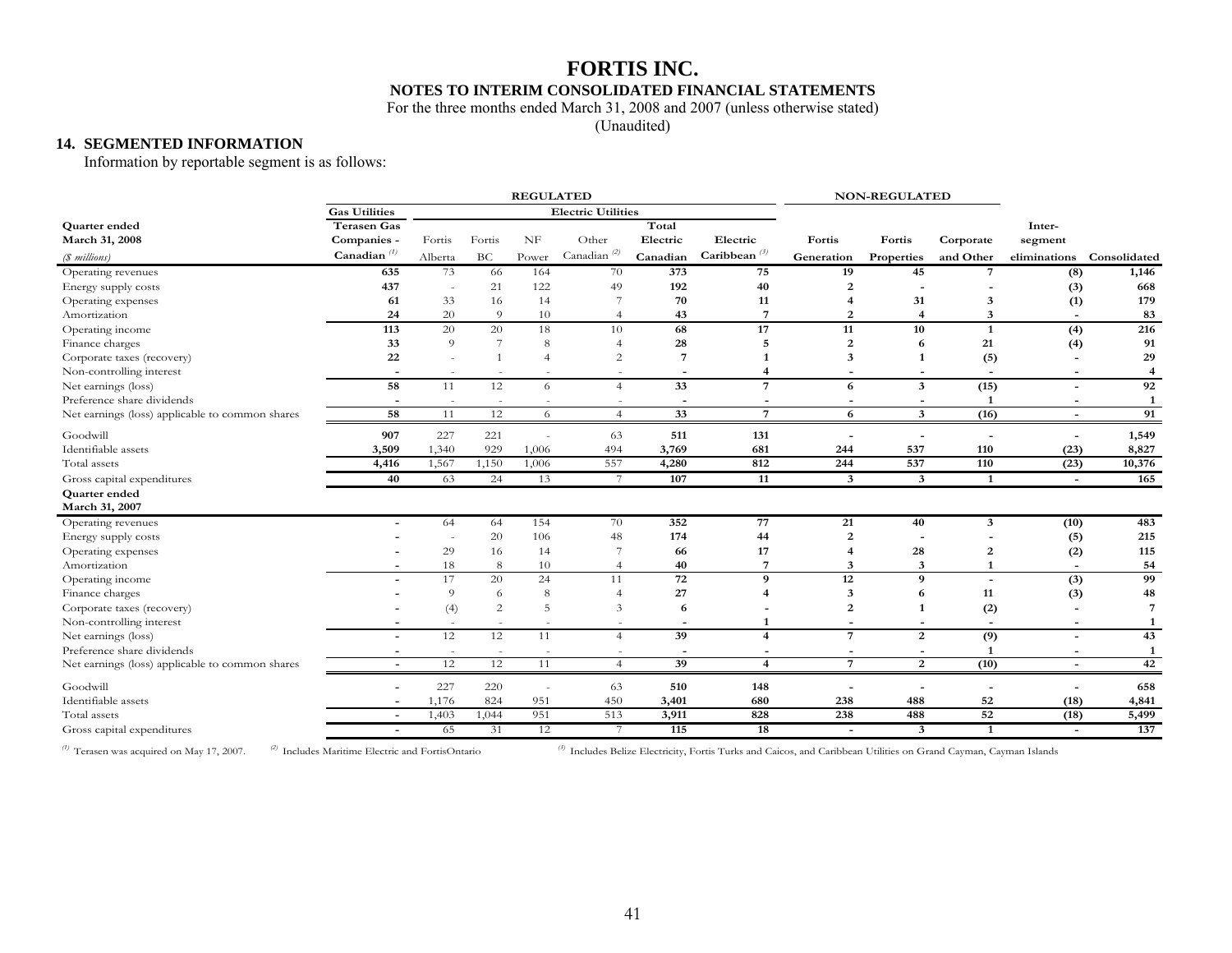#### **FORTIS INC. NOTES TO INTERIM CONSOLIDATED FINANCIAL STATEMENTS**

For the three months ended March 31, 2008 and 2007 (unless otherwise stated)

(Unaudited)

#### **14. SEGMENTED INFORMATION (cont'd)**

Inter-segment transactions are in the normal course of operations and are measured at the exchange amount, which is the amount of consideration established and agreed to by the related parties. The significant inter-segment transactions primarily related to the sale of energy from Fortis Generation to Belize Electricity, electricity sales from Newfoundland Power to Fortis Properties and finance charges on inter-segment borrowings. The significant inter-segment transactions for the three months ended March 31, 2008 and 2007 were as follows.

#### **Inter-Segment Transactions**

|                                                      | <b>Quarter Ended March 31</b> |      |  |
|------------------------------------------------------|-------------------------------|------|--|
| $(S$ millions)                                       | 2008                          | 2007 |  |
| Sales from Fortis Generation to Belize Electricity   |                               |      |  |
| Sales from Newfoundland Power to Fortis Properties   |                               |      |  |
| Inter-segment finance charges on borrowings from:    |                               |      |  |
| Corporate to Regulated Electric Utilities - Canadian |                               |      |  |
| Corporate to Fortis Generation                       |                               |      |  |
| Corporate to Fortis Properties                       |                               |      |  |

#### **15. CAPITAL MANAGEMENT**

The Corporation's principal businesses of regulated gas and electric distribution require ongoing access to capital in order to allow them to fund maintenance and expansion of infrastructure. Wherever possible, Fortis raises debt at the subsidiary level to ensure regulatory transparency, tax efficiency and financing flexibility. To help ensure access to capital, the Corporation targets a consolidated long-term capital structure containing approximately 40 per cent equity, including preference shares, 60 per cent debt and investment-grade credit ratings.

Each of the Corporation's regulated utilities maintains its own capital structure in line with the deemed capital structure reflected in the utility's customer rates. Fortis generally finances a significant portion of acquisitions with proceeds from common and preference share issuances.

The consolidated capital structure of Fortis is presented in the following table.

|                                                              | As at                 |          | As at<br>December 31, 2007 |        |  |
|--------------------------------------------------------------|-----------------------|----------|----------------------------|--------|--|
|                                                              | <b>March 31, 2008</b> |          |                            |        |  |
|                                                              | $(S$ millions)        | $( \% )$ | $($$ millions $)$          | $(\%)$ |  |
| Total debt and capital lease obligations (net of cash) $(1)$ | 5.480                 | 63.8     | 5.476                      | 64.3   |  |
| Preference shares $^{(2)}$                                   | 442                   | 5.1      | 442                        | 5.2    |  |
| Common shareholders' equity                                  | 2.672                 | 31.1     | 2.601                      | 30.5   |  |
| Total                                                        | 8,594                 | 100.0    | 8.519                      | 100.0  |  |

*(1)* Includes long-term debt, including current portion, and short-term borrowings, net of cash

*(2)* Includes preference shares classified as both long-term liabilities and equity

Certain of the Corporation's long-term debt obligations have covenants restricting the issuance of additional debt such that consolidated debt cannot exceed 70 per cent of the Corporation's capital structure, as defined by the long-term debt agreements. As at March 31, 2008, the Corporation and its subsidiaries were in compliance with its debt covenants.

The Corporation's credit ratings and consolidated credit facilities are discussed further under "Liquidity Risk" in Note 17.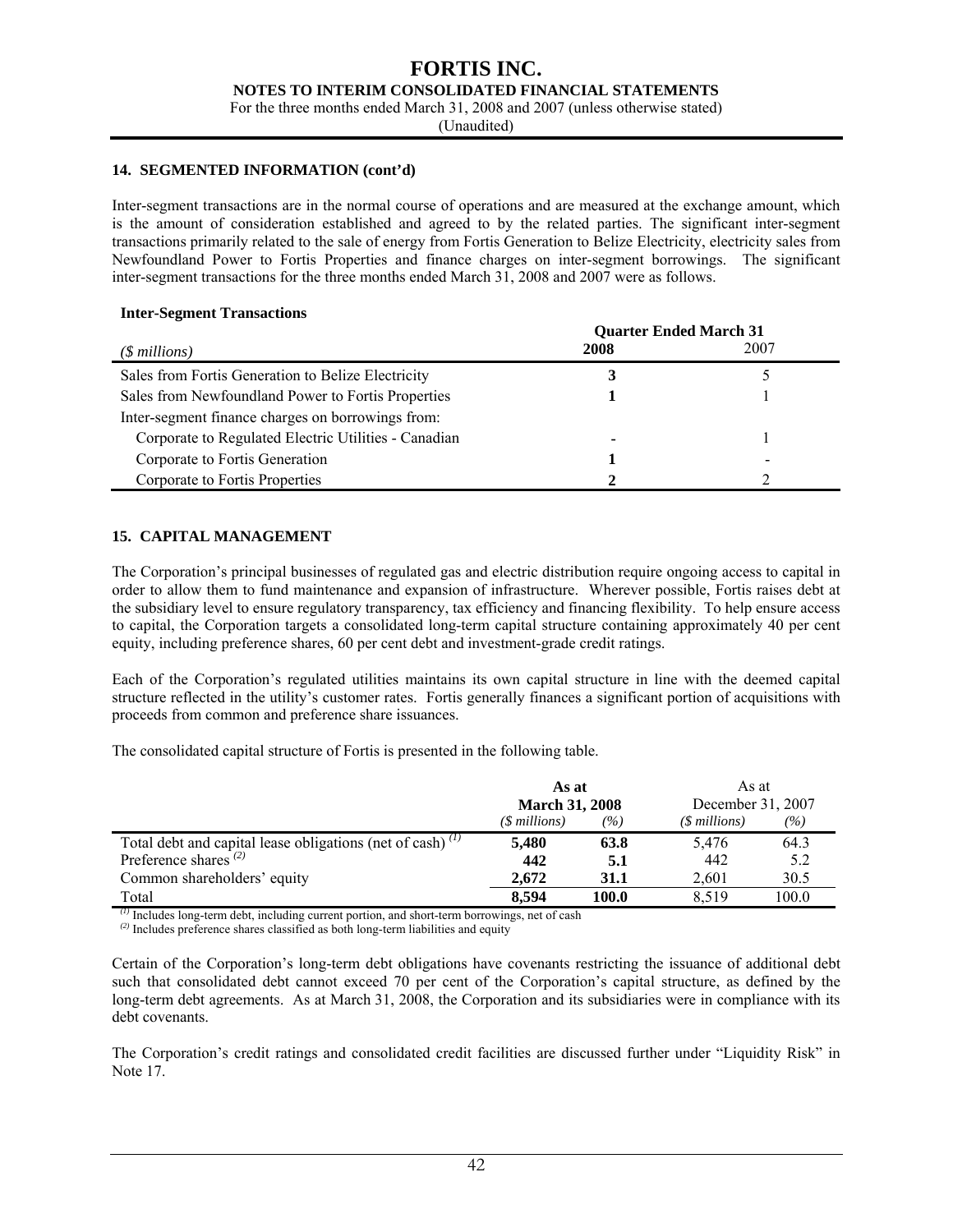#### **NOTES TO INTERIM CONSOLIDATED FINANCIAL STATEMENTS**

For the three months ended March 31, 2008 and 2007 (unless otherwise stated)

(Unaudited)

#### **16. FINANCIAL INSTRUMENTS**

#### **Fair Values**

The Corporation has designated its financial instruments as follows:

|                                                      | As at                               |                       | As at             |            |  |
|------------------------------------------------------|-------------------------------------|-----------------------|-------------------|------------|--|
|                                                      |                                     | <b>March 31, 2008</b> | December 31, 2007 |            |  |
|                                                      | <b>Estimated</b><br><b>Carrying</b> |                       |                   | Estimated  |  |
| $(S$ millions)                                       | <b>Value</b>                        | <b>Fair Value</b>     | Value             | Fair Value |  |
| <b>Held for trading</b>                              |                                     |                       |                   |            |  |
| Cash and cash equivalents $^{(1)}$                   | 67                                  | 67                    | 58                | 58         |  |
| <b>Loans and receivables</b>                         |                                     |                       |                   |            |  |
| Trade and other accounts receivable $^{(1)(2)(3)}$   | 725                                 | 725                   | 630               | 630        |  |
| Derivative financial instrument assets $(3)(4)$      | 67                                  | 67                    |                   | 5          |  |
| Other receivables due from customers $(1)(2)(5)$     | 7                                   | 7                     | 7                 |            |  |
| <b>Other financial liabilities</b>                   |                                     |                       |                   |            |  |
| Short-term borrowings $^{(1)(2)}$                    | 442                                 | 442                   | 475               | 475        |  |
| Trade and other accounts payable $^{(1)(2)(6)}$      | 697                                 | 697                   | 714               | 714        |  |
| Derivative financial instrument liabilities $(4)(6)$ |                                     |                       | 79                | 79         |  |
| Dividends payable $^{(1)(2)}$                        | 41                                  | 41                    | 43                | 43         |  |
| Customer deposits $(1)(2)(7)$                        | 6                                   | 6                     | 5                 | 5          |  |
| Long-term debt, including current portion $(8)(9)$   | 5,071                               | 5,613                 | 5,023             | 5,635      |  |
| Preference shares, classified as debt $^{(8)(10)}$   | 320                                 | 336                   | 320               | 346        |  |

*(1)* Due to the nature and/or short-term maturity of these financial instruments, carrying value approximates fair value.

*(2)* Carrying value approximates amortized cost *(3)* Included in accounts receivable on the balance sheet

*(4)* Recorded at fair value

*(5)* Included in deferred charges and other assets on the balance sheet

*(6)* Included in accounts payable and accrued charges on the balance sheet

*(7)* Included in deferred credits on the balance sheet

*(8)* Carrying value is measured at amortized cost using the effective interest rate method.

*(9)* Carrying value at March 31, 2008 is net of unamortized deferred financing costs of \$33 million (December 31, 2007 - \$33 million).

*(10)* Preference shares classified as equity are excluded from the requirements of the CICA Handbook Section 3855, *Financial Instruments – Recognition and Measurement*; however, the estimated fair value of the preference shares classified as equity as at March 31, 2008 was \$107 million (December 31, 2007 - \$107 million).

The carrying values of financial instruments included in current assets, current liabilities, deferred charges and other assets, and deferred credits in the consolidated balance sheets approximate their fair value, reflecting the short-term maturity, normal trade credit terms and/or the nature of these instruments. The fair value of long-term debt is calculated by discounting the future cash flow of each debt instrument at the estimated yield to maturity for the same or similar issues at the balance sheet date, or by using quoted market prices when available. Since the Corporation does not intend to settle the long-term debt prior to maturity, the fair value estimate does not represent an actual liability and, therefore, does not include exchange or settlement costs. The fair value of the Corporation's preference shares is determined using quoted market prices.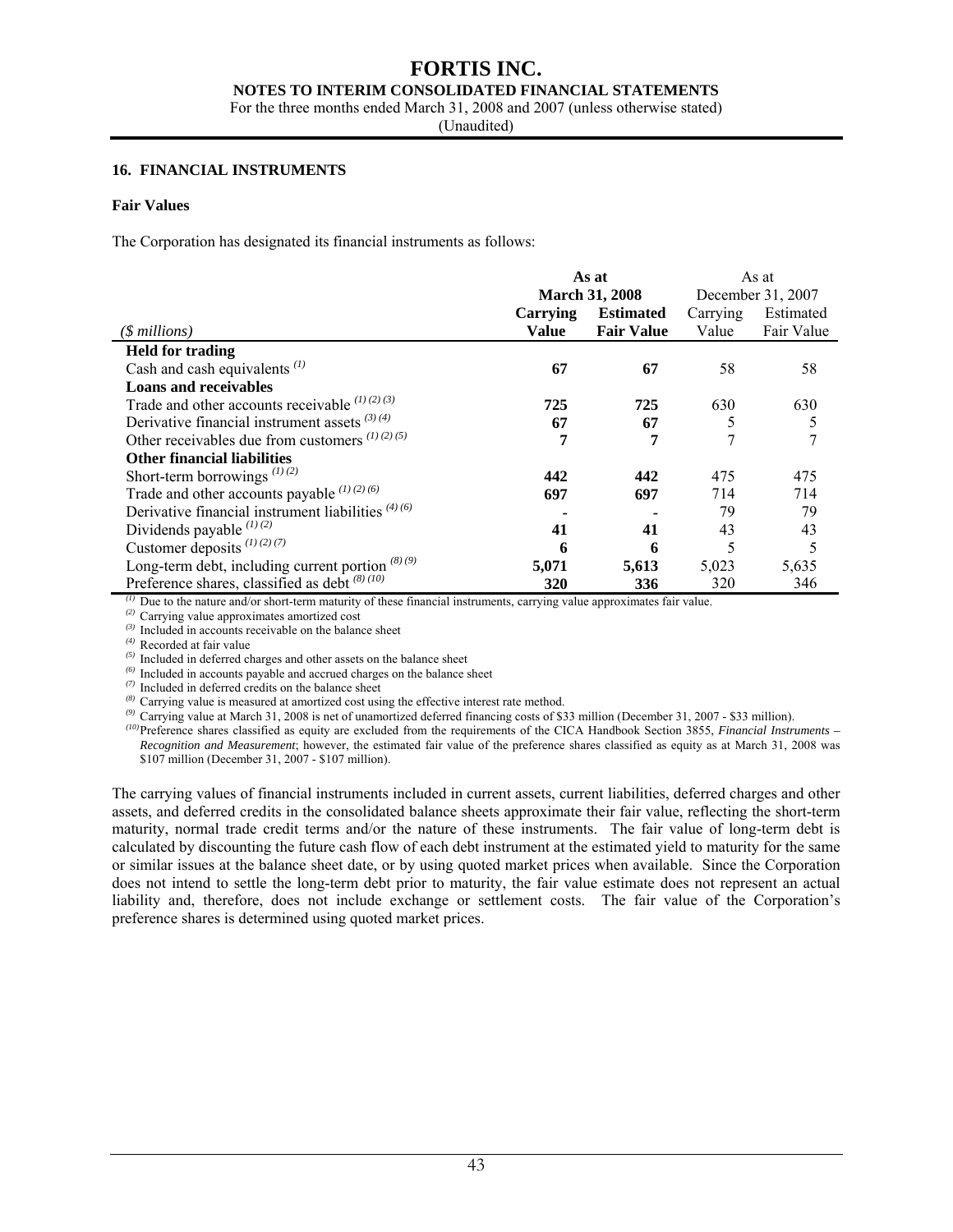#### **FORTIS INC. NOTES TO INTERIM CONSOLIDATED FINANCIAL STATEMENTS**

For the three months ended March 31, 2008 and 2007 (unless otherwise stated)

(Unaudited)

#### **16. FINANCIAL INSTRUMENTS (cont'd)**

The Corporation and its subsidiaries hedge exposures to fluctuations in interest rates, foreign exchange rates and natural gas prices through the use of derivative financial instruments. The Corporation does not hold or issue derivative financial instruments for trading purposes. The following table indicates the valuation of derivative financial instruments.

|                          |           |                  | As at                 |                   | As at                 |                |  |
|--------------------------|-----------|------------------|-----------------------|-------------------|-----------------------|----------------|--|
|                          |           |                  | <b>March 31, 2008</b> |                   | December, 31, 2007    |                |  |
|                          | Term to   | <b>Number</b>    | <b>Carrying</b>       | <b>Estimated</b>  | Carrying              | Estimated      |  |
|                          | maturity  | of               | <b>Value</b>          | <b>Fair Value</b> | Value                 | Fair Value     |  |
| (Liability) Asset        | (years)   | <b>Contracts</b> | (\$ millions)         | $(S$ millions)    | ( <i>sinillions</i> ) | $(S$ millions) |  |
| Interest rate swaps      | 1 to 2    | $\overline{4}$   | $\bf{(1)}$            | $\bf{(1)}$        |                       |                |  |
| Natural gas derivatives: |           |                  |                       |                   |                       |                |  |
| Swaps and options        | Up to $3$ | 182              | 65                    | 65                | (79)                  | (79)           |  |
| Gas purchase contract    |           |                  |                       |                   |                       |                |  |
| premiums                 |           | 35               |                       |                   |                       |                |  |

Two of the four interest rate swaps are held by Fortis Properties and are designated as hedges of the cash flow risk related to floating-rate long-term debt. The effective portion of changes in the value of the interest rate swaps at Fortis Properties is recorded in other comprehensive income. The remaining interest rate swaps are held by the Terasen Gas companies. The interest rate swaps are designated as hedges of cash flow risk related to floating-rate debt instruments. The natural gas derivatives are used to fix the effective purchase price of natural gas, as the majority of the natural gas supply contracts have floating, rather than fixed, prices. At the Terasen Gas companies, changes in the fair value of the interest rate swaps and the natural gas derivatives are deferred as a regulatory asset or liability, subject to regulatory approval, for recovery from, or refund to, customers in future rates. The fair values of the natural gas derivatives were recorded in accounts receivable as at March 31, 2008 (December 31, 2007 – in accounts payable and accounts receivable).

The interest rate swaps are valued at the present value of future cash flows based on published forward future interest rate curves. The fair values of the natural gas derivatives reflect the estimated amounts, based on published forward curves, that the Corporations would have to receive or pay if forced to settle all outstanding contracts at the balance sheet date.

The fair value of the Corporation's financial instruments, including derivatives, reflects a point-in-time estimate based on relevant market information about the instruments. The estimates cannot be determined with precision as they involve uncertainties and matters of judgment and, therefore, may not be relevant in predicting the Corporation's future earnings or cash flows.

The Corporation's earnings from and net investment in self-sustaining foreign subsidiaries are exposed to changes in the US dollar-to-Canadian dollar exchange rate. The Corporation has effectively decreased the above exposure through the use of US dollar borrowings. Foreign currency exchange rate fluctuations associated with the translation of the Corporation's US dollar borrowings designated as hedges are recorded in other comprehensive income. The Corporation may also periodically enter into hedges of its foreign currency exposures by entering into forward foreign currency contracts.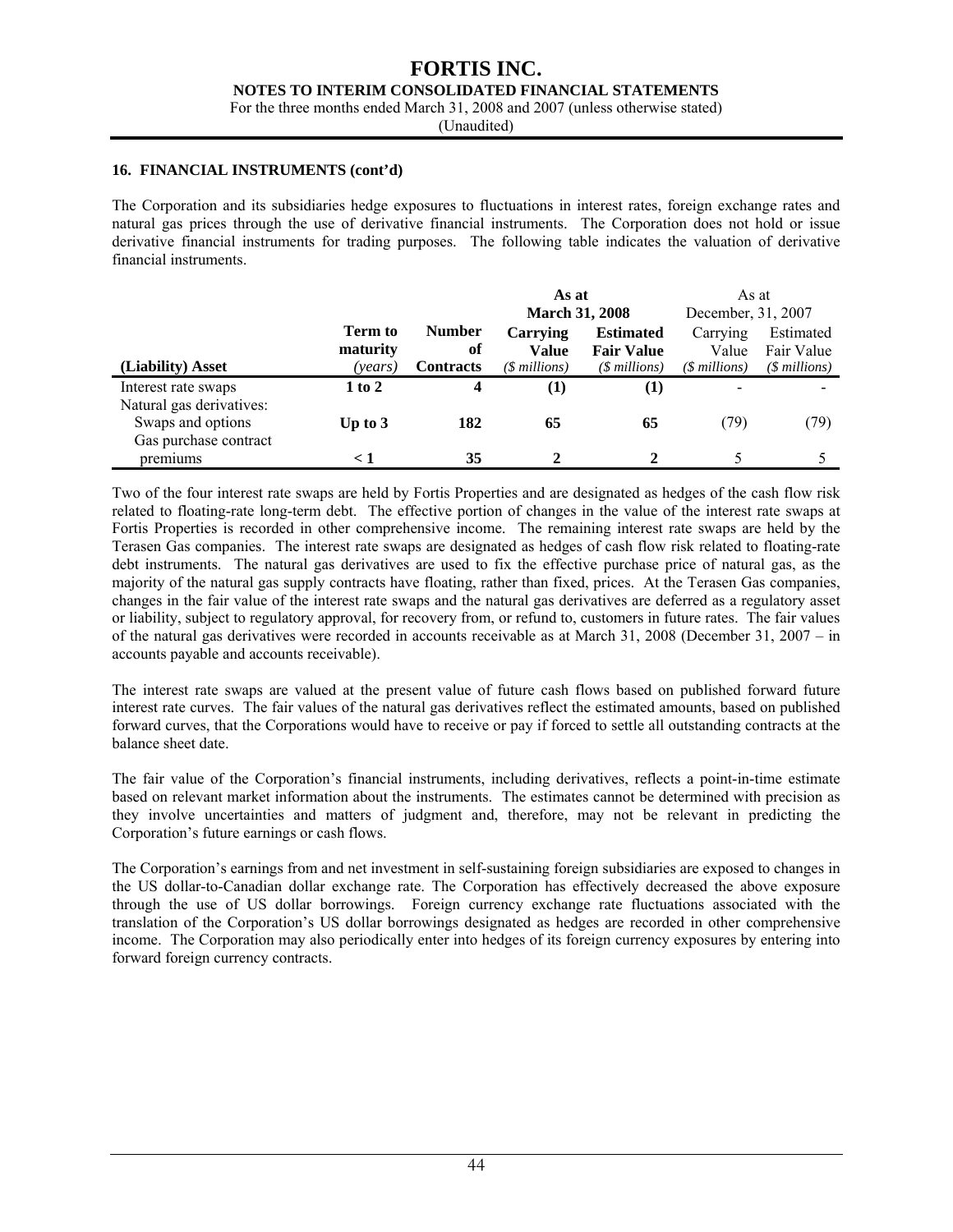#### **FORTIS INC. NOTES TO INTERIM CONSOLIDATED FINANCIAL STATEMENTS**

For the three months ended March 31, 2008 and 2007 (unless otherwise stated)

(Unaudited)

#### **17. FINANCIAL RISK MANAGMENT**

The Corporation is primarily exposed to credit risk, liquidity risk and market risk as a result of holding financial instruments in the normal course of business.

| Credit risk    | Risk that a third party to a financial instrument might fail to meet its obligations under the terms |
|----------------|------------------------------------------------------------------------------------------------------|
|                | of the financial instrument.                                                                         |
| Liquidity risk | Risk that an entity will encounter difficulty in raising funds to meet commitments associated        |
|                | with financial instruments.                                                                          |
| Market risk    | Risk that the fair value or future cash flows of a financial instrument will fluctuate due to        |
|                | changes in market prices. The Corporation is exposed to the following market risks:                  |
|                | Foreign exchange risk<br>$\bullet$                                                                   |
|                | Interest rate risk<br>$\bullet$                                                                      |
|                | Commodity price risk<br>$\bullet$                                                                    |

#### **Credit Risk**

For cash and cash equivalents, trade and other accounts receivable, and other receivables due from customers, the Corporation's credit risk is limited to the carrying value on the balance sheet. The Corporation generally has a large and diversified customer base, which minimizes the concentration of credit risk. The Corporation and its subsidiaries have various policies to minimize credit risk and these include requiring customer deposits and credit checks for certain customers and performing disconnections and/or using third-party collection agencies for overdue accounts.

FortisAlberta has a concentration of credit risk as a result of its distribution-service billings being to a relatively small group of retailers and, at March 31, 2008, its gross exposure was approximately \$83 million, representing the projected value of retailer billing over a 60-day period. The Company has reduced its exposure to less than \$2 million by obtaining from the retailers either a cash deposit, bond, letter of credit, an investment-grade credit rating from a major rating agency or by having the retailer obtain a financial guarantee from an entity with an investment-grade credit rating.

The Terasen Gas companies are exposed to credit risk in the event of non-performance by counterparties to derivative financial instruments, including natural gas derivatives. The Terasen Gas companies are also exposed to significant credit risk on physical off-system sales. To mitigate credit risk, the Terasen Gas companies deal with high credit-quality institutions, in accordance with established credit-approval practices. The counterparties with which the Terasen Gas companies have significant transactions are A-rated entities or better. The Company uses netting arrangements to reduce credit risk and net settles payments with counterparties where net settlement provisions exist.

The aging analysis of the Corporation's consolidated trade and other accounts receivable, derivative financial instrument assets and other receivables due from customers is as follows:

| $($$ millions)                        | As at<br><b>March 31, 2008</b> |
|---------------------------------------|--------------------------------|
| Not past due                          | 676                            |
| Past due 0-30 days                    | 95                             |
| Past due 31-60 days                   | 22                             |
| Past due 61 days and over             | 20                             |
|                                       | 813                            |
| Less: allowance for doubtful accounts | (14)                           |
|                                       | 799                            |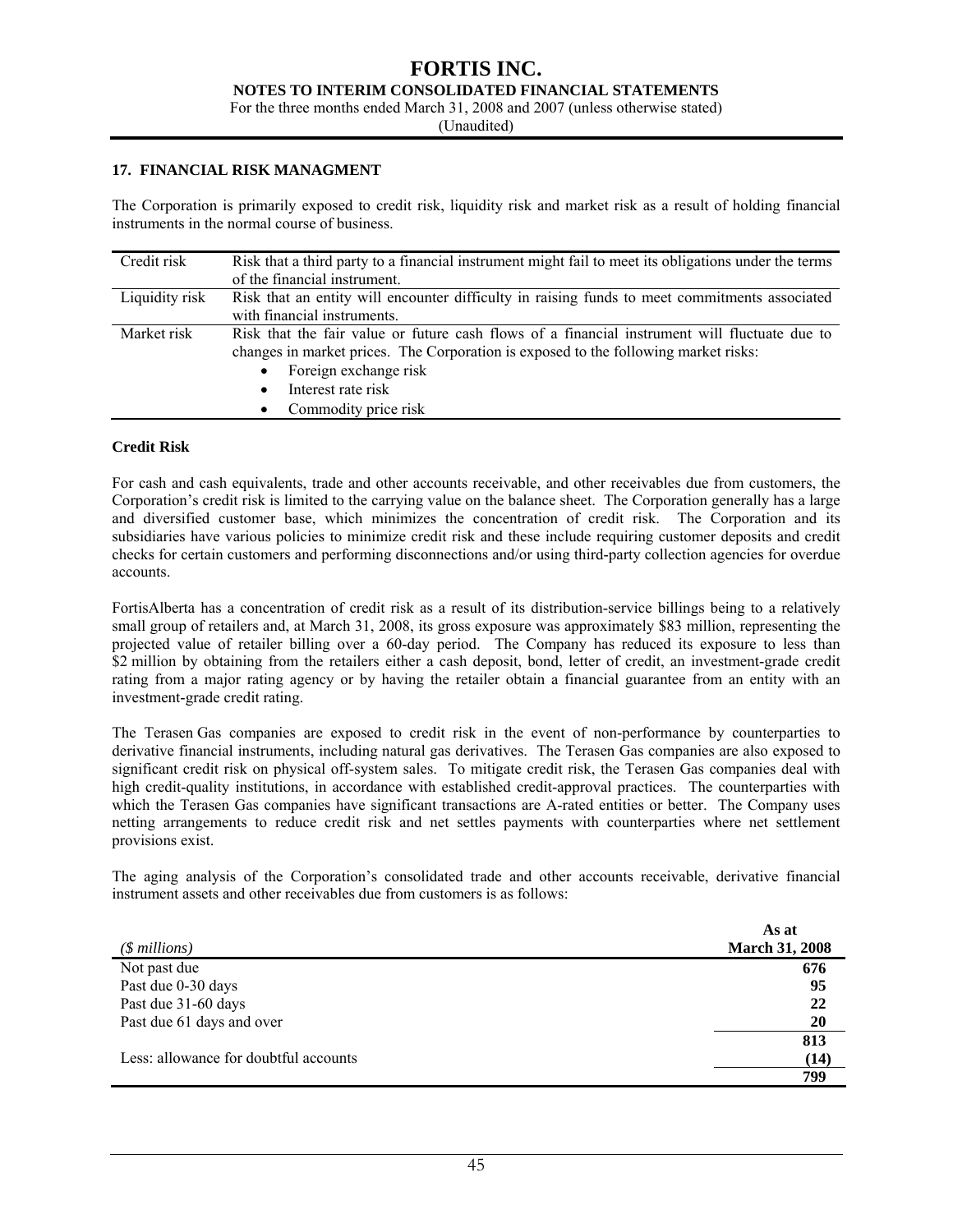**NOTES TO INTERIM CONSOLIDATED FINANCIAL STATEMENTS** 

For the three months ended March 31, 2008 and 2007 (unless otherwise stated)

(Unaudited)

#### **17. FINANCIAL RISK MANAGEMENT (cont'd)**

#### **Liquidity Risk**

The Corporation's financial position could be adversely affected if it or its operating subsidiaries fail to arrange sufficient and cost-effective financing to fund, among other things, capital expenditures and the repayment of maturing debt. The ability to arrange sufficient and cost-effective financing is subject to numerous factors, including the results of operations and financial position of the Corporation and its subsidiaries, conditions in the capital and bank credit markets, ratings assigned by rating agencies and general economic conditions.

To mitigate this risk, the Corporation and its larger regulated utilities have secured multi-year committed credit facilities to support short-term financing of capital expenditures and seasonal working capital requirements. Committed credit facilities at Fortis are available for interim financing of acquisitions and for general corporate purposes.

As at March 31, 2008, the Corporation and its subsidiaries had consolidated authorized lines of credit of \$2.2 billion, of which \$1.3 billion was unused.

The following summary outlines the credit facilities of the Corporation and its subsidiaries.

| $(\text{\$millions})$               | Corporate<br>and Other | Regulated<br>Utilities | Fortis<br>Properties | Total as at<br>March 31,<br>2008 | Total as at<br>December 31,<br>2007 |
|-------------------------------------|------------------------|------------------------|----------------------|----------------------------------|-------------------------------------|
| Total credit facilities             | 715                    | 1.513                  | 13                   | 2.241                            | 2,234                               |
| Credit facilities utilized:         |                        |                        |                      |                                  |                                     |
| Short-term borrowings               | $\left(1\right)$       | (441)                  |                      | (442)                            | (475)                               |
| Long-term debt (Note $7)^{(1)}$     | (170)                  | (145)                  |                      | (315)                            | (530)                               |
| Letters of credit outstanding $(2)$ | (50)                   | (102)                  |                      | (153)                            | (159)                               |
| Credit facilities available         | 494                    | 825                    | 12                   | 1,331                            | 1,070                               |

 $\overline{a}$ ) As at March 31, 2008, credit facility borrowings classified as long-term debt included \$53 million that is included in current installments of long-term debt and capital lease obligations on the balance sheet.

<sup>(2)</sup> Letters of credit outstanding of \$50 million at Terasen Inc., related to its previously owned petroleum transportation business, are secured by a letter of credit from the former parent company.

In April 2008, FortisBC renegotiated and amended its \$150 million unsecured committed revolving credit facility, extending the maturity date of the \$50 million portion of the facility to May 2011 from May 2010 and extending the \$100 million portion to May 2009 from May 2008. The Company has the option to increase the credit facility to an aggregate of \$200 million, subject to bank approval.

Furthermore, the Corporation and its subsidiaries target investment-grade credit ratings to maintain capital market access at reasonable interest rates. As at March 31, 2008, the Corporation's credit ratings were as follows:

| Standard & Poors | A- (long-term corporate and unsecured debt credit rating) |
|------------------|-----------------------------------------------------------|
| <b>DBRS</b>      | BBB(high) (unsecured debt credit rating)                  |

The credit ratings reflect the diversity of the operations of Fortis, the stand-alone nature and financial separation of each of the regulated subsidiaries of Fortis, management's commitment to maintaining low levels of debt at the holding company level and the continued focus of Fortis on pursuing acquisitions of stable regulated utilities.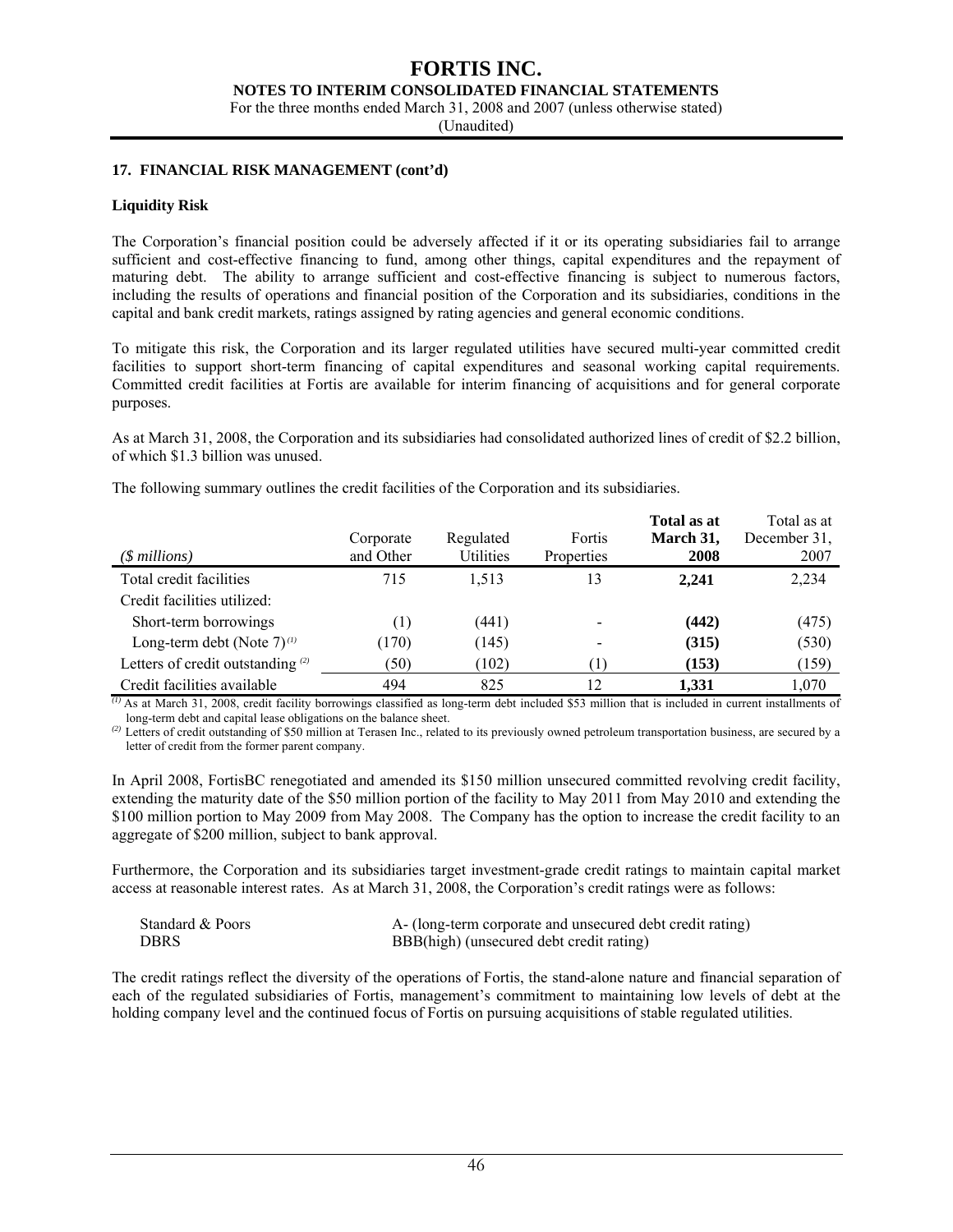#### **FORTIS INC. NOTES TO INTERIM CONSOLIDATED FINANCIAL STATEMENTS**

For the three months ended March 31, 2008 and 2007 (unless otherwise stated)

(Unaudited)

#### **17. FINANCIAL RISK MANAGEMENT (cont'd)**

The following is an analysis of the contractual maturities of the Corporation's financial liabilities and derivative financial assets as at March 31, 2008.

#### **Financial Liabilities**

| $(S$ millions)                                           | $\leq$ .<br>year         | $>1-3$ vears | 4-5 years | $>5$ years | Total |
|----------------------------------------------------------|--------------------------|--------------|-----------|------------|-------|
| Short-term borrowings                                    | 442                      |              |           |            | 442   |
| Accounts payable and accrued charges                     | 697                      |              | -         |            | 697   |
| Dividends payable                                        | 41                       |              |           |            | 41    |
| Customer deposits                                        | $\overline{c}$           |              |           |            | 6     |
| Long-term debt, including current portion <sup>(1)</sup> | 491                      | 352          | 373       | 3,888      | 5,104 |
| Preference shares, classified as debt                    | $\overline{\phantom{a}}$ |              |           | 320        | 320   |
| $(1)$ $      -$                                          | 1.673                    | 354          | 374       | 4.209      | 6,610 |

*(1)* Excluding deferred financing costs of \$33 million included in the carrying value as per Note 16

#### **Derivative Financial Assets**

| Natural<br>derivatives $\mathfrak{g}$<br>gas<br>$\sim$<br>ت ک | $\sim$ | U. |
|---------------------------------------------------------------|--------|----|

 $<sup>(1)</sup>$  Recorded in accounts receivable on the balance sheet with an equal and offsetting amount recorded in current regulatory liabilities.</sup>

#### **Market Risk**

#### *Foreign Exchange Risk*

The Corporation's earnings from and net investment in self-sustaining foreign subsidiaries are exposed to fluctuations in the US dollar-to-Canadian dollar exchange rate. The Corporation has effectively decreased the above exposure through the use of US dollar borrowings. The foreign exchange gain or loss on the translation of US dollar denominated interest expense partially offsets the foreign exchange gain or loss on the translation of US dollar denominated earnings derived from foreign investments. As at March 31, 2008, all of the Corporation's US\$391 million of long-term debt had been designated as a hedge of a portion of the Corporation's foreign net investments. Also as at March 31, 2008, the Corporation had approximately US\$64 million in foreign net investments available to be hedged.

As of January 1, 2008, an appreciation of 5 per cent of the US dollar-to-Canadian dollar exchange rate would have had an immaterial impact on earnings and a \$20 million decrease in other comprehensive income for the three months ended March 31, 2008. This sensitivity analysis is limited to the impact of the translation of US dollar interest expense on earnings and the impact of the translation of the US dollar borrowings on other comprehensive income. The sensitivity analysis excludes the risk arising from the translation of self-sustaining foreign operations to the Canadian dollar because this exposure is limited to the net investment in these operations which is not a financial instrument.

#### *Interest Rate Risk*

The Corporation and its operating subsidiaries are exposed to interest rate risk associated with short-term borrowings and floating-rate debt. The Corporation and its operating subsidiaries may enter into interest rate swap agreements to help reduce this risk and, during the first quarter of 2008, the Terasen Gas companies and Fortis Properties were parties to interest rate swap agreements to effectively fix their variable-rate borrowings. As of January 1, 2008, a 50 basis point increase in interest rates associated with variable-rate debt, with all other variables remaining constant, would not have had a material impact on earnings for the three months ended March 31, 2008. Furthermore, certain regulated subsidiaries have regulatory approval to defer any increase or decrease in interest rate expense resulting from fluctuations in their variable interest rates, for recovery from, or refund to, customers in future rates.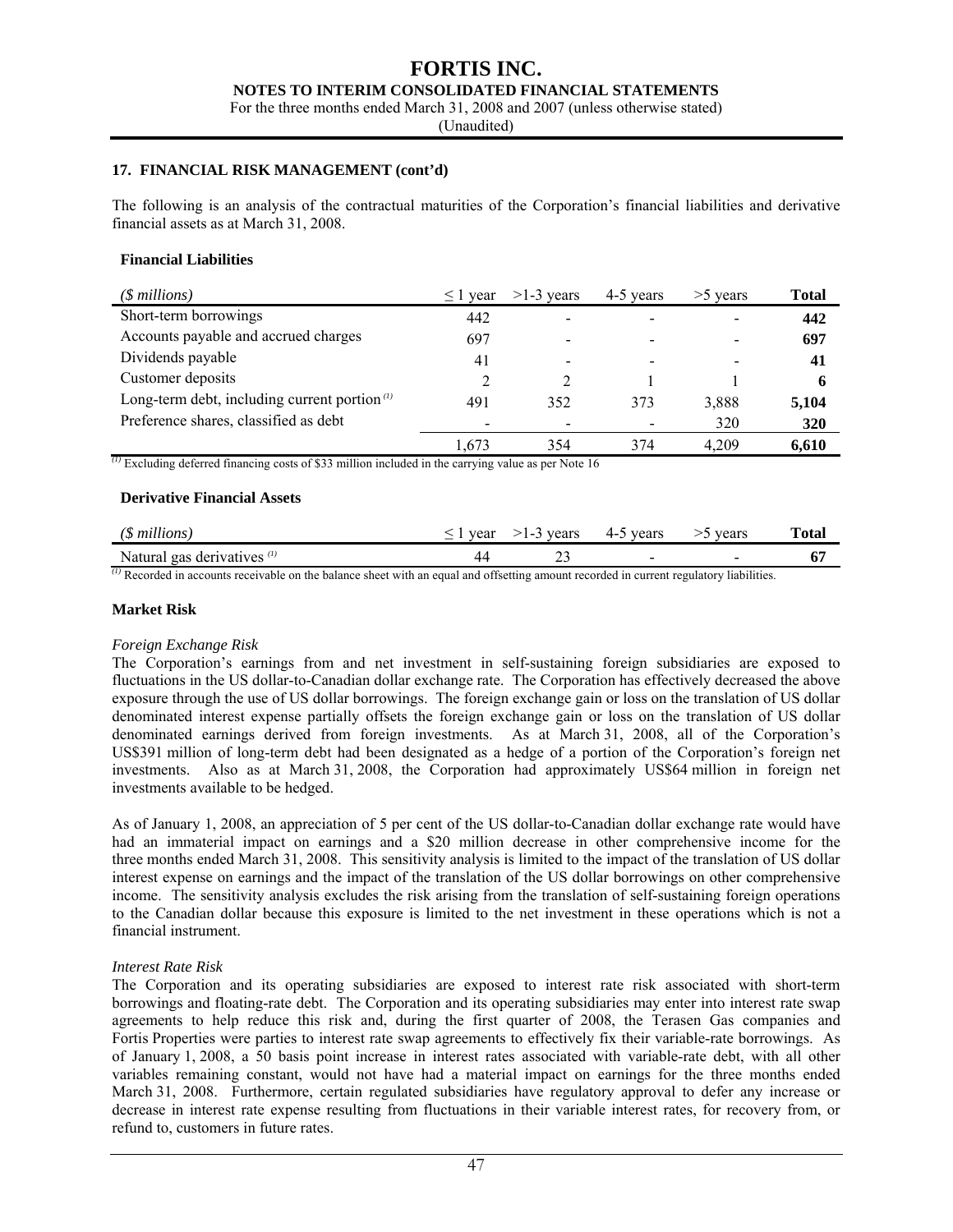**NOTES TO INTERIM CONSOLIDATED FINANCIAL STATEMENTS** 

For the three months ended March 31, 2008 and 2007 (unless otherwise stated)

(Unaudited)

#### **17. FINANCIAL RISK MANAGEMENT (cont'd)**

#### **Market Risk (cont'd)**

#### *Interest Rate Risk (cont'd)*

As at March 31, 2008, a 50 basis point increase in interest rates as it impacts the measurement of fair value of the interest rate swap agreements, in the absence of rate regulation and with all other variables remaining constant, would not have had a material impact on other comprehensive income. Furthermore, the Terasen Gas companies have regulatory approval to defer any increase or decrease in the fair value of the interest rate swap agreements for recovery from, or refund to, customers in future rates. Therefore, any change in fair value would have impacted regulatory assets or liabilities rather than other comprehensive income.

In addition, certain of the committed credit facilities have fees that are linked to the Corporation's or subsidiaries' credit ratings. As of January 1, 2008, a downward change in the credit ratings of the Corporation and its currently rated subsidiaries by one level, with all other variables remaining constant, would not have had a material impact on earnings for the three months ended March 31, 2008.

#### *Commodity Price Risk*

The Terasen Gas companies are exposed to commodity price risk associated with changes in the market price of natural gas. This risk is minimized by entering into natural gas derivatives that effectively fix the price of natural gas purchases. The natural gas derivatives are recorded on the balance sheet at fair value and any change in the fair value is deferred as a regulatory asset or liability, subject to regulatory approval, for recovery from, or refund to, customers in future rates.

As of January 1, 2008, had the price of natural gas, with all other variables remaining constant, increased by \$1 per gigajoule, the fair value of the natural gas derivatives would have increased and, in the absence of rate regulation, other comprehensive income would have increased by \$66 million. However, the Terasen Gas companies defer any changes in fair value of the natural gas derivatives, subject to regulatory approval, for future recovery from, or refund to, customers in future rates. Therefore, instead of increasing other comprehensive income, the impact would have increased current regulatory liabilities.

#### **18. CONTINGENT LIABILITIES AND COMMITMENTS**

#### **Contingent liabilities**

The Corporation and its subsidiaries are subject to various legal proceedings and claims that arise in the ordinary course of business operations. The Corporation's contingent liabilities are consistent with disclosures in the Corporation's 2007 Annual Audited Consolidated Financial Statements.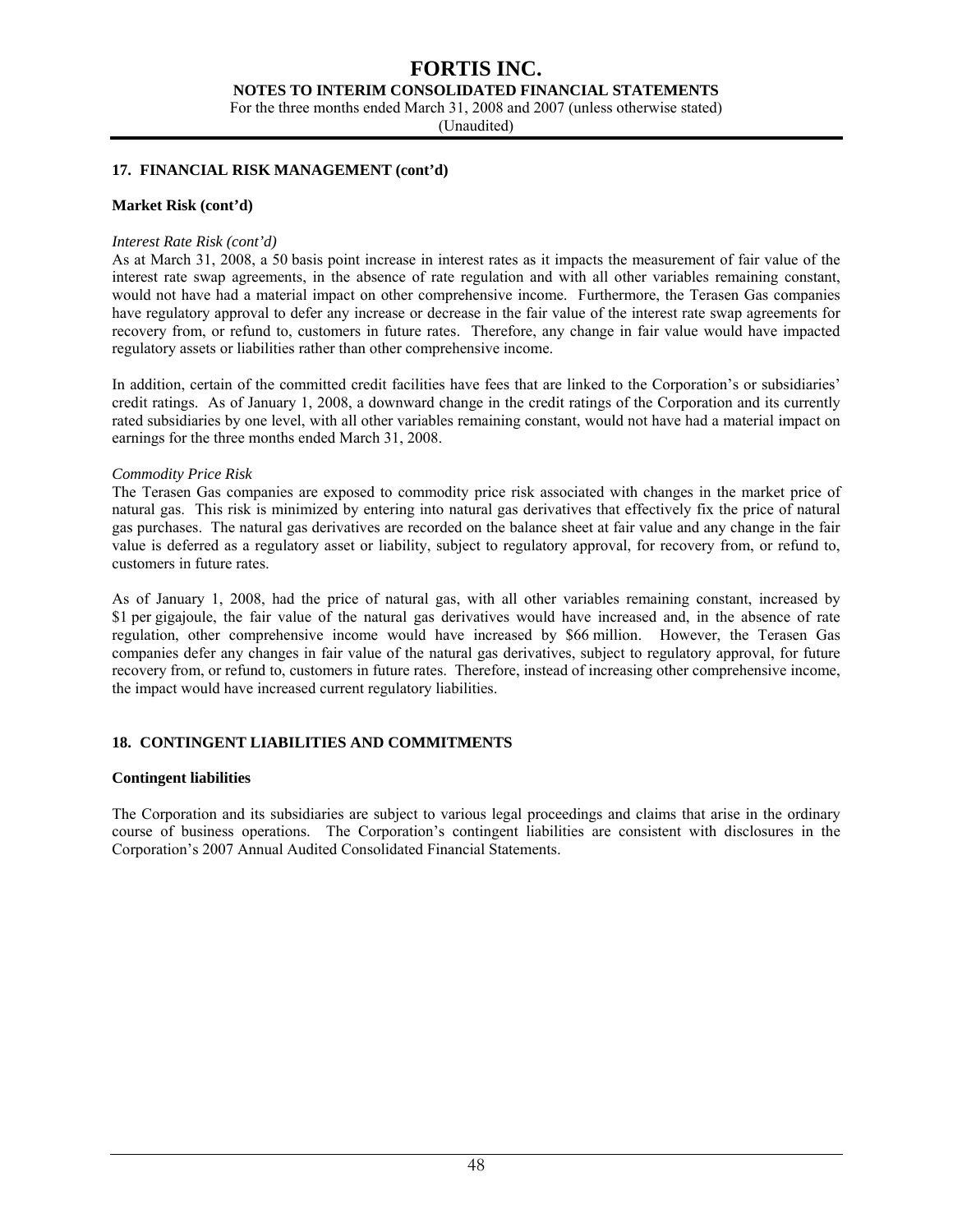**NOTES TO INTERIM CONSOLIDATED FINANCIAL STATEMENTS** 

For the three months ended March 31, 2008 and 2007 (unless otherwise stated)

(Unaudited)

#### **18. CONTINGENT LIABILITIES AND COMMITMENTS (cont'd)**

#### **Commitments**

The nature and amount of the Corporation's commitments are comparable to those disclosed in the Corporation's Annual Consolidated Financial Statements for the year ended December 31, 2007, except for those described below for TGVI, Maritime Electric and Caribbean Utilities.

In April 2008, TGVI, after receiving regulatory approval, entered into a contract with a third party for the engineering procurement and construction of a liquefied natural gas storage facility on Vancouver Island. The contract is for approximately \$150 million and includes payment of approximately US\$55 million. To mitigate the currency fluctuations on the US dollar portion of the contract, the Company entered into a three-year US dollar forward-purchase contact.

Maritime Electric has two new take-or-pay contracts for the purchase of either capacity or energy. The contracts total approximately \$125 million through November 30, 2032. The take-or-pay contract with New Brunswick Power includes, among other things, replacement energy and capacity for the Point Lepreau Nuclear Generating Station during its 18-month refurbishment outage. The other take-or-pay contract is for transmission capacity allowing Maritime Electric to reserve 30 MW of capacity on the new International Power Line into the United States.

Caribbean Utilities has a primary fuel supply contract with a major supplier and is committed to purchase 80 per cent of the Company's fuel requirements from this supplier for the running of Caribbean Utilities' diesel-fired generating plant. The contract is for three years terminating in April 2010. The approximate quantities, in millions of imperial gallons, required to be purchased annually during each of Caribbean Utilities' three fiscal years ended April 30 are: 2008 – 25; 2009 – 26 and 2010 – 28.

#### **19. SUBSEQUENT EVENTS**

In April 2008, Maritime Electric issued \$60 million 6.05% secured first mortgage bonds, due April 2038. The proceeds were used to repay existing short-term borrowings.

In April 2008, FortisAlberta issued \$100 million 5.85% senior unsecured debentures, due April 2038. The proceeds will be used to repay existing credit facility borrowings and for general corporate purposes.

In April 2008, FERC issued an order stating that the one-time refund of approximately \$3 million (\$2 million after-tax) received by FortisOntario in December 2007 from Niagara Mohawk Power Corporation ("NIMO"), associated with cross-border transmission interconnection agreements, should not have been originally ordered as FERC does not have jurisdiction over the interconnection agreements in question and, therefore, did not have jurisdiction to order the refund. FERC expects NIMO to be able to recover from FortisOntario the refunded amounts. FortisOntario has until May 17, 2008 to request a rehearing of this new FERC order.

#### **20. COMPARATIVE FIGURES**

Certain comparative figures have been reclassified to comply with current period classifications.